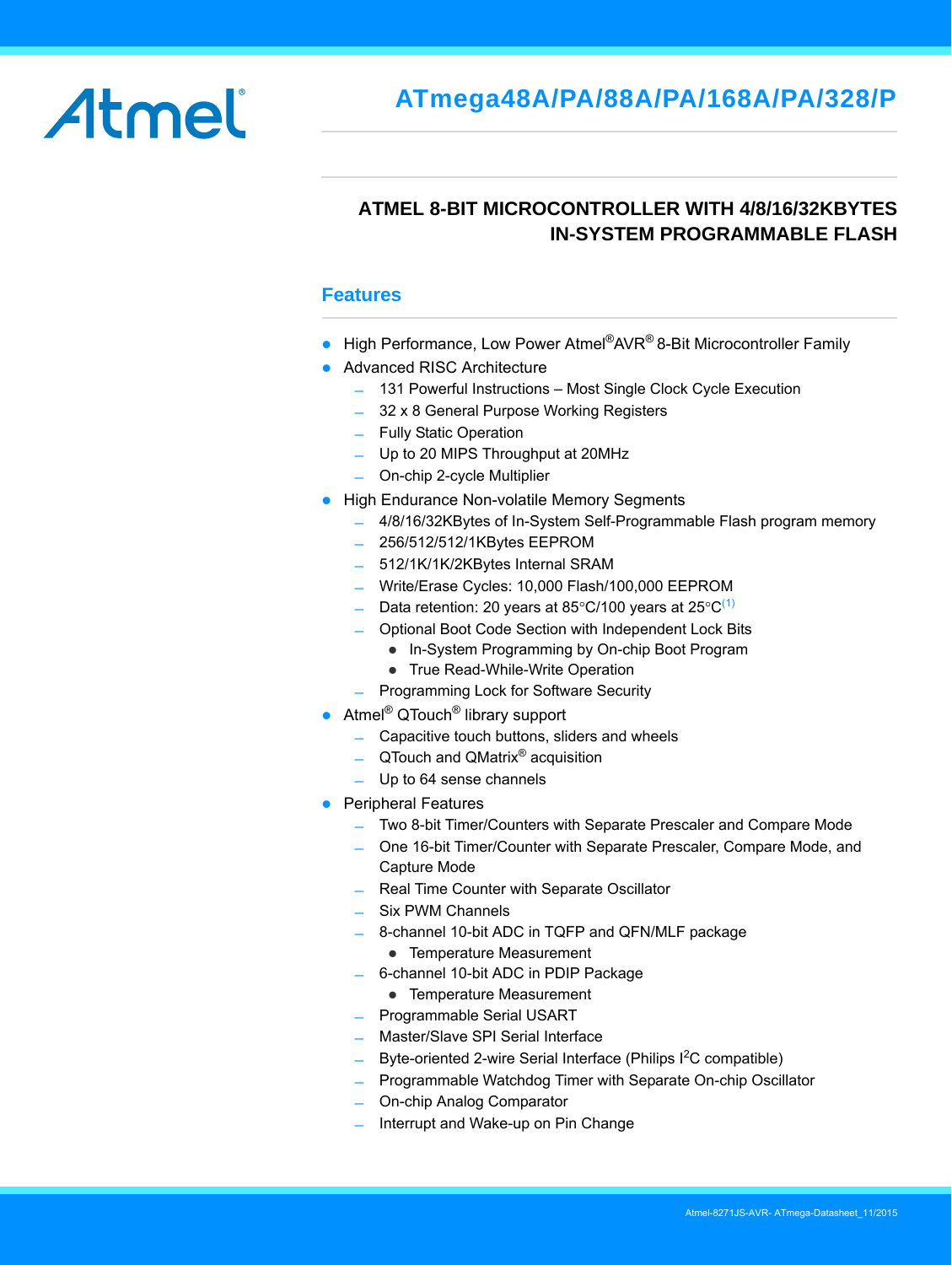- Special Microcontroller Features
	- ̶ Power-on Reset and Programmable Brown-out Detection
	- ̶ Internal Calibrated Oscillator
	- ̶ External and Internal Interrupt Sources
	- ̶ Six Sleep Modes: Idle, ADC Noise Reduction, Power-save, Power-down, Standby, and Extended Standby
- I/O and Packages
	- ̶ 23 Programmable I/O Lines
	- ̶ 28-pin PDIP, 32-lead TQFP, 28-pad QFN/MLF and 32-pad QFN/MLF
- Operating Voltage:
	- $1.8 5.5V$
- **•** Temperature Range:
	- $-$  -40 $^{\circ}$ C to 85 $^{\circ}$ C
- Speed Grade:
	- ̶ 0 4MHz@1.8 5.5V, 0 10MHz@2.7 5.5.V, 0 20MHz @ 4.5 5.5V
- Power Consumption at 1MHz, 1.8V, 25°C
	- ̶ Active Mode: 0.2mA
	- ̶ Power-down Mode: 0.1µA
	- ̶ Power-save Mode: 0.75µA (Including 32kHz RTC)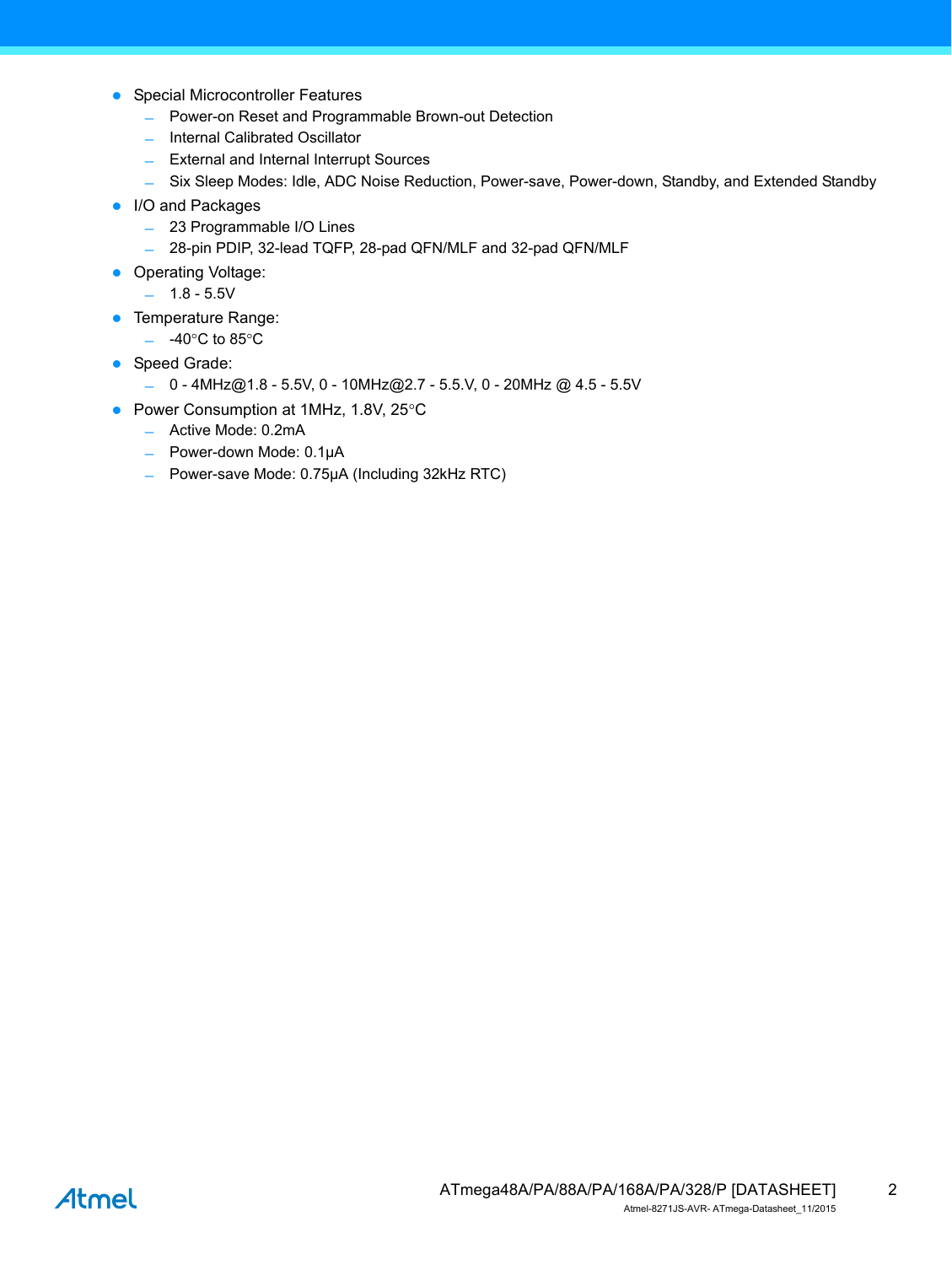# **1. Pin Configurations**

<span id="page-2-0"></span>

<span id="page-2-1"></span>

| <b>Table 1-1.</b> | 32UFBGA - Pinout ATmega48A/48PA/88A/88PA/168A/168PA |
|-------------------|-----------------------------------------------------|
|-------------------|-----------------------------------------------------|

|   | 1               | $\mathbf{2}$    | $\overline{\mathbf{3}}$     | 4               | 5               | $6\phantom{1}6$ |
|---|-----------------|-----------------|-----------------------------|-----------------|-----------------|-----------------|
| A | PD <sub>2</sub> | PD <sub>1</sub> | PC <sub>6</sub>             | PC4             | PC <sub>2</sub> | PC <sub>1</sub> |
| в | PD <sub>3</sub> | PD <sub>4</sub> | P <sub>D</sub> <sub>0</sub> | PC <sub>5</sub> | PC <sub>3</sub> | PC <sub>0</sub> |
| C | <b>GND</b>      | <b>GND</b>      |                             |                 | ADC7            | <b>GND</b>      |
| D | VDD             | VDD.            |                             |                 | <b>AREF</b>     | ADC6            |
| Е | PB <sub>6</sub> | PD <sub>6</sub> | P <sub>B</sub> 0            | PB <sub>2</sub> | <b>AVDD</b>     | PB <sub>5</sub> |
| F | PB7             | PD <sub>5</sub> | PD7                         | PB <sub>1</sub> | PB <sub>3</sub> | PB <sub>4</sub> |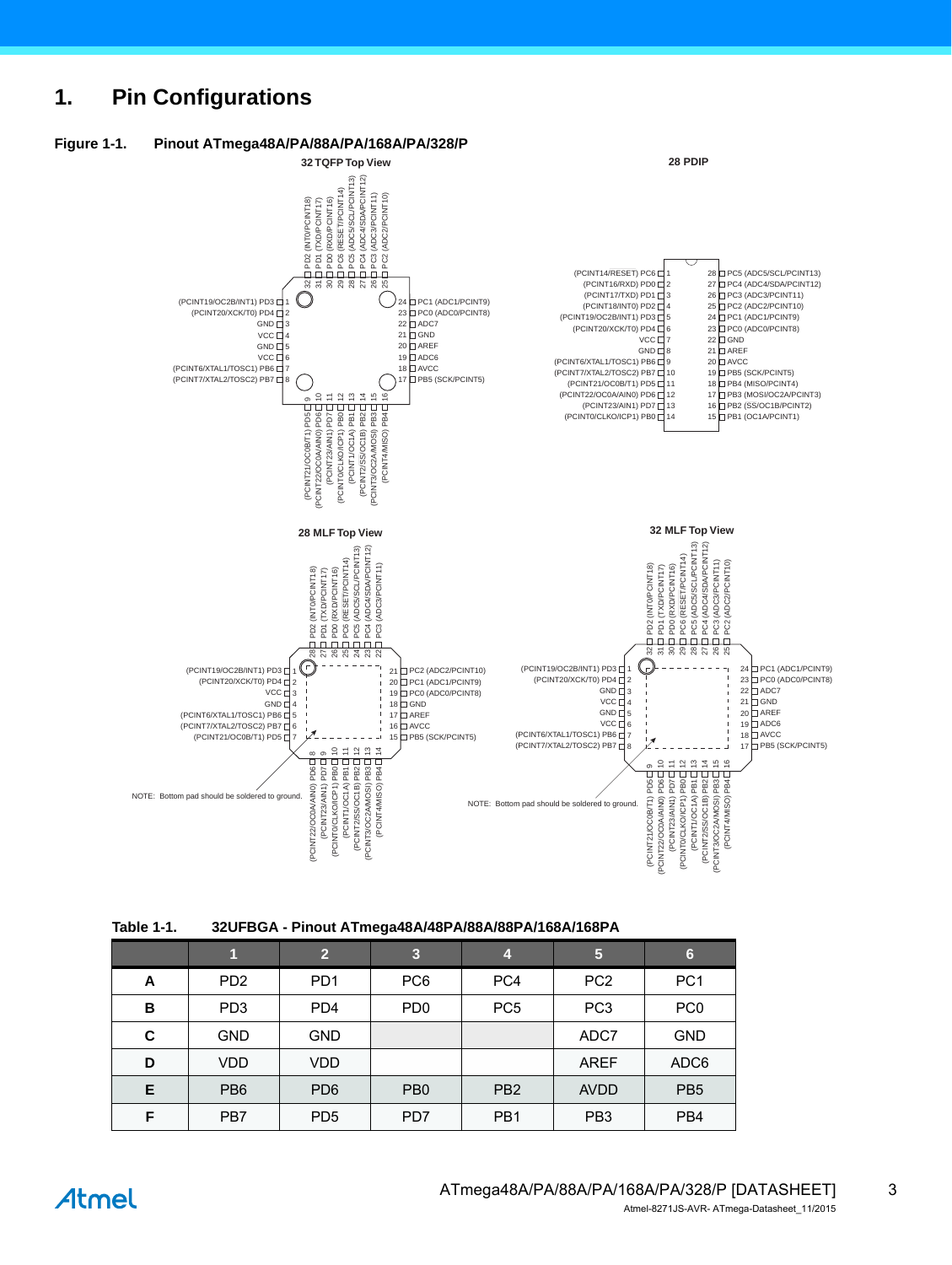# **1.1 Pin Descriptions**

#### **1.1.1 VCC**

Digital supply voltage.

#### **1.1.2 GND**

Ground.

#### **1.1.3 Port B (PB7:0) XTAL1/XTAL2/TOSC1/TOSC2**

Port B is an 8-bit bi-directional I/O port with internal pull-up resistors (selected for each bit). The Port B output buffers have symmetrical drive characteristics with both high sink and source capability. As inputs, Port B pins that are externally pulled low will source current if the pull-up resistors are activated. The Port B pins are tristated when a reset condition becomes active, even if the clock is not running.

Depending on the clock selection fuse settings, PB6 can be used as input to the inverting Oscillator amplifier and input to the internal clock operating circuit.

Depending on the clock selection fuse settings, PB7 can be used as output from the inverting Oscillator amplifier.

If the Internal Calibrated RC Oscillator is used as chip clock source, PB7...6 is used as TOSC2...1 input for the Asynchronous Timer/Counter2 if the AS2 bit in ASSR is set.

The various special features of Port B are elaborated in "Alternate Functions of Port B" on page 82 and "System Clock and Clock Options" on page 27.

#### **1.1.4 Port C (PC5:0)**

Port C is a 7-bit bi-directional I/O port with internal pull-up resistors (selected for each bit). The PC5...0 output buffers have symmetrical drive characteristics with both high sink and source capability. As inputs, Port C pins that are externally pulled low will source current if the pull-up resistors are activated. The Port C pins are tristated when a reset condition becomes active, even if the clock is not running.

#### **1.1.5 PC6/RESET**

If the RSTDISBL Fuse is programmed, PC6 is used as an I/O pin. Note that the electrical characteristics of PC6 differ from those of the other pins of Port C.

If the RSTDISBL Fuse is unprogrammed, PC6 is used as a Reset input. A low level on this pin for longer than the minimum pulse length will generate a Reset, even if the clock is not running. The minimum pulse length is given in Table 29-11 on page 305. Shorter pulses are not guaranteed to generate a Reset.

The various special features of Port C are elaborated in "Alternate Functions of Port C" on page 85.|

#### **1.1.6 Port D (PD7:0)**

Port D is an 8-bit bi-directional I/O port with internal pull-up resistors (selected for each bit). The Port D output buffers have symmetrical drive characteristics with both high sink and source capability. As inputs, Port D pins that are externally pulled low will source current if the pull-up resistors are activated. The Port D pins are tristated when a reset condition becomes active, even if the clock is not running.

The various special features of Port D are elaborated in "Alternate Functions of Port D" on page 88.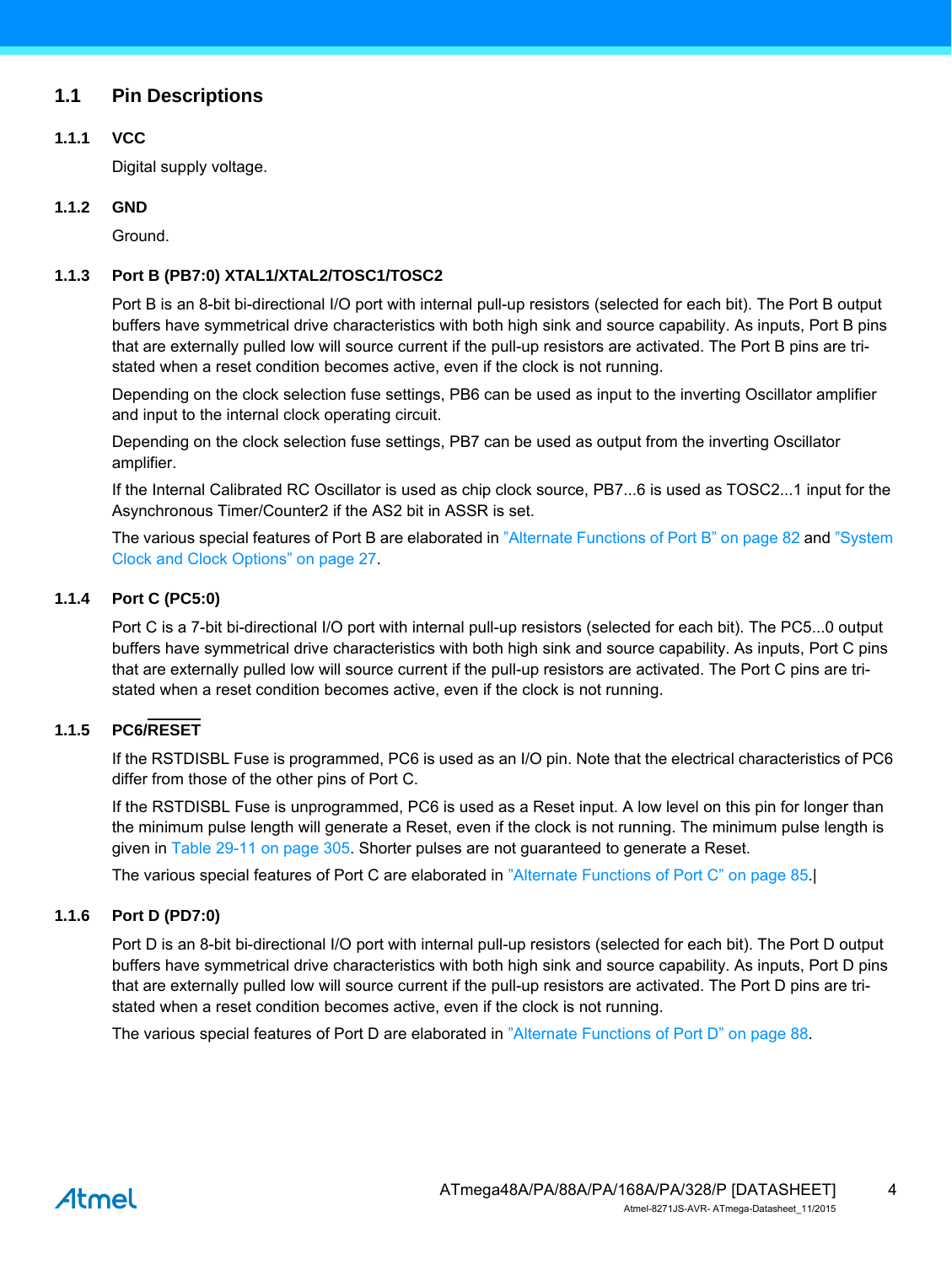# 1.1.7  $AV_{CC}$

 $AV_{CC}$  is the supply voltage pin for the A/D Converter, PC3:0, and ADC7:6. It should be externally connected to  $V_{CC}$ , even if the ADC is not used. If the ADC is used, it should be connected to  $V_{CC}$  through a low-pass filter. Note that PC6...4 use digital supply voltage,  $V_{CC}$ .

#### **1.1.8 AREF**

AREF is the analog reference pin for the A/D Converter.

#### **1.1.9 ADC7:6 (TQFP and QFN/MLF Package Only)**

In the TQFP and QFN/MLF package, ADC7:6 serve as analog inputs to the A/D converter. These pins are powered from the analog supply and serve as 10-bit ADC channels.

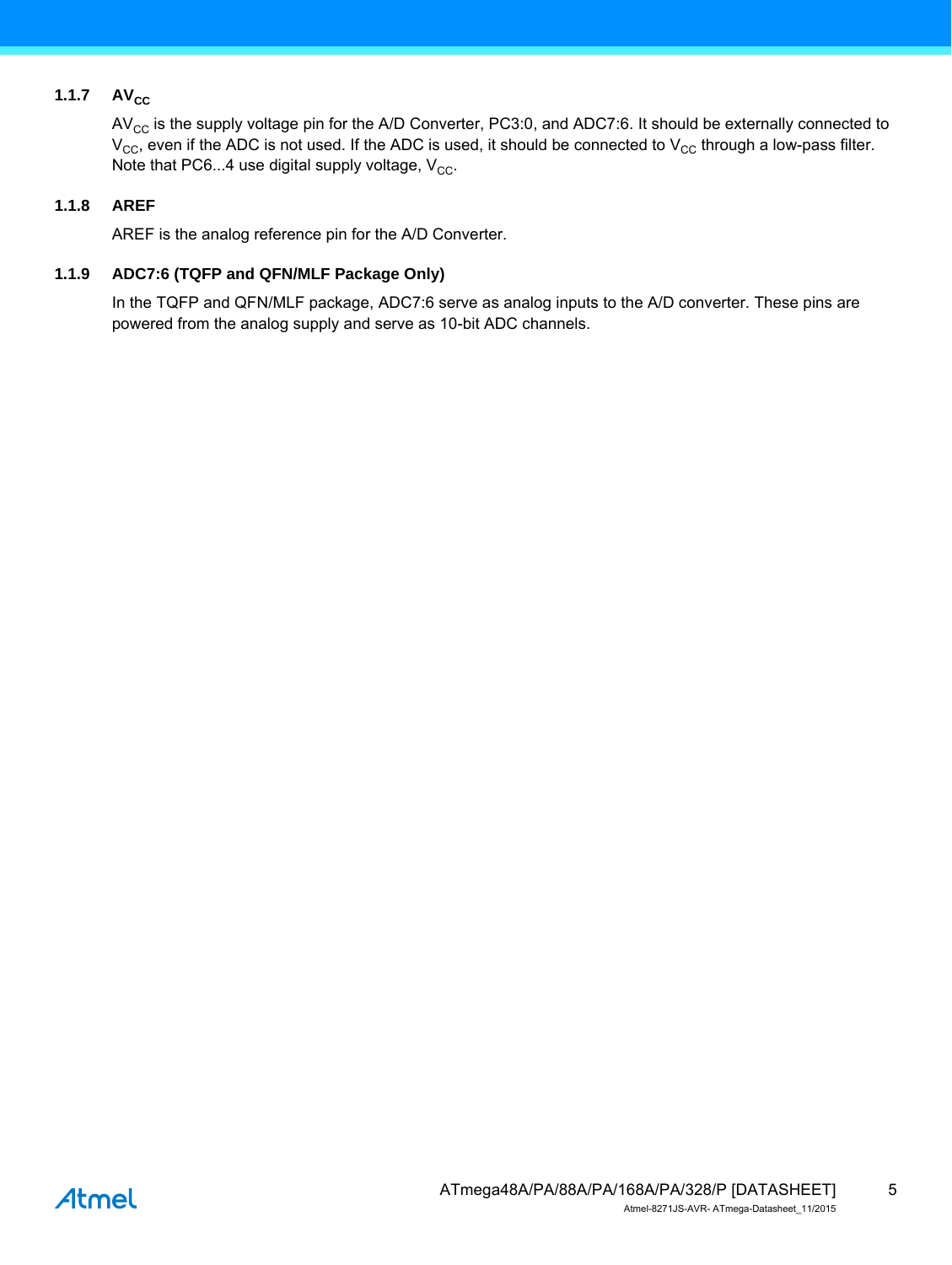# **2. Overview**

The ATmega48A/PA/88A/PA/168A/PA/328/P is a low-power CMOS 8-bit microcontroller based on the AVR enhanced RISC architecture. By executing powerful instructions in a single clock cycle, the ATmega48A/PA/88A/PA/168A/PA/328/P achieves throughputs approaching 1 MIPS per MHz allowing the system designer to optimize power consumption versus processing speed.

# **2.1 Block Diagram**

**Figure 2-1.** Block Diagram



The AVR core combines a rich instruction set with 32 general purpose working registers. All the 32 registers are directly connected to the Arithmetic Logic Unit (ALU), allowing two independent registers to be accessed in one single instruction executed in one clock cycle. The resulting architecture is more code efficient while achieving throughputs up to ten times faster than conventional CISC microcontrollers.

# Atmel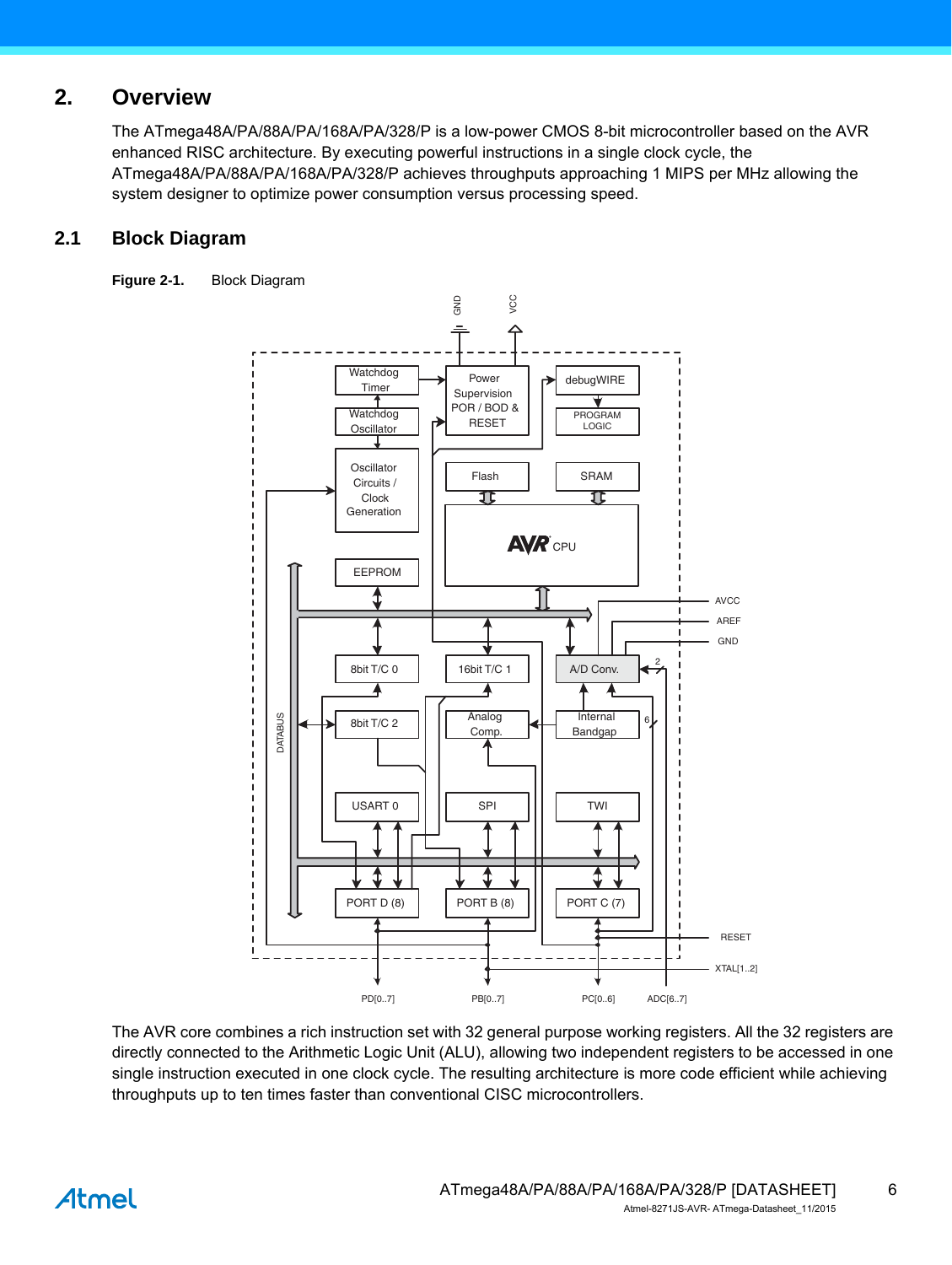The ATmega48A/PA/88A/PA/168A/PA/328/P provides the following features: 4K/8Kbytes of In-System Programmable Flash with Read-While-Write capabilities, 256/512/512/1Kbytes EEPROM, 512/1K/1K/2Kbytes SRAM, 23 general purpose I/O lines, 32 general purpose working registers, three flexible Timer/Counters with compare modes, internal and external interrupts, a serial programmable USART, a byte-oriented 2-wire Serial Interface, an SPI serial port, a 6-channel 10-bit ADC (8 channels in TQFP and QFN/MLF packages), a programmable Watchdog Timer with internal Oscillator, and five software selectable power saving modes. The Idle mode stops the CPU while allowing the SRAM, Timer/Counters, USART, 2-wire Serial Interface, SPI port, and interrupt system to continue functioning. The Power-down mode saves the register contents but freezes the Oscillator, disabling all other chip functions until the next interrupt or hardware reset. In Power-save mode, the asynchronous timer continues to run, allowing the user to maintain a timer base while the rest of the device is sleeping. The ADC Noise Reduction mode stops the CPU and all I/O modules except asynchronous timer and ADC, to minimize switching noise during ADC conversions. In Standby mode, the crystal/resonator Oscillator is running while the rest of the device is sleeping. This allows very fast start-up combined with low power consumption.

Atmel® offers the QTouch® library for embedding capacitive touch buttons, sliders and wheels functionality into AVR® microcontrollers. The patented charge-transfer signal acquisition offers robust sensing and includes fully debounced reporting of touch keys and includes Adjacent Key Suppression® (AKS™) technology for unambiguous detection of key events. The easy-to-use QTouch Suite toolchain allows you to explore, develop and debug your own touch applications.

The device is manufactured using Atmel's high density non-volatile memory technology. The On-chip ISP Flash allows the program memory to be reprogrammed In-System through an SPI serial interface, by a conventional non-volatile memory programmer, or by an On-chip Boot program running on the AVR core. The Boot program can use any interface to download the application program in the Application Flash memory. Software in the Boot Flash section will continue to run while the Application Flash section is updated, providing true Read-While-Write operation. By combining an 8-bit RISC CPU with In-System Self-Programmable Flash on a monolithic chip, the Atmel ATmega48A/PA/88A/PA/168A/PA/328/P is a powerful microcontroller that provides a highly flexible and cost effective solution to many embedded control applications.

The ATmega48A/PA/88A/PA/168A/PA/328/P AVR is supported with a full suite of program and system development tools including: C Compilers, Macro Assemblers, Program Debugger/Simulators, In-Circuit Emulators, and Evaluation kits.

# **2.2 Comparison Between Processors**

The ATmega48A/PA/88A/PA/168A/PA/328/P differ only in memory sizes, boot loader support, and interrupt vector sizes. [Table 2-1](#page-6-0) summarizes the different memory and interrupt vector sizes for the devices.

| <b>Device</b> | <b>Flash</b> | <b>EEPROM</b> | <b>RAM</b> | <b>Interrupt Vector Size</b> |
|---------------|--------------|---------------|------------|------------------------------|
| ATmega48A     | 4KBytes      | 256Bytes      | 512Bytes   | 1 instruction word/vector    |
| ATmega48PA    | 4KBytes      | 256Bytes      | 512Bytes   | 1 instruction word/vector    |
| ATmega88A     | 8KBytes      | 512Bytes      | 1KBytes    | 1 instruction word/vector    |
| ATmega88PA    | 8KBytes      | 512Bytes      | 1KBytes    | 1 instruction word/vector    |
| ATmega168A    | 16KBytes     | 512Bytes      | 1KBytes    | 2 instruction words/vector   |
| ATmega168PA   | 16KBytes     | 512Bytes      | 1KBytes    | 2 instruction words/vector   |
| ATmega328     | 32KBytes     | 1KBytes       | 2KBytes    | 2 instruction words/vector   |
| ATmega328P    | 32KBytes     | 1KBytes       | 2KBytes    | 2 instruction words/vector   |

<span id="page-6-0"></span>**Table 2-1. Memory Size Summary**

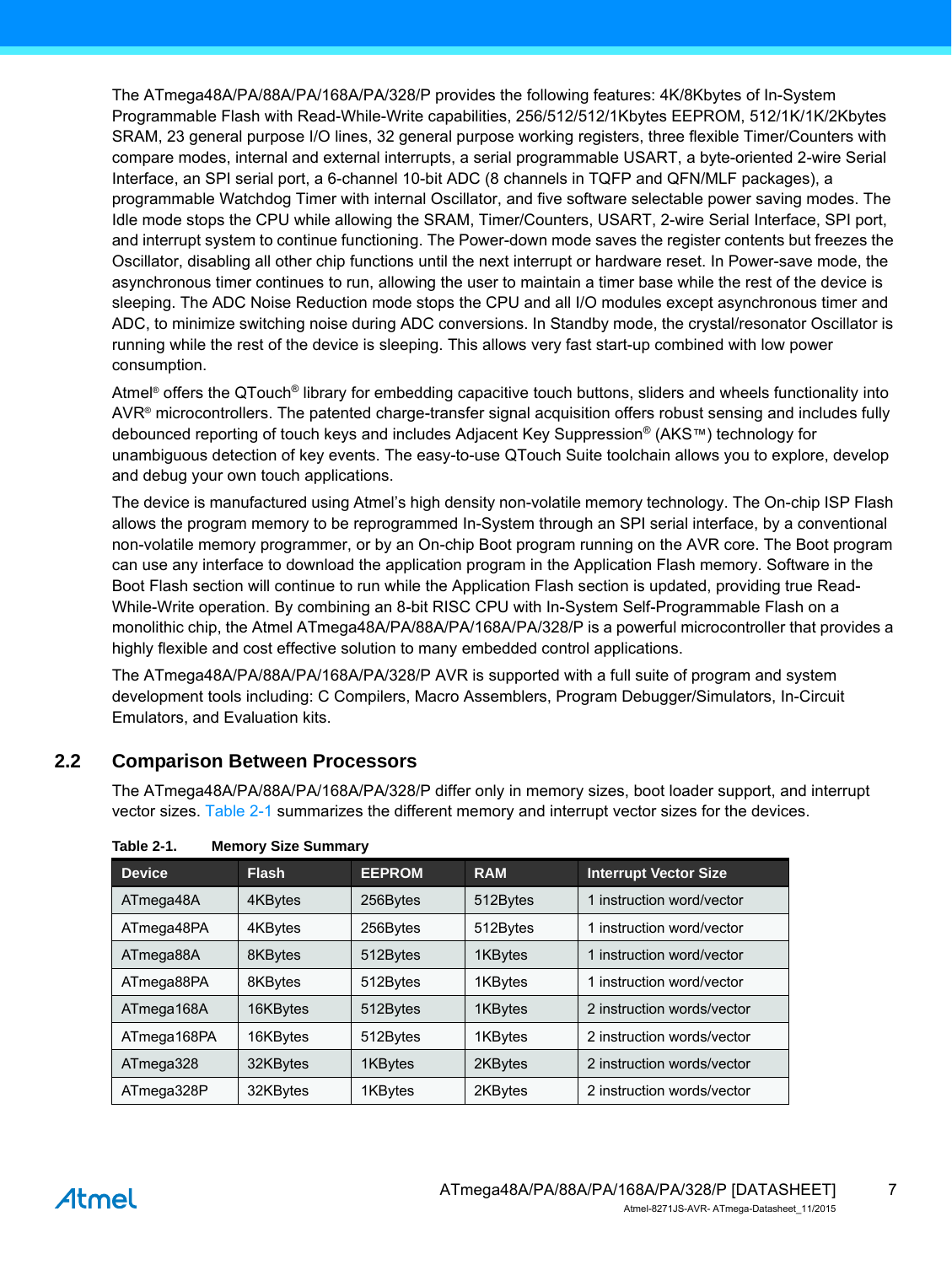ATmega48A/PA/88A/PA/168A/PA/328/P support a real Read-While-Write Self-Programming mechanism. There is a separate Boot Loader Section, and the SPM instruction can only execute from there. In ATmega 48A/48PA there is no Read-While-Write support and no separate Boot Loader Section. The SPM instruction can execute from the entire Flash

# **3. Resources**

<span id="page-7-0"></span>A comprehensive set of development tools, application notes and datasheets are available for download on http://www.atmel.com/avr.

# **4. Data Retention**

Reliability Qualification results show that the projected data retention failure rate is much less than 1 PPM over 20 years at 85°C or 100 years at 25°C.

# **5. About Code Examples**

This documentation contains simple code examples that briefly show how to use various parts of the device. These code examples assume that the part specific header file is included before compilation. Be aware that not all C compiler vendors include bit definitions in the header files and interrupt handling in C is compiler dependent. Please confirm with the C compiler documentation for more details.

For I/O Registers located in extended I/O map, "IN", "OUT", "SBIS", "SBIC", "CBI", and "SBI" instructions must be replaced with instructions that allow access to extended I/O. Typically "LDS" and "STS" combined with "SBRS", "SBRC", "SBR", and "CBR".

# **6. Capacitive Touch Sensing**

The Atmel® QTouch® Library provides a simple to use solution to realize touch sensitive interfaces on most Atmel AVR® microcontrollers. The QTouch Library includes support for the Atmel QTouch and Atmel QMatrix® acquisition methods.

Touch sensing can be added to any application by linking the appropriate Atmel QTouch Library for the AVR Microcontroller. This is done by using a simple set of APIs to define the touch channels and sensors, and then calling the touch sensing APIs to retrieve the channel information and determine the touch sensor states.

The QTouch Library is FREE and downloadable from the Atmel website at the following location: <www.atmel.com/qtouchlibrary>[. For implementation details and other information, refer to the](http://www.atmel.com/dyn/resources/prod_documents/doc8207.pdf) Atmel QTouch Library User Guide - also available for download from Atmel website.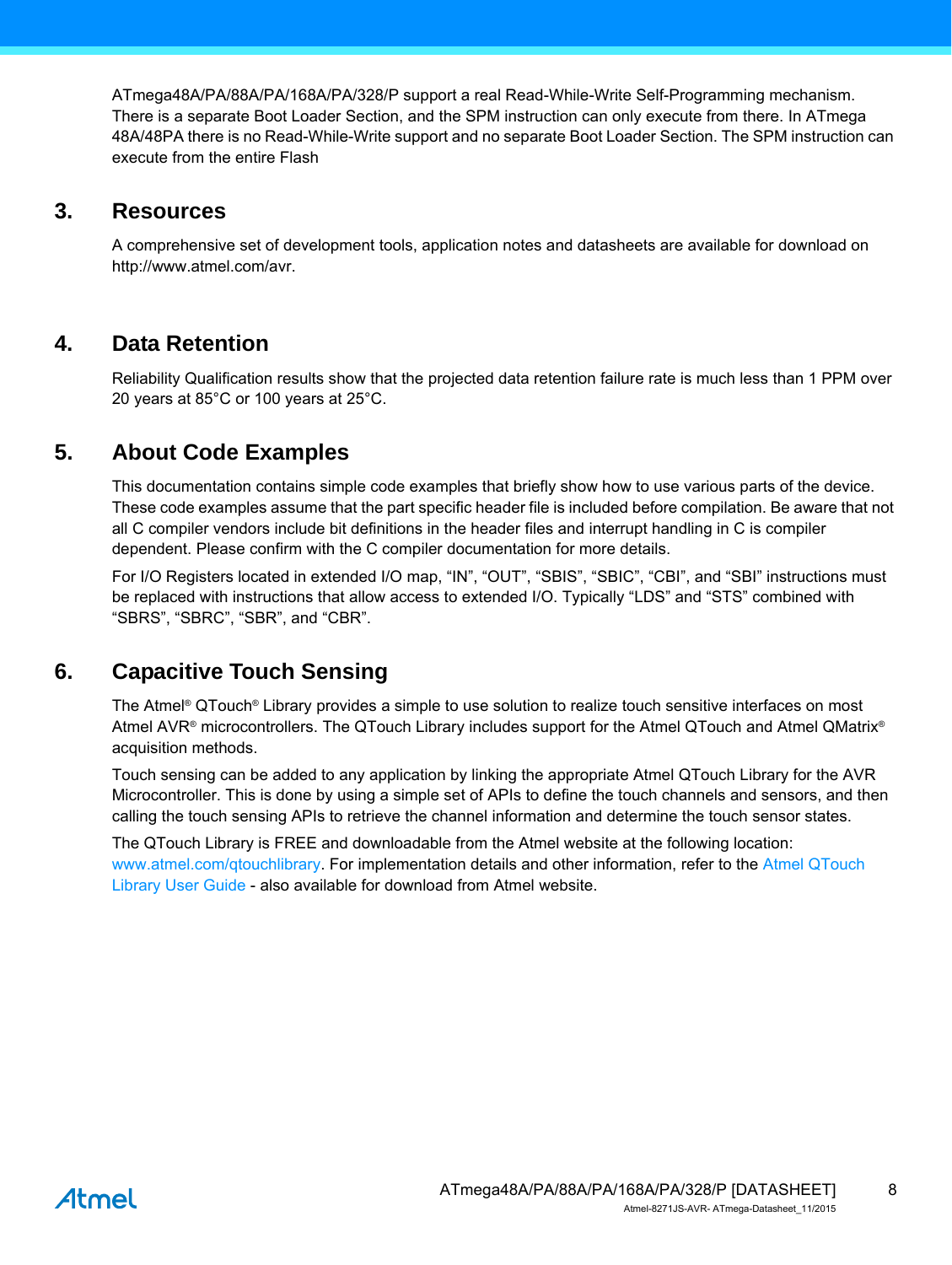# <span id="page-8-0"></span>**7. Register Summary**

| <b>Address</b>   | Name                  | Bit 7                                                | Bit 6                                                | Bit 5                                                | Bit 4                                         | Bit 3                                                | Bit 2                                                | Bit 1                                                | Bit 0                                                | Page       |
|------------------|-----------------------|------------------------------------------------------|------------------------------------------------------|------------------------------------------------------|-----------------------------------------------|------------------------------------------------------|------------------------------------------------------|------------------------------------------------------|------------------------------------------------------|------------|
| (0xFF)           | Reserved              | $\overline{\phantom{a}}$                             | $\overline{\phantom{a}}$                             | $\overline{\phantom{a}}$                             | $\overline{\phantom{a}}$                      | $\overline{\phantom{a}}$                             | $\overline{\phantom{a}}$                             | $\qquad \qquad -$                                    | -                                                    |            |
| (0xFE)           | Reserved              | $\overline{\phantom{m}}$                             | $\qquad \qquad -$                                    | $\qquad \qquad -$                                    | $\qquad \qquad -$                             | $\overline{\phantom{m}}$                             | $\qquad \qquad -$                                    | $\qquad \qquad -$                                    | $\qquad \qquad -$                                    |            |
| (0xFD)           | Reserved              | $\overline{\phantom{m}}$                             | $\overline{\phantom{m}}$                             | $\overline{\phantom{m}}$                             | $\overline{\phantom{m}}$                      | $\overline{\phantom{m}}$                             | $\overline{\phantom{m}}$                             | $\overline{\phantom{m}}$                             | $\overline{\phantom{m}}$                             |            |
| (0xFC)           | Reserved              | $\overline{\phantom{m}}$                             | $\overline{\phantom{0}}$                             | $\overline{\phantom{0}}$                             |                                               | $\overline{\phantom{a}}$                             | $\equiv$                                             | $\overline{\phantom{0}}$                             |                                                      |            |
| (0xFB)           | Reserved              | $\overline{\phantom{a}}$                             | $\overline{\phantom{a}}$                             | $\overline{\phantom{a}}$                             | $\overline{\phantom{0}}$                      | $\overline{\phantom{a}}$                             | $\overline{\phantom{a}}$                             | $\overline{\phantom{a}}$                             | $\overline{\phantom{0}}$                             |            |
| (0xFA)           | Reserved              | $\overline{\phantom{m}}$                             | $\overline{\phantom{a}}$                             | $\overline{\phantom{0}}$                             | $\qquad \qquad -$                             | $\overline{\phantom{a}}$                             | $\overline{\phantom{a}}$                             | $\overline{\phantom{a}}$                             | $\overline{\phantom{0}}$                             |            |
| (0xF9)           | Reserved              | $\overline{\phantom{a}}$                             | $\qquad \qquad -$                                    | $\qquad \qquad -$                                    | $\overline{\phantom{0}}$                      | $\overline{\phantom{a}}$                             | $\overline{\phantom{0}}$                             | $\qquad \qquad -$                                    | $\overline{\phantom{0}}$                             |            |
| (0xF8)<br>(0xF7) | Reserved<br>Reserved  | $\overline{\phantom{m}}$<br>$\qquad \qquad -$        | $\overline{\phantom{m}}$<br>$\overline{\phantom{a}}$ | $\overline{\phantom{a}}$<br>$\overline{\phantom{0}}$ | $\overline{\phantom{m}}$<br>$\qquad \qquad -$ | $\overline{\phantom{m}}$<br>$\overline{\phantom{m}}$ | $\overline{\phantom{m}}$<br>$\overline{\phantom{0}}$ | $\overline{\phantom{m}}$<br>$\qquad \qquad -$        | $\overline{\phantom{m}}$<br>$\qquad \qquad -$        |            |
| (0xF6)           | Reserved              | $\overline{\phantom{m}}$                             | $\overline{\phantom{a}}$                             | $\overline{\phantom{a}}$                             | $\qquad \qquad -$                             | $\overline{\phantom{m}}$                             | $\overline{\phantom{a}}$                             | $\overline{\phantom{a}}$                             | $\overline{\phantom{a}}$                             |            |
| (0xF5)           | Reserved              | $\overline{\phantom{0}}$                             | $\overline{\phantom{0}}$                             | $\overline{\phantom{0}}$                             | $\overline{\phantom{0}}$                      | $\overline{\phantom{0}}$                             | $\overline{\phantom{0}}$                             | $\overline{\phantom{0}}$                             | $\overline{\phantom{0}}$                             |            |
| (0xF4)           | Reserved              | $\overline{\phantom{a}}$                             | $\equiv$                                             | $\overline{\phantom{a}}$                             | $\overline{\phantom{0}}$                      | $\overline{\phantom{a}}$                             | $\equiv$                                             | $\overline{\phantom{0}}$                             | $\overline{\phantom{0}}$                             |            |
| (0xF3)           | Reserved              | $\overline{\phantom{a}}$                             | $\qquad \qquad -$                                    | $\qquad \qquad -$                                    | $\qquad \qquad -$                             | $\overline{\phantom{a}}$                             | $\qquad \qquad -$                                    | $\overline{\phantom{a}}$                             | $\qquad \qquad -$                                    |            |
| (0xF2)           | Reserved              | $\overline{\phantom{m}}$                             | $\overline{\phantom{m}}$                             | $\overline{\phantom{0}}$                             | $\qquad \qquad -$                             | $\overline{\phantom{m}}$                             | $\qquad \qquad -$                                    | $\qquad \qquad -$                                    | $\qquad \qquad -$                                    |            |
| (0xF1)           | Reserved              | $\overline{\phantom{m}}$                             | $\overline{\phantom{m}}$                             | $\overline{\phantom{m}}$                             | $\overline{\phantom{m}}$                      | $\overline{\phantom{m}}$                             | $\overline{\phantom{m}}$                             | $\overline{\phantom{m}}$                             | $\overline{\phantom{a}}$                             |            |
| (0xF0)           | Reserved              | $\qquad \qquad -$                                    | $\overline{\phantom{0}}$                             | $\overline{\phantom{0}}$                             | $\overline{\phantom{0}}$                      | $\overline{\phantom{m}}$                             | $\overline{\phantom{0}}$                             | $\qquad \qquad -$                                    | $\overline{\phantom{0}}$                             |            |
| (0xEF)           | Reserved              | $\overline{\phantom{a}}$                             | $\overline{\phantom{a}}$                             | $\overline{\phantom{a}}$                             | $\overline{\phantom{0}}$                      | $\overline{\phantom{a}}$                             | $\overline{\phantom{a}}$                             | $\overline{\phantom{a}}$                             | $\overline{\phantom{0}}$                             |            |
| (0xEE)           | Reserved              | $\overline{\phantom{m}}$                             | $\overline{\phantom{a}}$                             | $\overline{\phantom{0}}$                             | $\overline{\phantom{0}}$                      | $\overline{\phantom{a}}$                             | $\overline{\phantom{a}}$                             | $\overline{\phantom{a}}$                             | $\overline{\phantom{0}}$                             |            |
| (0xED)           | Reserved              | $\overline{\phantom{a}}$                             | $\qquad \qquad -$                                    | $\qquad \qquad -$                                    | $\qquad \qquad -$                             | $\overline{\phantom{a}}$                             | $\overline{\phantom{0}}$                             | $\qquad \qquad -$                                    | $\qquad \qquad -$                                    |            |
| (0xEC)<br>(0xEB) | Reserved<br>Reserved  | $\overline{\phantom{m}}$<br>$\qquad \qquad -$        | $\overline{\phantom{m}}$<br>$\qquad \qquad -$        | $\overline{\phantom{a}}$<br>$\overline{\phantom{0}}$ | $\overline{\phantom{m}}$<br>$\qquad \qquad -$ | $\overline{\phantom{m}}$<br>$\overline{\phantom{m}}$ | $\overline{\phantom{a}}$<br>$\overline{\phantom{0}}$ | $\overline{\phantom{a}}$<br>$\qquad \qquad -$        | $\overline{\phantom{m}}$<br>$\qquad \qquad -$        |            |
| (0xEA)           | Reserved              | $\overline{\phantom{m}}$                             | $\overline{\phantom{a}}$                             | $\overline{\phantom{a}}$                             | $\overline{\phantom{a}}$                      | $\overline{\phantom{m}}$                             | $\overline{\phantom{a}}$                             | $\overline{\phantom{a}}$                             | $\overline{\phantom{a}}$                             |            |
| (0xE9)           | Reserved              | $\overline{\phantom{a}}$                             | $\overline{\phantom{0}}$                             | $\qquad \qquad -$                                    | $\overline{\phantom{0}}$                      | $\overline{\phantom{a}}$                             | $\overline{a}$                                       | $\overline{\phantom{a}}$                             | $\overline{\phantom{0}}$                             |            |
| (0xE8)           | Reserved              | $\equiv$                                             | $\equiv$                                             | $\overline{\phantom{0}}$                             | $\overline{\phantom{0}}$                      | $\equiv$                                             | $\equiv$                                             | $\overline{\phantom{0}}$                             | $\overline{\phantom{0}}$                             |            |
| (0xE7)           | Reserved              | $\overline{\phantom{a}}$                             | $\overline{\phantom{a}}$                             | $\qquad \qquad -$                                    | $\qquad \qquad -$                             | $\overline{\phantom{a}}$                             | $\qquad \qquad -$                                    | $\overline{\phantom{a}}$                             | $\qquad \qquad -$                                    |            |
| (0xE6)           | Reserved              | $\overline{\phantom{m}}$                             | $\overline{\phantom{m}}$                             | $\overline{\phantom{0}}$                             | $\overline{\phantom{m}}$                      | $\overline{\phantom{m}}$                             | $\qquad \qquad -$                                    | $\qquad \qquad -$                                    | $\qquad \qquad -$                                    |            |
| (0xE5)           | Reserved              | $\overline{\phantom{m}}$                             | $\overline{\phantom{m}}$                             | $\overline{\phantom{m}}$                             | $\overline{\phantom{m}}$                      | $\overline{\phantom{m}}$                             | $\overline{\phantom{m}}$                             | $\overline{\phantom{m}}$                             | $\overline{\phantom{m}}$                             |            |
| (0xE4)           | Reserved              | $\overline{\phantom{m}}$                             | $\overline{\phantom{0}}$                             | $\overline{\phantom{0}}$                             |                                               | $\overline{\phantom{0}}$                             | $\equiv$                                             | $\overline{\phantom{0}}$                             |                                                      |            |
| (0xE3)           | Reserved              | $\overline{\phantom{a}}$                             | $\overline{\phantom{a}}$                             | $\overline{\phantom{a}}$                             | $\overline{\phantom{0}}$                      | $\overline{\phantom{a}}$                             | $\qquad \qquad -$                                    | $\overline{\phantom{a}}$                             | $\overline{\phantom{0}}$                             |            |
| (0xE2)           | Reserved              | $\overline{\phantom{m}}$                             | $\overline{\phantom{a}}$                             | $\overline{\phantom{a}}$                             | $\qquad \qquad -$                             | $\overline{\phantom{a}}$                             | $\overline{\phantom{a}}$                             | $\overline{\phantom{m}}$                             | $\overline{\phantom{0}}$                             |            |
| (0xE1)           | Reserved              | $\overline{\phantom{a}}$                             | $\qquad \qquad -$                                    | $\overline{\phantom{0}}$                             | $\overline{\phantom{0}}$                      | $\overline{\phantom{a}}$                             | $\overline{\phantom{0}}$                             | $\qquad \qquad -$                                    | $\overline{\phantom{0}}$                             |            |
| (0xE0)<br>(0xDF) | Reserved<br>Reserved  | $\overline{\phantom{m}}$<br>$\qquad \qquad -$        | $\overline{\phantom{m}}$<br>$\overline{\phantom{a}}$ | $\overline{\phantom{a}}$<br>$\overline{\phantom{0}}$ | $\overline{\phantom{m}}$<br>$\qquad \qquad -$ | $\overline{\phantom{m}}$<br>$\qquad \qquad -$        | $\overline{\phantom{m}}$<br>$\overline{\phantom{0}}$ | $\overline{\phantom{m}}$<br>$\qquad \qquad -$        | $\overline{\phantom{m}}$<br>$\qquad \qquad -$        |            |
| (0xDE)           | Reserved              | $\overline{\phantom{m}}$                             | $\overline{\phantom{a}}$                             | $\overline{\phantom{a}}$                             | $\qquad \qquad -$                             | $\overline{\phantom{m}}$                             | $\overline{\phantom{a}}$                             | $\overline{\phantom{a}}$                             | $\overline{\phantom{a}}$                             |            |
| (0xDD)           | Reserved              | $\overline{\phantom{a}}$                             | $\overline{\phantom{0}}$                             | $\qquad \qquad -$                                    | $\overline{\phantom{0}}$                      | $\overline{\phantom{a}}$                             | $\overline{\phantom{0}}$                             | $\overline{\phantom{a}}$                             | $\overline{\phantom{0}}$                             |            |
| (0xDC)           | Reserved              | $\overline{\phantom{a}}$                             | $\equiv$                                             | $\overline{\phantom{0}}$                             | $\overline{\phantom{0}}$                      | $\equiv$                                             | $\equiv$                                             | $\overline{\phantom{0}}$                             | $\overline{\phantom{0}}$                             |            |
| (0xDB)           | Reserved              | $\overline{\phantom{a}}$                             | $\qquad \qquad -$                                    | $\overline{\phantom{a}}$                             | $\qquad \qquad -$                             | $\overline{\phantom{a}}$                             | $\qquad \qquad -$                                    | $\overline{\phantom{a}}$                             | $\qquad \qquad -$                                    |            |
| (0xDA)           | Reserved              | $\overline{\phantom{m}}$                             | $\overline{\phantom{m}}$                             | $\overline{\phantom{0}}$                             | $\qquad \qquad -$                             | $\overline{\phantom{m}}$                             | $\overline{\phantom{m}}$                             | $\qquad \qquad -$                                    | $\qquad \qquad -$                                    |            |
| (0xD9)           | Reserved              | $\overline{\phantom{m}}$                             | $\overline{\phantom{m}}$                             | $\overline{\phantom{m}}$                             | $\overline{\phantom{m}}$                      | $\overline{\phantom{m}}$                             | $\overline{\phantom{m}}$                             | $\overline{\phantom{m}}$                             | $\overline{\phantom{m}}$                             |            |
| (0xD8)           | Reserved              | $\qquad \qquad -$                                    | $\overline{\phantom{0}}$                             | $\overline{\phantom{0}}$                             | $\overline{\phantom{0}}$                      | $\overline{\phantom{m}}$                             | $\overline{\phantom{0}}$                             | $\overline{\phantom{m}}$                             | $\overline{\phantom{0}}$                             |            |
| (0xD7)           | Reserved              | $\overline{\phantom{a}}$                             | $\overline{\phantom{a}}$                             | $\overline{\phantom{a}}$                             | $\overline{\phantom{0}}$                      | $\overline{\phantom{a}}$                             | $\overline{\phantom{a}}$                             | $\overline{\phantom{a}}$                             | $\overline{\phantom{0}}$                             |            |
| (0xD6)           | Reserved              | $\overline{\phantom{m}}$                             | $\overline{\phantom{a}}$                             | $\qquad \qquad -$                                    | $\qquad \qquad -$                             | $\overline{\phantom{m}}$                             | $\overline{\phantom{a}}$                             | $\overline{\phantom{0}}$                             | $\overline{\phantom{0}}$                             |            |
| (0xD5)           | Reserved              | $\overline{\phantom{a}}$                             | $\qquad \qquad -$                                    | $\overline{\phantom{0}}$                             |                                               | $\overline{\phantom{a}}$                             | $\overline{\phantom{0}}$                             | $\qquad \qquad -$                                    |                                                      |            |
| (0xD4)<br>(0xD3) | Reserved<br>Reserved  | $\overline{\phantom{m}}$<br>$\overline{\phantom{m}}$ | $\overline{\phantom{m}}$<br>$\overline{\phantom{a}}$ | $\overline{\phantom{a}}$                             | $\overline{\phantom{m}}$<br>$\qquad \qquad -$ | $\overline{\phantom{a}}$<br>$\overline{\phantom{m}}$ | $\overline{\phantom{a}}$<br>$\qquad \qquad -$        | $\overline{\phantom{m}}$<br>$\overline{\phantom{m}}$ | $\overline{\phantom{m}}$<br>$\overline{\phantom{m}}$ |            |
| (0xD2)           | Reserved              |                                                      |                                                      | $\qquad \qquad -$                                    |                                               |                                                      |                                                      |                                                      |                                                      |            |
| (0xD1)           | Reserved              | $\overline{\phantom{a}}$                             | $\overline{\phantom{a}}$                             | $\overline{\phantom{a}}$                             | $\qquad \qquad -$                             | $\overline{\phantom{a}}$                             | $\overline{\phantom{a}}$                             | $\overline{\phantom{a}}$                             | $\overline{\phantom{a}}$                             |            |
| (0xD0)           | Reserved              | $\overline{\phantom{a}}$                             | $\overline{\phantom{m}}$                             | $\qquad \qquad -$                                    | $\qquad \qquad -$                             | $\overline{\phantom{a}}$                             | $\overline{\phantom{a}}$                             | $\overline{\phantom{a}}$                             | $\qquad \qquad -$                                    |            |
| (0xCF)           | Reserved              | $\overline{\phantom{a}}$                             | $\overline{\phantom{a}}$                             | $\qquad \qquad -$                                    | $\qquad \qquad -$                             | $\overline{\phantom{a}}$                             | $\overline{\phantom{a}}$                             | $\overline{\phantom{a}}$                             | $\qquad \qquad -$                                    |            |
| (0xCE)           | Reserved              | $\overline{\phantom{a}}$                             | $\overline{\phantom{m}}$                             | $\overline{\phantom{a}}$                             | $\overline{\phantom{m}}$                      | $\overline{\phantom{a}}$                             | $\overline{\phantom{a}}$                             | $\overline{\phantom{0}}$                             | $\overline{\phantom{m}}$                             |            |
| (0xCD)           | Reserved              | $\overline{\phantom{a}}$                             | $\overline{\phantom{a}}$                             | $\overline{\phantom{m}}$                             | $\overline{\phantom{m}}$                      | $\overline{\phantom{m}}$                             | $\overline{\phantom{m}}$                             | $\qquad \qquad -$                                    | $\overline{\phantom{m}}$                             |            |
| (0xCC)           | Reserved              | $\overline{\phantom{a}}$                             | $\overline{\phantom{a}}$                             | $\qquad \qquad -$                                    | $\overline{\phantom{0}}$                      | $\overline{\phantom{a}}$                             | $\qquad \qquad -$                                    | $\overline{\phantom{a}}$                             | $\qquad \qquad -$                                    |            |
| (0xCB)           | Reserved              | $\equiv$                                             | $\equiv$                                             | $\overline{\phantom{a}}$                             | $\overline{a}$                                | $\overline{\phantom{a}}$                             | $\equiv$                                             | $\equiv$                                             | $\overline{\phantom{0}}$                             |            |
| (0xCA)           | Reserved              | $\overline{\phantom{a}}$                             | $\overline{\phantom{a}}$                             | $\overline{\phantom{a}}$                             | $\qquad \qquad -$                             | $\overline{\phantom{a}}$                             | $\overline{\phantom{a}}$                             | $\overline{\phantom{a}}$                             | $\overline{\phantom{m}}$                             |            |
| (0xC9)           | Reserved              | $\overline{\phantom{a}}$                             | $\overline{\phantom{a}}$                             | $\qquad \qquad -$                                    | $\overline{\phantom{a}}$                      | $\overline{\phantom{a}}$                             | $\overline{\phantom{a}}$                             | $\overline{\phantom{a}}$                             | $\overline{\phantom{0}}$                             |            |
| (0xC8)           | Reserved              | $\overline{\phantom{a}}$                             | $\overline{\phantom{a}}$                             | $\overline{\phantom{a}}$                             | $\overline{\phantom{m}}$                      | $-$                                                  | $\overline{\phantom{a}}$                             | $\overline{\phantom{a}}$                             | $-$                                                  |            |
| (0xC7)           | Reserved              | $\overline{\phantom{a}}$                             | $\overline{\phantom{a}}$                             | $\overline{\phantom{a}}$                             | $\overline{\phantom{m}}$                      | $\overline{\phantom{m}}$                             | $\overline{\phantom{m}}$                             | $\qquad \qquad -$                                    | $\overline{\phantom{m}}$                             |            |
| (0xC6)<br>(0xC5) | UDR0<br><b>UBRR0H</b> |                                                      |                                                      |                                                      |                                               | USART I/O Data Register                              |                                                      | USART Baud Rate Register High                        |                                                      | 191<br>195 |
| (0xC4)           | <b>UBRR0L</b>         |                                                      |                                                      |                                                      |                                               | USART Baud Rate Register Low                         |                                                      |                                                      |                                                      | 195        |
| (0xC3)           | Reserved              | $\overline{\phantom{a}}$                             | $\qquad \qquad -$                                    | $\overline{\phantom{a}}$                             |                                               |                                                      | $\overline{\phantom{a}}$                             | $\overline{\phantom{a}}$                             | $\overline{\phantom{a}}$                             |            |
| (0xC2)           | <b>UCSR0C</b>         | UMSEL01                                              | UMSEL00                                              | UPM01                                                | UPM00                                         | USBS0                                                | UCSZ01 /UDORD0                                       | UCSZ00 / UCPHA0                                      | <b>UCPOL0</b>                                        | 193/204    |
| (0xC1)           | <b>UCSR0B</b>         | <b>RXCIE0</b>                                        | <b>TXCIE0</b>                                        | <b>UDRIE0</b>                                        | RXEN0                                         | <b>TXEN0</b>                                         | UCSZ02                                               | RXB80                                                | <b>TXB80</b>                                         | 192        |

Atmel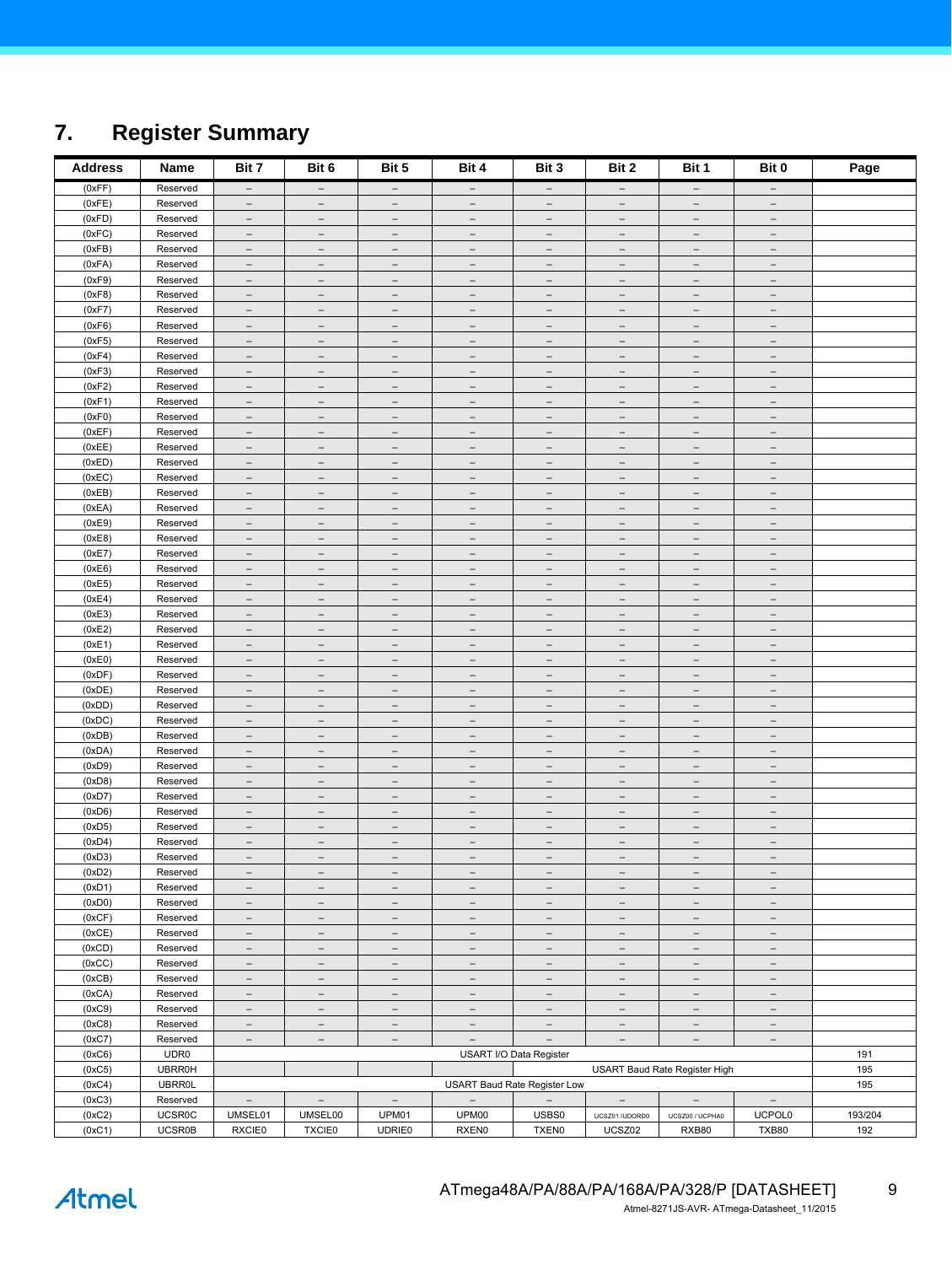| <b>Address</b>   | Name                       | Bit 7                                                | Bit 6                                                                                                 | Bit 5                                                | Bit 4                                                                                                       | Bit 3                                                | Bit 2                                                | Bit 1                                                | Bit 0                             | Page       |
|------------------|----------------------------|------------------------------------------------------|-------------------------------------------------------------------------------------------------------|------------------------------------------------------|-------------------------------------------------------------------------------------------------------------|------------------------------------------------------|------------------------------------------------------|------------------------------------------------------|-----------------------------------|------------|
| (0xC0)           | <b>UCSR0A</b>              | RXC0                                                 | TXC0                                                                                                  | <b>UDRE0</b>                                         | FE0                                                                                                         | DOR <sub>0</sub>                                     | UPE <sub>0</sub>                                     | U2X0                                                 | MPCM <sub>0</sub>                 | 191        |
| (0xBF)           | Reserved                   | $\overline{\phantom{a}}$                             | $\overline{\phantom{a}}$                                                                              | $\qquad \qquad -$                                    | $\overline{\phantom{a}}$                                                                                    | $\overline{\phantom{a}}$                             | $\overline{\phantom{a}}$                             | $\overline{\phantom{a}}$                             | $\qquad \qquad -$                 |            |
| (0xBE)           | Reserved                   | $\overline{\phantom{a}}$                             | $\overline{\phantom{a}}$                                                                              | $\qquad \qquad -$                                    | $\overline{\phantom{a}}$                                                                                    | $\overline{\phantom{a}}$                             | $\overline{\phantom{a}}$                             | $\qquad \qquad -$                                    |                                   |            |
| (0xBD)           | <b>TWAMR</b>               | TWAM6                                                | TWAM5                                                                                                 | TWAM4                                                | TWAM3                                                                                                       | TWAM2                                                | TWAM1                                                | TWAM0                                                | $\overline{\phantom{a}}$          | 233        |
| (0xBC)           | <b>TWCR</b>                | <b>TWINT</b>                                         | <b>TWEA</b>                                                                                           | <b>TWSTA</b>                                         | <b>TWSTO</b>                                                                                                | <b>TWWC</b>                                          | <b>TWEN</b>                                          | $\qquad \qquad -$                                    | <b>TWIE</b>                       | 230        |
| (0xBB)           | <b>TWDR</b>                |                                                      |                                                                                                       |                                                      | 2-wire Serial Interface Data Register                                                                       |                                                      |                                                      |                                                      |                                   | 232        |
| (0xBA)<br>(0xB9) | <b>TWAR</b><br><b>TWSR</b> | TWA6<br>TWS7                                         | TWA5<br>TWS6                                                                                          | TWA4<br>TWS5                                         | TWA3<br>TWS4                                                                                                | TWA2<br>TWS3                                         | TWA1<br>$\overline{\phantom{a}}$                     | TWA0<br>TWPS1                                        | <b>TWGCE</b><br>TWPS0             | 232<br>231 |
| (0xB8)           | <b>TWBR</b>                |                                                      |                                                                                                       |                                                      | 2-wire Serial Interface Bit Rate Register                                                                   |                                                      |                                                      |                                                      |                                   | 230        |
| (0xB7)           | Reserved                   | $\overline{\phantom{a}}$                             |                                                                                                       | $\overline{\phantom{m}}$                             | $\overline{\phantom{a}}$                                                                                    | $\overline{\phantom{a}}$                             | $\overline{\phantom{a}}$                             | $\overline{\phantom{a}}$                             | $\overline{\phantom{a}}$          |            |
| (0xB6)           | ASSR                       | $\overline{\phantom{m}}$                             | <b>EXCLK</b>                                                                                          | AS <sub>2</sub>                                      | TCN2UB                                                                                                      | OCR2AUB                                              | OCR2BUB                                              | TCR2AUB                                              | TCR2BUB                           | 158        |
| (0xB5)           | Reserved                   | $\qquad \qquad -$                                    | $\overline{\phantom{m}}$                                                                              | $\overline{\phantom{a}}$                             | $\overline{\phantom{a}}$                                                                                    | $\overline{\phantom{a}}$                             | $\overline{\phantom{m}}$                             | $\overline{\phantom{a}}$                             | $\overline{\phantom{m}}$          |            |
| (0xB4)           | OCR2B                      |                                                      |                                                                                                       |                                                      | Timer/Counter2 Output Compare Register B                                                                    |                                                      |                                                      |                                                      |                                   | 157        |
| (0xB3)           | OCR2A                      |                                                      |                                                                                                       |                                                      | Timer/Counter2 Output Compare Register A                                                                    |                                                      |                                                      |                                                      |                                   | 157        |
| (0xB2)           | TCNT <sub>2</sub>          |                                                      |                                                                                                       |                                                      |                                                                                                             | Timer/Counter2 (8-bit)                               |                                                      |                                                      |                                   | 157        |
| (0xB1)           | TCCR2B                     | FOC2A                                                | FOC2B                                                                                                 | $\overline{\phantom{0}}$                             | $\overline{\phantom{a}}$                                                                                    | WGM22                                                | <b>CS22</b>                                          | CS21                                                 | <b>CS20</b>                       | 156        |
| (0xB0)<br>(0xAF) | TCCR2A<br>Reserved         | COM2A1<br>$\overline{\phantom{a}}$                   | COM2A0<br>$\overline{\phantom{a}}$                                                                    | COM2B1<br>$\overline{\phantom{a}}$                   | COM2B0<br>$\overline{\phantom{a}}$                                                                          | $\overline{\phantom{m}}$<br>$\overline{\phantom{a}}$ | $\overline{\phantom{m}}$<br>$\overline{\phantom{a}}$ | WGM21<br>$\overline{\phantom{a}}$                    | WGM20<br>$\overline{\phantom{a}}$ | 153        |
| (0xAE)           | Reserved                   | $\overline{\phantom{a}}$                             | $\overline{\phantom{a}}$                                                                              | $\qquad \qquad -$                                    | $\overline{\phantom{m}}$                                                                                    | $\overline{\phantom{a}}$                             | $\equiv$                                             | $\overline{\phantom{a}}$                             | $\overline{\phantom{m}}$          |            |
| (0xAD)           | Reserved                   | $\overline{\phantom{a}}$                             | $\equiv$                                                                                              | $\overline{\phantom{0}}$                             | $\overline{\phantom{m}}$                                                                                    | $\overline{\phantom{a}}$                             | $\equiv$                                             | $\overline{\phantom{0}}$                             | $\overline{\phantom{m}}$          |            |
| (0xAC)           | Reserved                   | $\overline{\phantom{a}}$                             | $\overline{\phantom{a}}$                                                                              | $\qquad \qquad -$                                    | $\qquad \qquad -$                                                                                           | $\overline{\phantom{a}}$                             | $\overline{\phantom{a}}$                             | $\overline{\phantom{a}}$                             | $\qquad \qquad -$                 |            |
| (0xAB)           | Reserved                   | $\overline{\phantom{m}}$                             | $\qquad \qquad -$                                                                                     | $\overline{\phantom{0}}$                             | $\qquad \qquad -$                                                                                           | $\overline{\phantom{m}}$                             | $\qquad \qquad -$                                    | $\overline{\phantom{0}}$                             | $\qquad \qquad -$                 |            |
| (0xAA)           | Reserved                   | $\overline{\phantom{m}}$                             | $\overline{\phantom{m}}$                                                                              | $\overline{\phantom{a}}$                             | $\overline{\phantom{m}}$                                                                                    | $\qquad \qquad -$                                    | $\overline{\phantom{a}}$                             | $\qquad \qquad -$                                    | $\overline{\phantom{m}}$          |            |
| (0xA9)           | Reserved                   | $\qquad \qquad -$                                    | $\overline{\phantom{0}}$                                                                              | $\overline{\phantom{0}}$                             | $\overline{\phantom{0}}$                                                                                    | $\qquad \qquad -$                                    | $\overline{\phantom{0}}$                             | $\qquad \qquad -$                                    | $\overline{\phantom{0}}$          |            |
| (0xA8)           | Reserved                   | $\equiv$                                             | $\overline{\phantom{a}}$                                                                              | $\overline{\phantom{0}}$                             | $\qquad \qquad -$                                                                                           | $\overline{\phantom{a}}$                             | $\overline{\phantom{a}}$                             | $\qquad \qquad -$                                    | $\qquad \qquad -$                 |            |
| (0xA7)           | Reserved                   | $\overline{\phantom{a}}$                             | $\overline{\phantom{a}}$                                                                              | $\qquad \qquad -$                                    | $\qquad \qquad -$                                                                                           | $\overline{\phantom{a}}$                             | $\overline{\phantom{a}}$                             | $\overline{\phantom{a}}$                             | $\qquad \qquad -$                 |            |
| (0xA6)<br>(0xA5) | Reserved<br>Reserved       | $\overline{\phantom{a}}$<br>$\overline{\phantom{a}}$ | $\qquad \qquad -$<br>$\overline{\phantom{m}}$                                                         | $\overline{\phantom{a}}$                             | $\overline{\phantom{m}}$                                                                                    | $\overline{\phantom{a}}$<br>$\overline{\phantom{a}}$ | $\qquad \qquad -$<br>$\overline{\phantom{m}}$        | $\overline{\phantom{a}}$                             | $\overline{\phantom{m}}$          |            |
| (0xA4)           | Reserved                   | $\qquad \qquad -$                                    | $\overline{\phantom{a}}$                                                                              | $\overline{\phantom{0}}$                             | $\qquad \qquad -$                                                                                           | $\overline{\phantom{m}}$                             | $\overline{\phantom{a}}$                             | $\qquad \qquad -$                                    | $\qquad \qquad -$                 |            |
| (0xA3)           | Reserved                   | $\overline{\phantom{a}}$                             | $\overline{\phantom{a}}$                                                                              | $\overline{\phantom{a}}$                             | $\overline{\phantom{a}}$                                                                                    | $\overline{\phantom{a}}$                             | $\overline{\phantom{m}}$                             | $\overline{\phantom{a}}$                             | $\overline{\phantom{a}}$          |            |
| (0xA2)           | Reserved                   | $\overline{\phantom{a}}$                             | $\overline{\phantom{a}}$                                                                              | $\qquad \qquad -$                                    | $\overline{\phantom{m}}$                                                                                    | $\overline{\phantom{a}}$                             | $\overline{\phantom{a}}$                             | $\overline{\phantom{a}}$                             | $\overline{\phantom{m}}$          |            |
| (0xA1)           | Reserved                   | $\overline{\phantom{a}}$                             | $\equiv$                                                                                              | $\overline{\phantom{0}}$                             | $\overline{\phantom{m}}$                                                                                    | $\overline{\phantom{a}}$                             | $\equiv$                                             | $\overline{\phantom{0}}$                             | $\overline{\phantom{m}}$          |            |
| (0xA0)           | Reserved                   | $\overline{\phantom{a}}$                             | $\qquad \qquad -$                                                                                     | $\qquad \qquad -$                                    | $\qquad \qquad -$                                                                                           | $\overline{\phantom{a}}$                             | $\overline{\phantom{a}}$                             | $\qquad \qquad -$                                    | $\qquad \qquad -$                 |            |
| (0x9F)           | Reserved                   | $\qquad \qquad -$                                    | $\qquad \qquad -$                                                                                     | $\overline{\phantom{0}}$                             | $\qquad \qquad -$                                                                                           | $\overline{\phantom{m}}$                             | $\qquad \qquad -$                                    | $\qquad \qquad -$                                    | $\qquad \qquad -$                 |            |
| (0x9E)           | Reserved                   | $\qquad \qquad -$                                    | $\overline{\phantom{m}}$                                                                              | $\overline{\phantom{a}}$                             | $\overline{\phantom{m}}$                                                                                    | $\overline{\phantom{a}}$                             | $\overline{\phantom{a}}$                             | $\overline{\phantom{a}}$                             | $\overline{\phantom{m}}$          |            |
| (0x9D)<br>(0x9C) | Reserved                   | $\qquad \qquad -$<br>$\equiv$                        | $\overline{\phantom{0}}$<br>$\overline{\phantom{a}}$                                                  | $\overline{\phantom{0}}$<br>$\overline{\phantom{0}}$ | $\qquad \qquad -$<br>$\equiv$                                                                               | $\qquad \qquad -$<br>$\overline{\phantom{a}}$        | $\overline{\phantom{0}}$<br>$\overline{\phantom{a}}$ | $\overline{\phantom{0}}$<br>$\overline{\phantom{0}}$ | $\qquad \qquad -$<br>$\equiv$     |            |
| (0x9B)           | Reserved<br>Reserved       | $\overline{\phantom{a}}$                             | $\overline{\phantom{a}}$                                                                              | $\qquad \qquad -$                                    | $\overline{\phantom{m}}$                                                                                    | $\overline{\phantom{m}}$                             | $\overline{\phantom{a}}$                             | $\overline{\phantom{a}}$                             | $\qquad \qquad -$                 |            |
| (0x9A)           | Reserved                   | $\overline{\phantom{0}}$                             |                                                                                                       |                                                      |                                                                                                             |                                                      |                                                      |                                                      |                                   |            |
| (0x99)           | Reserved                   | $\overline{\phantom{a}}$                             | $\overline{\phantom{m}}$                                                                              | $\overline{\phantom{a}}$                             | $\overline{\phantom{m}}$                                                                                    | $\overline{\phantom{a}}$                             | $\overline{\phantom{m}}$                             | $\overline{\phantom{a}}$                             | $\overline{\phantom{m}}$          |            |
| (0x98)           | Reserved                   | $\overline{\phantom{a}}$                             | $\overline{\phantom{a}}$                                                                              | $\overline{\phantom{0}}$                             | $\qquad \qquad -$                                                                                           | $\overline{\phantom{m}}$                             | $\overline{\phantom{a}}$                             | $\qquad \qquad -$                                    | $\qquad \qquad -$                 |            |
| (0x97)           | Reserved                   | $\overline{\phantom{a}}$                             | $\overline{\phantom{a}}$                                                                              | $\overline{\phantom{a}}$                             | $\overline{\phantom{a}}$                                                                                    | $\overline{\phantom{a}}$                             | $\overline{\phantom{m}}$                             | $\overline{\phantom{a}}$                             | $\overline{\phantom{a}}$          |            |
| (0x96)           | Reserved                   | $\overline{\phantom{0}}$                             | $\overline{\phantom{a}}$                                                                              | $\overline{\phantom{0}}$                             | $\overline{\phantom{m}}$                                                                                    | $\overline{\phantom{a}}$                             | $\overline{\phantom{a}}$                             | $\overline{\phantom{0}}$                             | $\overline{\phantom{0}}$          |            |
| (0x95)           | Reserved                   | $\overline{\phantom{a}}$                             | $\equiv$                                                                                              | $\overline{\phantom{0}}$                             | $\overline{\phantom{m}}$                                                                                    | $\overline{\phantom{m}}$                             | $\equiv$                                             | $\qquad \qquad -$                                    | $\overline{\phantom{m}}$          |            |
| (0x94)<br>(0x93) | Reserved                   | $\qquad \qquad -$                                    | $\qquad \qquad -$                                                                                     | $\qquad \qquad -$                                    | $\qquad \qquad -$                                                                                           | $\qquad \qquad -$                                    | $\qquad \qquad -$                                    | $\qquad \qquad -$                                    | $\qquad \qquad -$                 |            |
| (0x92)           | Reserved<br>Reserved       | $-$<br>$-$                                           | $\overline{\phantom{0}}$<br>$-$                                                                       | $\overline{\phantom{0}}$<br>$-$                      | $-$                                                                                                         | $-$<br>$\qquad \qquad -$                             | $-$<br>$-$                                           | $-$<br>$\qquad \qquad -$                             | -<br>$-$                          |            |
| (0x91)           | Reserved                   | $\overline{\phantom{0}}$                             | $\overline{\phantom{0}}$                                                                              | $\qquad \qquad -$                                    | $\overline{a}$                                                                                              | $\overline{\phantom{0}}$                             | $\overline{\phantom{0}}$                             | $\overline{\phantom{m}}$                             | $\overline{a}$                    |            |
| (0x90)           | Reserved                   | $\equiv$                                             | $\overline{\phantom{a}}$                                                                              | $\bar{ }$                                            | $\overline{\phantom{a}}$                                                                                    | $\equiv$                                             | $\overline{\phantom{a}}$                             | $\bar{ }$                                            | $\overline{\phantom{a}}$          |            |
| (0x8F)           | Reserved                   | $\overline{\phantom{a}}$                             | $\overline{\phantom{m}}$                                                                              | $\overline{\phantom{a}}$                             | $\overline{\phantom{m}}$                                                                                    | $\overline{\phantom{a}}$                             | $\overline{\phantom{m}}$                             | $\overline{\phantom{a}}$                             | $\overline{\phantom{m}}$          |            |
| (0x8E)           | Reserved                   | $\overline{\phantom{a}}$                             | $\overline{\phantom{m}}$                                                                              | $\qquad \qquad -$                                    | $\overline{\phantom{m}}$                                                                                    | $\overline{\phantom{a}}$                             | $\overline{\phantom{m}}$                             | $\qquad \qquad -$                                    | $\overline{\phantom{m}}$          |            |
| (0x8D)           | Reserved                   | $\overline{\phantom{a}}$                             | $\overline{\phantom{a}}$                                                                              | $\overline{\phantom{a}}$                             | $-$                                                                                                         | $\overline{\phantom{a}}$                             | $\overline{\phantom{a}}$                             | $\overline{\phantom{a}}$                             | $\overline{\phantom{a}}$          |            |
| (0x8C)           | Reserved                   | $\qquad \qquad -$                                    | $\overline{\phantom{a}}$                                                                              | $\overline{\phantom{a}}$                             | $\qquad \qquad -$                                                                                           | $\qquad \qquad -$                                    | $\overline{\phantom{a}}$                             | $\overline{\phantom{a}}$                             | $\overline{\phantom{m}}$          |            |
| (0x8B)           | OCR1BH                     |                                                      |                                                                                                       |                                                      | Timer/Counter1 - Output Compare Register B High Byte                                                        |                                                      |                                                      |                                                      |                                   | 135        |
| (0x8A)           | OCR1BL                     |                                                      |                                                                                                       |                                                      | Timer/Counter1 - Output Compare Register B Low Byte                                                         |                                                      |                                                      |                                                      |                                   | 135        |
| (0x89)<br>(0x88) | OCR1AH<br>OCR1AL           |                                                      |                                                                                                       |                                                      | Timer/Counter1 - Output Compare Register A High Byte<br>Timer/Counter1 - Output Compare Register A Low Byte |                                                      |                                                      |                                                      |                                   | 135<br>135 |
| (0x87)           | ICR1H                      |                                                      |                                                                                                       |                                                      |                                                                                                             |                                                      |                                                      |                                                      |                                   | 135        |
| (0x86)           | ICR1L                      |                                                      | Timer/Counter1 - Input Capture Register High Byte<br>Timer/Counter1 - Input Capture Register Low Byte |                                                      |                                                                                                             |                                                      |                                                      |                                                      | 135                               |            |
| (0x85)           | TCNT1H                     |                                                      | Timer/Counter1 - Counter Register High Byte                                                           |                                                      |                                                                                                             |                                                      |                                                      |                                                      | 134                               |            |
| (0x84)           | TCNT1L                     |                                                      |                                                                                                       |                                                      | Timer/Counter1 - Counter Register Low Byte                                                                  |                                                      |                                                      |                                                      |                                   | 134        |
| (0x83)           | Reserved                   | $\overline{\phantom{a}}$                             | $\overline{\phantom{a}}$                                                                              | $\overline{\phantom{a}}$                             | $\overline{\phantom{m}}$                                                                                    | $\overline{\phantom{a}}$                             | $\overline{\phantom{a}}$                             | $\overline{\phantom{a}}$                             | $\overline{\phantom{a}}$          |            |
| (0x82)           | TCCR1C                     | FOC1A                                                | FOC1B                                                                                                 | $\overline{\phantom{a}}$                             | $ \,$                                                                                                       | $-$                                                  | $\overline{\phantom{a}}$                             | $\overline{\phantom{a}}$                             | $\overline{\phantom{a}}$          | 134        |
| (0x81)           | TCCR1B                     | ICNC1                                                | ICES1                                                                                                 | $\overline{\phantom{a}}$                             | WGM13                                                                                                       | WGM12                                                | CS <sub>12</sub>                                     | <b>CS11</b>                                          | <b>CS10</b>                       | 133        |
| (0x80)           | TCCR1A                     | COM1A1<br>$\equiv$                                   | COM1A0<br>$\equiv$                                                                                    | COM1B1<br>$\equiv$                                   | COM1B0<br>$\equiv$                                                                                          | $\qquad \qquad -$<br>$\equiv$                        | $-$<br>$\equiv$                                      | WGM11                                                | WGM10                             | 131        |
| (0x7F)<br>(0x7E) | DIDR1<br>DIDR <sub>0</sub> | $\overline{\phantom{a}}$                             | $\overline{\phantom{m}}$                                                                              | ADC5D                                                | ADC4D                                                                                                       | ADC3D                                                | ADC <sub>2</sub> D                                   | AIN1D<br>ADC1D                                       | <b>AINOD</b><br><b>ADC0D</b>      | 236<br>251 |
| (0x7D)           | Reserved                   | $\overline{\phantom{a}}$                             | $\overline{\phantom{a}}$                                                                              | $\overline{\phantom{a}}$                             | $\overline{\phantom{a}}$                                                                                    | $\overline{\phantom{a}}$                             | $\overline{\phantom{a}}$                             | $\overline{\phantom{a}}$                             | $\overline{\phantom{a}}$          |            |

Atmel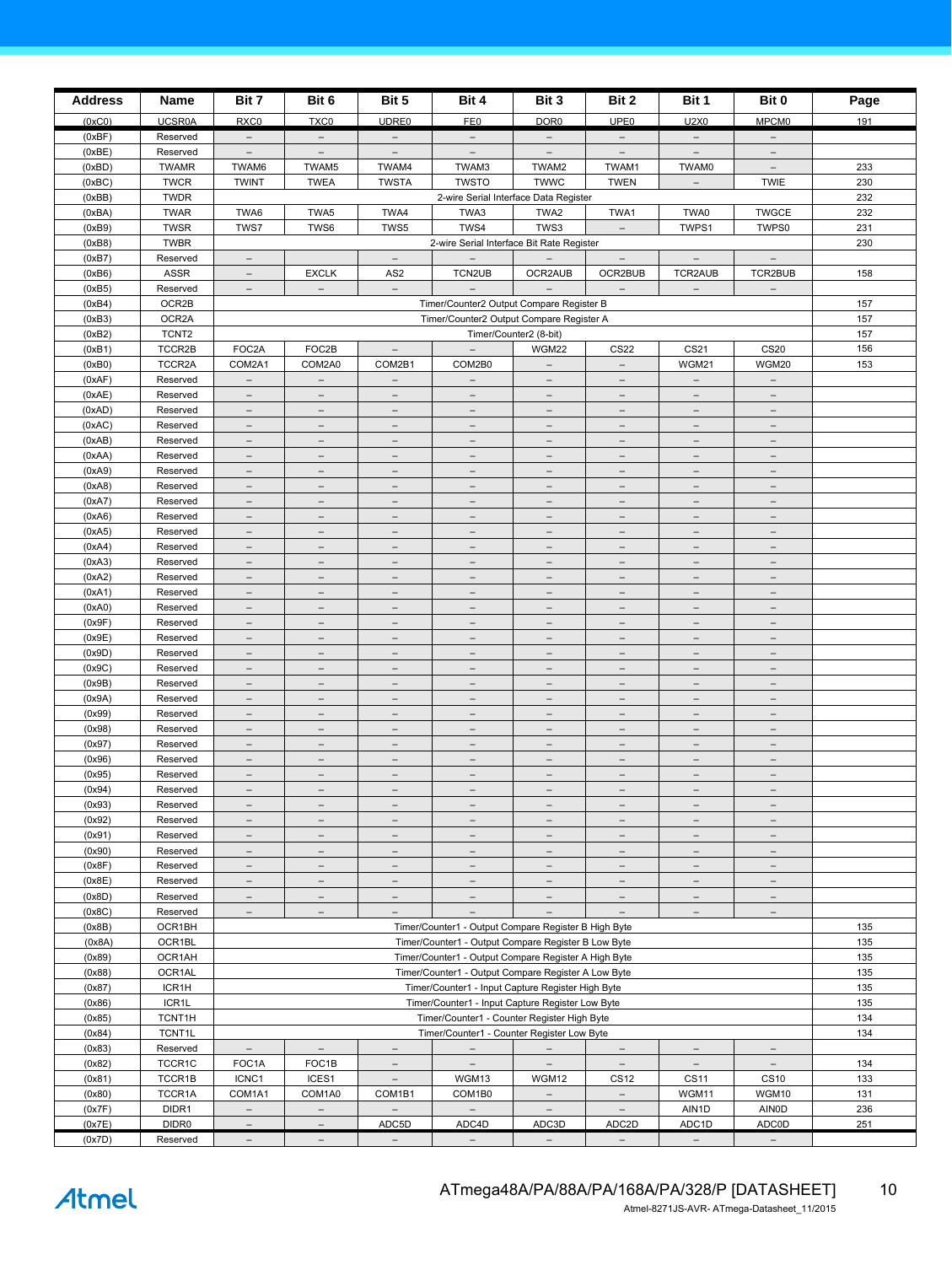| <b>Address</b>             | Name                          | Bit 7                                                | Bit 6                                                | Bit 5                                                | Bit 4                                         | Bit 3                                                | Bit 2                                                | Bit 1                                                | Bit 0                                                | Page     |
|----------------------------|-------------------------------|------------------------------------------------------|------------------------------------------------------|------------------------------------------------------|-----------------------------------------------|------------------------------------------------------|------------------------------------------------------|------------------------------------------------------|------------------------------------------------------|----------|
| (0x7C)                     | <b>ADMUX</b>                  | REFS1                                                | REFS0                                                | <b>ADLAR</b>                                         | $\overline{\phantom{a}}$                      | MUX3                                                 | MUX2                                                 | MUX1                                                 | MUX0                                                 | 248      |
| (0x7B)                     | <b>ADCSRB</b>                 | $\overline{\phantom{0}}$                             | <b>ACME</b>                                          |                                                      | $\overline{\phantom{a}}$                      | $\overline{\phantom{a}}$                             | ADTS2                                                | ADTS1                                                | ADTS0                                                | 251      |
| (0x7A)                     | <b>ADCSRA</b>                 | <b>ADEN</b>                                          | ADSC                                                 | ADATE                                                | <b>ADIF</b>                                   | ADIE                                                 | ADPS2                                                | ADPS1                                                | ADPS0                                                | 249      |
| (0x79)                     | <b>ADCH</b>                   |                                                      |                                                      |                                                      |                                               | ADC Data Register High byte                          |                                                      |                                                      |                                                      | 250      |
| (0x78)                     | <b>ADCL</b>                   |                                                      |                                                      |                                                      |                                               | ADC Data Register Low byte                           |                                                      |                                                      |                                                      | 250      |
| (0x77)                     | Reserved                      | $\equiv$                                             | $\overline{\phantom{a}}$                             | $\overline{\phantom{a}}$                             | $\equiv$                                      | $\equiv$                                             | $\overline{\phantom{0}}$                             | $\overline{\phantom{a}}$                             |                                                      |          |
| (0x76)                     | Reserved                      | $\overline{\phantom{m}}$                             | $\overline{\phantom{m}}$                             | $\overline{\phantom{m}}$                             | $\overline{\phantom{a}}$                      | $\overline{\phantom{a}}$                             | $\overline{\phantom{a}}$                             | $\overline{\phantom{a}}$                             | $\overline{\phantom{m}}$                             |          |
| (0x75)<br>(0x74)           | Reserved<br>Reserved          | $\overline{\phantom{a}}$<br>$\overline{\phantom{a}}$ | $\overline{\phantom{a}}$                             | $\overline{\phantom{a}}$<br>$\overline{\phantom{a}}$ | $\overline{\phantom{a}}$                      | $\overline{\phantom{a}}$                             | $\qquad \qquad -$<br>$\overline{\phantom{a}}$        | $\overline{\phantom{a}}$                             | $\overline{\phantom{m}}$                             |          |
| (0x73)                     | Reserved                      | $\qquad \qquad -$                                    | $\overline{\phantom{m}}$                             | $\overline{\phantom{m}}$                             | $\overline{\phantom{a}}$                      | $\overline{\phantom{m}}$                             | $\overline{\phantom{m}}$                             | $\overline{\phantom{m}}$                             | $\overline{\phantom{a}}$                             |          |
| (0x72)                     | Reserved                      | $\overline{\phantom{a}}$                             | $\overline{\phantom{a}}$                             | $\overline{\phantom{a}}$                             | $\overline{\phantom{a}}$                      | $\overline{\phantom{a}}$                             | $\overline{\phantom{a}}$                             | $\overline{\phantom{m}}$                             | $\overline{\phantom{a}}$                             |          |
| (0x71)                     | Reserved                      | $\overline{\phantom{a}}$                             | $\overline{\phantom{a}}$                             | $\overline{\phantom{a}}$                             | $\qquad \qquad -$                             | $\overline{\phantom{a}}$                             | $\overline{\phantom{a}}$                             | $\overline{\phantom{a}}$                             | $\overline{\phantom{a}}$                             |          |
| (0x70)                     | TIMSK2                        | $\overline{\phantom{a}}$                             | $\overline{\phantom{a}}$                             | $\overline{\phantom{a}}$                             | $\overline{\phantom{a}}$                      | $\overline{\phantom{a}}$                             | OCIE2B                                               | OCIE2A                                               | TOIE <sub>2</sub>                                    | 157      |
| (0x6F)                     | TIMSK1                        | $\overline{\phantom{a}}$                             | $\overline{\phantom{a}}$                             | ICIE1                                                | $\overline{\phantom{a}}$                      | $\overline{\phantom{a}}$                             | OCIE1B                                               | OCIE1A                                               | TOIE1                                                | 135      |
| (0x6E)                     | TIMSK0                        | $\overline{\phantom{a}}$                             | $\overline{\phantom{a}}$                             | $\overline{\phantom{a}}$                             | $\overline{\phantom{a}}$                      | $\overline{\phantom{a}}$                             | <b>OCIE0B</b>                                        | <b>OCIE0A</b>                                        | <b>TOIE0</b>                                         | 109      |
| (0x6D)                     | PCMSK2                        | PCINT23                                              | PCINT22                                              | PCINT21                                              | PCINT20                                       | PCINT19                                              | PCINT18                                              | PCINT17                                              | PCINT16                                              | 74       |
| (0x6C)<br>(0x6B)           | PCMSK1<br>PCMSK0              | $\overline{\phantom{a}}$<br>PCINT7                   | PCINT14<br>PCINT6                                    | PCINT <sub>13</sub><br>PCINT5                        | PCINT12<br>PCINT4                             | PCINT11<br>PCINT3                                    | PCINT10<br>PCINT2                                    | PCINT9<br>PCINT1                                     | PCINT8<br>PCINT0                                     | 74<br>74 |
| (0x6A)                     | Reserved                      | $\overline{\phantom{a}}$                             | $\overline{\phantom{a}}$                             | $\overline{\phantom{a}}$                             | $\overline{\phantom{a}}$                      | $\overline{\phantom{a}}$                             | $\overline{\phantom{a}}$                             | $\overline{\phantom{a}}$                             | $\overline{\phantom{a}}$                             |          |
| (0x69)                     | <b>EICRA</b>                  | $\overline{\phantom{a}}$                             |                                                      |                                                      |                                               | ISC11                                                | ISC <sub>10</sub>                                    | ISC01                                                | ISC00                                                | 71       |
| (0x68)                     | <b>PCICR</b>                  | $-$                                                  | $\overline{\phantom{a}}$                             | $-$                                                  | $\overline{\phantom{a}}$                      | $-$                                                  | PCIE2                                                | PCIE1                                                | PCIE0                                                |          |
| (0x67)                     | Reserved                      | $\overline{\phantom{m}}$                             | $\overline{\phantom{m}}$                             | $\overline{\phantom{a}}$                             | $\overline{\phantom{m}}$                      | $\overline{\phantom{a}}$                             | $\overline{\phantom{a}}$                             | $-$                                                  | $\overline{\phantom{a}}$                             |          |
| (0x66)                     | OSCCAL                        |                                                      |                                                      |                                                      |                                               | Oscillator Calibration Register                      |                                                      |                                                      |                                                      | 37       |
| (0x65)                     | Reserved                      | $-$                                                  | $\overline{\phantom{a}}$                             | $\overline{\phantom{a}}$                             | $\overline{\phantom{a}}$                      | $\overline{\phantom{0}}$                             | $\overline{\phantom{a}}$                             | $\overline{\phantom{a}}$                             | $\overline{\phantom{a}}$                             |          |
| (0x64)                     | <b>PRR</b>                    | <b>PRTWI</b>                                         | PRTIM2                                               | PRTIM0                                               | $\overline{\phantom{m}}$                      | PRTIM1                                               | <b>PRSPI</b>                                         | PRUSART0                                             | <b>PRADC</b>                                         | 42       |
| (0x63)                     | Reserved                      | $\overline{\phantom{a}}$                             | $\overline{\phantom{a}}$                             | $\overline{\phantom{a}}$                             | $\overline{\phantom{a}}$                      | $\overline{\phantom{a}}$                             | $\overline{\phantom{a}}$                             |                                                      | $\overline{\phantom{a}}$                             |          |
| (0x62)<br>(0x61)           | Reserved<br><b>CLKPR</b>      | $\overline{\phantom{a}}$<br><b>CLKPCE</b>            | $\overline{\phantom{a}}$                             | $\overline{\phantom{a}}$                             | $\overline{\phantom{a}}$                      | $-$<br>CLKPS3                                        | $\overline{\phantom{a}}$<br>CLKPS2                   | $\overline{\phantom{m}}$<br>CLKPS1                   | $\overline{\phantom{a}}$<br>CLKPS0                   | 37       |
| (0x60)                     | <b>WDTCSR</b>                 | <b>WDIF</b>                                          | $\overline{\phantom{m}}$<br><b>WDIE</b>              | $\overline{\phantom{a}}$<br>WDP3                     | $\overline{\phantom{a}}$<br><b>WDCE</b>       | <b>WDE</b>                                           | WDP2                                                 | WDP1                                                 | WDP0                                                 | 54       |
| 0x3F (0x5F)                | <b>SREG</b>                   | $\mathbf{L}$                                         | T.                                                   | н                                                    | S                                             | V                                                    | N                                                    | Z                                                    | C                                                    | 10       |
| 0x3E (0x5E)                | SPH                           | $\overline{\phantom{a}}$                             | $\overline{\phantom{m}}$                             | $\overline{\phantom{a}}$                             | $\overline{\phantom{a}}$                      | $\overline{\phantom{a}}$                             | $(SP10)^{5.}$                                        | SP <sub>9</sub>                                      | SP <sub>8</sub>                                      | 13       |
| 0x3D (0x5D)                | SPL                           | SP7                                                  | SP <sub>6</sub>                                      | SP <sub>5</sub>                                      | SP <sub>4</sub>                               | SP <sub>3</sub>                                      | SP <sub>2</sub>                                      | SP <sub>1</sub>                                      | SP <sub>0</sub>                                      | 13       |
| 0x3C (0x5C)                | Reserved                      | $\overline{\phantom{a}}$                             | $\overline{\phantom{a}}$                             | $\overline{\phantom{a}}$                             | $\overline{\phantom{a}}$                      | $\overline{\phantom{a}}$                             | $\overline{\phantom{a}}$                             | $\overline{\phantom{a}}$                             | $\overline{\phantom{a}}$                             |          |
| 0x3B (0x5B)                | Reserved                      | $\overline{\phantom{a}}$                             | $\overline{\phantom{m}}$                             | $\qquad \qquad -$                                    | $\overline{\phantom{a}}$                      | $\qquad \qquad -$                                    | $\overline{\phantom{a}}$                             | $\overline{\phantom{m}}$                             | $\overline{\phantom{a}}$                             |          |
| 0x3A (0x5A)                | Reserved                      | $\overline{\phantom{a}}$                             | $\overline{\phantom{a}}$                             | $\overline{\phantom{a}}$                             | $\overline{\phantom{a}}$                      | $\overline{\phantom{a}}$                             | $\overline{\phantom{a}}$                             | $\overline{\phantom{0}}$                             | $\overline{\phantom{a}}$                             |          |
| 0x39 (0x59)<br>0x38 (0x58) | Reserved<br>Reserved          | $\overline{\phantom{a}}$<br>$\overline{\phantom{a}}$ | $\overline{\phantom{a}}$<br>$\overline{\phantom{a}}$ | $\overline{\phantom{a}}$<br>$\overline{\phantom{a}}$ | $\overline{\phantom{a}}$<br>$\qquad \qquad -$ | $\overline{\phantom{a}}$<br>$\overline{\phantom{a}}$ | $\equiv$<br>$\overline{\phantom{a}}$                 | $\overline{\phantom{a}}$<br>$\overline{\phantom{a}}$ | $\overline{\phantom{a}}$<br>$\overline{\phantom{a}}$ |          |
| 0x37 (0x57)                | <b>SPMCSR</b>                 | SPMIE                                                | (RWWSB) <sup>5.</sup>                                | <b>SIGRD</b>                                         | (RWWSRE) <sup>5.</sup>                        | <b>BLBSET</b>                                        | <b>PGWRT</b>                                         | <b>PGERS</b>                                         | <b>SPMEN</b>                                         | 278      |
| 0x36 (0x56)                | Reserved                      | $\overline{\phantom{a}}$                             | $\overline{\phantom{0}}$                             | $\overline{\phantom{a}}$                             | $\equiv$                                      | $\overline{\phantom{a}}$                             | $\overline{\phantom{a}}$                             | $\overline{\phantom{0}}$                             | $\overline{\phantom{a}}$                             |          |
| 0x35 (0x55)                | <b>MCUCR</b>                  | $-$                                                  | BODS <sup>(6)</sup>                                  | BODSE <sup>(6)</sup>                                 | <b>PUD</b>                                    | $\overline{\phantom{a}}$                             | $\overline{\phantom{a}}$                             | <b>IVSEL</b>                                         | <b>IVCE</b>                                          | 45/68/91 |
| 0x34 (0x54)                | <b>MCUSR</b>                  | $\qquad \qquad -$                                    | $\overline{\phantom{m}}$                             |                                                      | $\overline{\phantom{m}}$                      | <b>WDRF</b>                                          | <b>BORF</b>                                          | <b>EXTRF</b>                                         | <b>PORF</b>                                          | 54       |
| 0x33 (0x53)                | <b>SMCR</b>                   | $\equiv$                                             | $\equiv$                                             | $\equiv$                                             | $\overline{\phantom{a}}$                      | SM <sub>2</sub>                                      | SM <sub>1</sub>                                      | SM <sub>0</sub>                                      | SE                                                   | 40       |
| 0x32 (0x52)                | Reserved                      | $\overline{\phantom{a}}$                             | $\overline{\phantom{m}}$                             | $\overline{\phantom{a}}$                             | $\overline{\phantom{a}}$                      | $\overline{\phantom{a}}$                             | $\overline{\phantom{a}}$                             | $\overline{\phantom{a}}$                             | $\overline{\phantom{a}}$                             |          |
| 0x31 (0x51)                | Reserved                      | $\overline{\phantom{0}}$                             | $\overline{\phantom{a}}$                             |                                                      |                                               |                                                      |                                                      |                                                      |                                                      |          |
| 0x30 (0x50)<br>0x2F (0x4F) | <b>ACSR</b><br>Reserved       | <b>ACD</b><br>$\qquad \qquad -$                      | <b>ACBG</b>                                          | <b>ACO</b><br>$\qquad \qquad -$                      | ACI                                           | <b>ACIE</b><br>$-$                                   | <b>ACIC</b>                                          | ACIS1                                                | ACIS0<br>$\overline{\phantom{m}}$                    | 235      |
| 0x2E (0x4E)                | <b>SPDR</b>                   |                                                      |                                                      |                                                      |                                               | SPI Data Register                                    |                                                      |                                                      |                                                      | 169      |
| 0x2D (0x4D)                | SPSR                          | <b>SPIF</b>                                          | <b>WCOL</b>                                          | $\overline{\phantom{0}}$                             | $\equiv$                                      | $\equiv$                                             |                                                      |                                                      | SPI2X                                                | 168      |
| 0x2C (0x4C)                | <b>SPCR</b>                   | SPIE                                                 | SPE                                                  | <b>DORD</b>                                          | <b>MSTR</b>                                   | CPOL                                                 | CPHA                                                 | SPR1                                                 | SPR <sub>0</sub>                                     | 167      |
| 0x2B (0x4B)                | GPIOR2                        |                                                      |                                                      |                                                      |                                               | General Purpose I/O Register 2                       |                                                      |                                                      |                                                      | 26       |
| 0x2A (0x4A)                | GPIOR1                        |                                                      |                                                      |                                                      |                                               | General Purpose I/O Register 1                       |                                                      |                                                      |                                                      | 26       |
| 0x29 (0x49)                | Reserved                      | $\overline{\phantom{m}}$                             | $\overline{\phantom{0}}$                             | $\overline{\phantom{a}}$                             |                                               |                                                      | $\overline{\phantom{a}}$                             | $\overline{\phantom{a}}$                             | $\overline{\phantom{m}}$                             |          |
| 0x28 (0x48)                | OCR0B                         |                                                      |                                                      |                                                      | Timer/Counter0 Output Compare Register B      |                                                      |                                                      |                                                      |                                                      |          |
| 0x27 (0x47)                | OCR0A                         |                                                      |                                                      |                                                      | Timer/Counter0 Output Compare Register A      | Timer/Counter0 (8-bit)                               |                                                      |                                                      |                                                      |          |
| 0x26 (0x46)<br>0x25 (0x45) | <b>TCNT0</b><br><b>TCCR0B</b> | FOC0A                                                | FOC0B                                                |                                                      |                                               | WGM02                                                | <b>CS02</b>                                          | <b>CS01</b>                                          | CS <sub>00</sub>                                     |          |
| 0x24 (0x44)                | <b>TCCR0A</b>                 | COM0A1                                               | COM0A0                                               | COM0B1                                               | COM0B0                                        | $\overline{\phantom{a}}$                             | $\overline{\phantom{a}}$                             | WGM01                                                | WGM00                                                |          |
| 0x23 (0x43)                | <b>GTCCR</b>                  | <b>TSM</b>                                           |                                                      | $\overline{\phantom{a}}$                             | $\overline{\phantom{a}}$                      | $\overline{\phantom{m}}$                             | $\overline{\phantom{a}}$                             | <b>PSRASY</b>                                        | <b>PSRSYNC</b>                                       | 140/159  |
| 0x22 (0x42)                | EEARH                         | (EEPROM Address Register High Byte) 5.               |                                                      |                                                      |                                               |                                                      |                                                      | 22                                                   |                                                      |          |
| 0x21 (0x41)                | <b>EEARL</b>                  |                                                      |                                                      |                                                      | EEPROM Address Register Low Byte              |                                                      |                                                      |                                                      |                                                      | 22       |
| 0x20 (0x40)                | EEDR                          |                                                      |                                                      |                                                      |                                               | <b>EEPROM Data Register</b>                          |                                                      |                                                      |                                                      | 22       |
| 0x1F (0x3F)                | EECR                          | $\overline{\phantom{a}}$                             |                                                      | EEPM1                                                | EEPM0                                         | EERIE                                                | <b>EEMPE</b>                                         | EEPE                                                 | EERE                                                 | 22       |
| 0x1E (0x3E)                | GPIOR0                        |                                                      |                                                      |                                                      |                                               | General Purpose I/O Register 0                       |                                                      |                                                      |                                                      | 26       |
| 0x1D (0x3D)                | <b>EIMSK</b>                  | $\overline{\phantom{a}}$<br>$\qquad \qquad -$        | $\overline{\phantom{m}}$<br>$\overline{\phantom{a}}$ | $\overline{\phantom{a}}$<br>$\overline{\phantom{a}}$ | $\overline{\phantom{a}}$<br>$\qquad \qquad -$ | $\overline{\phantom{a}}$<br>$\qquad \qquad -$        | $\overline{\phantom{a}}$<br>$\overline{\phantom{a}}$ | INT <sub>1</sub><br>INTF1                            | INT <sub>0</sub><br>INTF0                            | 72<br>72 |
| 0x1C (0x3C)<br>0x1B (0x3B) | <b>EIFR</b><br><b>PCIFR</b>   | $\overline{\phantom{a}}$                             | $\overline{\phantom{a}}$                             | $\equiv$                                             | $\equiv$                                      | $\overline{\phantom{a}}$                             | PCIF <sub>2</sub>                                    | PCIF1                                                | PCIF <sub>0</sub>                                    |          |
| 0x1A (0x3A)                | Reserved                      | $\overline{\phantom{a}}$                             | $\overline{\phantom{a}}$                             | $\overline{\phantom{a}}$                             | $\overline{\phantom{a}}$                      | $\overline{\phantom{a}}$                             | $\overline{\phantom{a}}$                             | $\overline{\phantom{a}}$                             | $\overline{\phantom{a}}$                             |          |
| 0x19 (0x39)                | Reserved                      |                                                      |                                                      |                                                      |                                               |                                                      |                                                      |                                                      |                                                      |          |

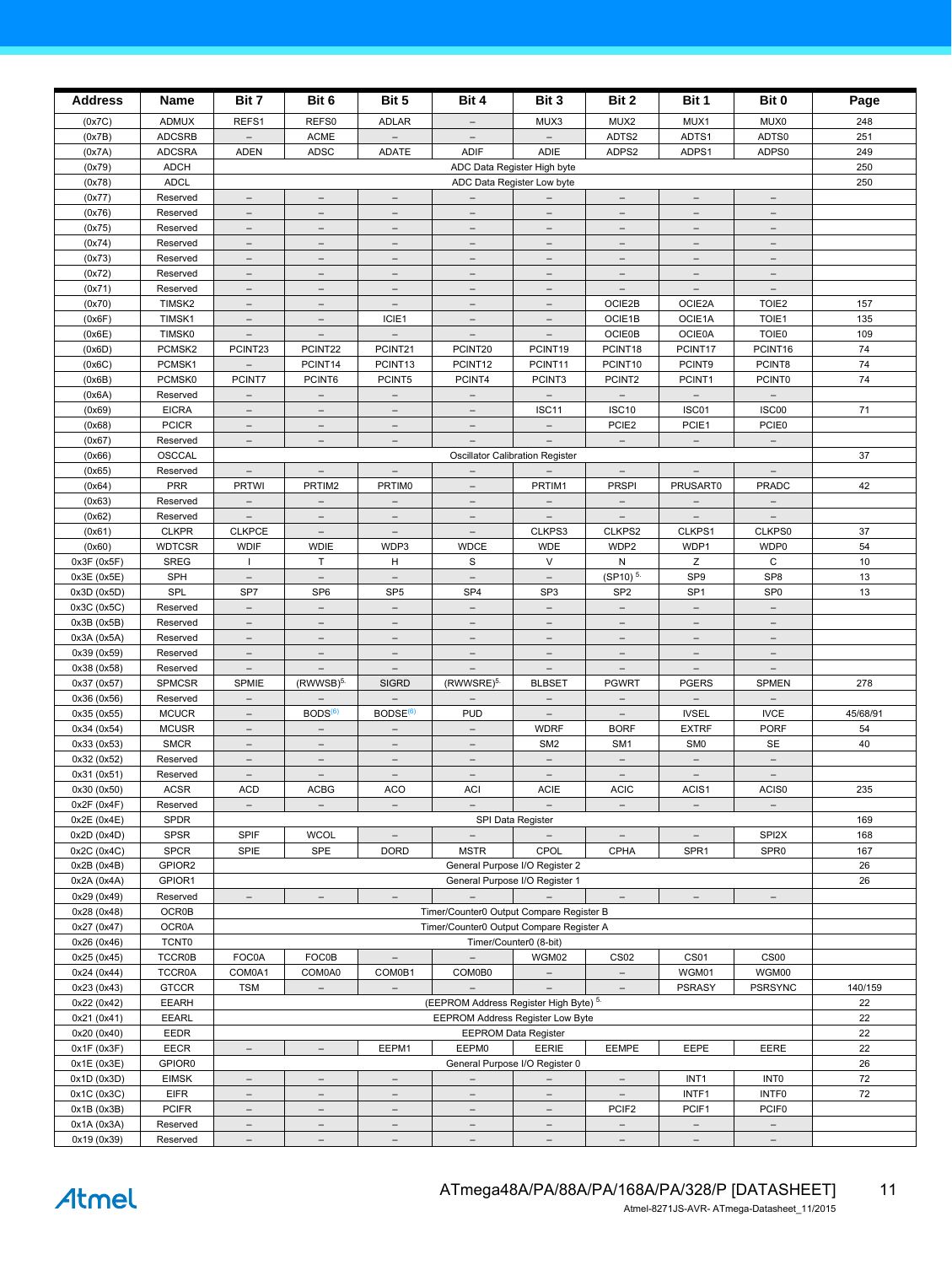| <b>Address</b> | <b>Name</b>       | Bit 7                    | Bit 6                    | Bit 5                    | Bit 4             | Bit 3                    | Bit 2                    | Bit 1             | Bit 0                    | Page |
|----------------|-------------------|--------------------------|--------------------------|--------------------------|-------------------|--------------------------|--------------------------|-------------------|--------------------------|------|
| 0x18 (0x38)    | Reserved          | $-$                      | $\qquad \qquad -$        | $\overline{\phantom{0}}$ | $\qquad \qquad -$ | $-$                      |                          |                   |                          |      |
| 0x17 (0x37)    | TIFR <sub>2</sub> | $\qquad \qquad -$        | $\qquad \qquad -$        | $\overline{\phantom{m}}$ | $\qquad \qquad -$ | $\qquad \qquad -$        | OCF2B                    | OCF2A             | TOV <sub>2</sub>         | 158  |
| 0x16 (0x36)    | TIFR1             | $\overline{\phantom{0}}$ | $\overline{\phantom{m}}$ | ICF1                     | $\qquad \qquad -$ | $\overline{\phantom{0}}$ | OCF1B                    | OCF1A             | TOV <sub>1</sub>         | 136  |
| 0x15 (0x35)    | TIFR <sub>0</sub> | $-$                      | $\qquad \qquad -$        | $\overline{\phantom{0}}$ | $\qquad \qquad -$ | -                        | <b>OCF0B</b>             | <b>OCF0A</b>      | TOV <sub>0</sub>         |      |
| 0x14 (0x34)    | Reserved          | $\qquad \qquad -$        | $\qquad \qquad -$        | $\qquad \qquad -$        | $\qquad \qquad -$ | $\qquad \qquad -$        | $\overline{\phantom{0}}$ | $\qquad \qquad -$ | $\qquad \qquad -$        |      |
| 0x13 (0x33)    | Reserved          | $\overline{\phantom{0}}$ | $\qquad \qquad -$        | -                        | $\qquad \qquad -$ | $\qquad \qquad -$        | $\qquad \qquad -$        | $\qquad \qquad -$ | $\qquad \qquad -$        |      |
| 0x12 (0x32)    | Reserved          | $-$                      | $\qquad \qquad -$        | $\overline{\phantom{0}}$ | $\qquad \qquad -$ | -                        | $\qquad \qquad -$        | $\qquad \qquad -$ | $\qquad \qquad -$        |      |
| 0x11 (0x31)    | Reserved          | $-$                      | $\qquad \qquad -$        | $\overline{\phantom{0}}$ | $\qquad \qquad -$ | $-$                      | $\qquad \qquad -$        | $\qquad \qquad -$ | $\overline{\phantom{0}}$ |      |
| 0x10 (0x30)    | Reserved          | $\qquad \qquad -$        | $\qquad \qquad -$        | $\overline{\phantom{0}}$ | $\qquad \qquad -$ | $\qquad \qquad -$        | $\qquad \qquad -$        | $\qquad \qquad -$ | $\qquad \qquad -$        |      |
| 0x0F (0x2F)    | Reserved          | $-$                      | $\qquad \qquad -$        | $\qquad \qquad -$        | $\qquad \qquad -$ | $\qquad \qquad -$        | $\qquad \qquad -$        | $\qquad \qquad -$ | $\qquad \qquad -$        |      |
| 0x0E(0x2E)     | Reserved          | $\qquad \qquad -$        | $\qquad \qquad -$        | $\overline{\phantom{m}}$ | $\qquad \qquad -$ | $\qquad \qquad -$        | $\qquad \qquad -$        | $\qquad \qquad -$ | $\qquad \qquad -$        |      |
| 0x0D(0x2D)     | Reserved          | $\overline{\phantom{0}}$ | $\qquad \qquad -$        | $\overline{\phantom{0}}$ | $\qquad \qquad -$ | $-$                      | $\qquad \qquad -$        | $\qquad \qquad -$ | $\overline{\phantom{0}}$ |      |
| 0x0C (0x2C)    | Reserved          | $\overline{\phantom{0}}$ | $\qquad \qquad -$        | $\overline{\phantom{m}}$ | $\qquad \qquad -$ | -                        | $\qquad \qquad -$        | $\qquad \qquad -$ | $\overline{\phantom{0}}$ |      |
| 0x0B(0x2B)     | <b>PORTD</b>      | PORTD7                   | PORTD6                   | PORTD5                   | PORTD4            | PORTD <sub>3</sub>       | PORTD <sub>2</sub>       | PORTD1            | PORTD0                   | 92   |
| 0x0A (0x2A)    | <b>DDRD</b>       | DDD7                     | DDD6                     | DDD <sub>5</sub>         | DDD4              | DDD3                     | DDD <sub>2</sub>         | DDD <sub>1</sub>  | DDD <sub>0</sub>         | 92   |
| 0x09 (0x29)    | <b>PIND</b>       | PIND7                    | PIND <sub>6</sub>        | PIND <sub>5</sub>        | PIND <sub>4</sub> | PIND <sub>3</sub>        | PIND <sub>2</sub>        | PIND <sub>1</sub> | PIND <sub>0</sub>        | 92   |
| 0x08 (0x28)    | <b>PORTC</b>      | $\overline{\phantom{0}}$ | PORTC6                   | PORTC5                   | PORTC4            | PORTC3                   | PORTC2                   | PORTC1            | PORTC0                   | 91   |
| 0x07 (0x27)    | <b>DDRC</b>       | $-$                      | DDC6                     | DDC5                     | DDC4              | DDC3                     | DDC <sub>2</sub>         | DDC1              | DDC0                     | 91   |
| 0x06 (0x26)    | <b>PINC</b>       | $-$                      | PINC6                    | PINC5                    | PINC4             | PINC <sub>3</sub>        | PINC <sub>2</sub>        | PINC1             | PINC <sub>0</sub>        | 92   |
| 0x05 (0x25)    | <b>PORTB</b>      | PORTB7                   | PORTB6                   | PORTB5                   | PORTB4            | PORTB <sub>3</sub>       | PORTB <sub>2</sub>       | PORTB1            | PORTB0                   | 91   |
| 0x04 (0x24)    | <b>DDRB</b>       | DDB7                     | DDB6                     | DDB <sub>5</sub>         | DDB4              | DDB <sub>3</sub>         | DDB <sub>2</sub>         | DDB1              | DDB0                     | 91   |
| 0x03 (0x23)    | PINB              | PINB7                    | PINB <sub>6</sub>        | PINB <sub>5</sub>        | PINB4             | PINB <sub>3</sub>        | PINB <sub>2</sub>        | PINB1             | PINB <sub>0</sub>        | 91   |
| 0x02 (0x22)    | Reserved          | $-$                      | $\qquad \qquad -$        | $\overline{\phantom{0}}$ | $\qquad \qquad -$ | $\qquad \qquad -$        | $\qquad \qquad -$        | $-$               | $\overline{\phantom{0}}$ |      |
| 0x01 (0x21)    | Reserved          | $\overline{\phantom{0}}$ | $\qquad \qquad -$        | $\overline{\phantom{0}}$ | $\qquad \qquad -$ | $\qquad \qquad -$        | $\qquad \qquad -$        | $\qquad \qquad -$ | $\qquad \qquad -$        |      |
| 0x0 (0x20)     | Reserved          | $-$                      | $\qquad \qquad -$        | $\overline{\phantom{0}}$ | $\qquad \qquad -$ | -                        | $\overline{\phantom{0}}$ | $\qquad \qquad -$ | $\qquad \qquad -$        |      |

Note: 1. For compatibility with future devices, reserved bits should be written to zero if accessed. Reserved I/O memory addresses should never be written.

2. I/O Registers within the address range 0x00 - 0x1F are directly bit-accessible using the SBI and CBI instructions. In these registers, the value of single bits can be checked by using the SBIS and SBIC instructions.

3. Some of the Status Flags are cleared by writing a logical one to them. Note that, unlike most other AVRs, the CBI and SBI instructions will only operate on the specified bit, and can therefore be used on registers containing such Status Flags. The CBI and SBI instructions work with registers 0x00 to 0x1F only.

4. When using the I/O specific commands IN and OUT, the I/O addresses 0x00 - 0x3F must be used. When addressing I/O Registers as data space using LD and ST instructions, 0x20 must be added to these addresses. The ATmega48A/PA/88A/PA/168A/PA/328/P is a complex microcontroller with more peripheral units than can be supported within the 64 location reserved in Opcode for the IN and OUT instructions. For the Extended I/O space from 0x60 -0xFF in SRAM, only the ST/STS/STD and LD/LDS/LDD instructions can be used.

<span id="page-11-1"></span>5. Only valid for ATmega88A/88PA/168A/168PA/328/328P.

<span id="page-11-0"></span>6. BODS and BODSE only available for picoPower devices ATmega48PA/88PA/168PA/328P

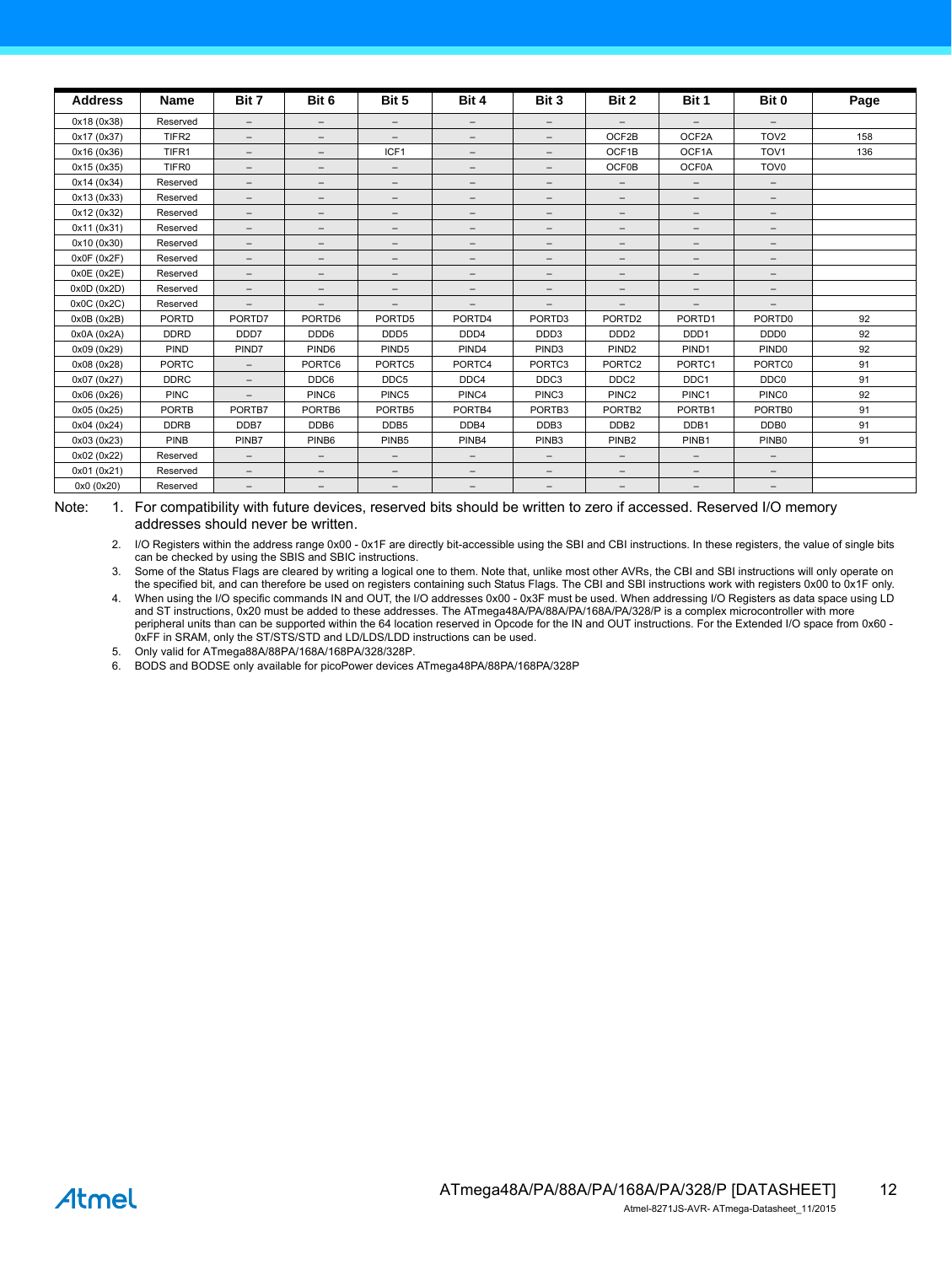# **8. Instruction Set Summary**

| <b>Mnemonics</b>           | <b>Operands</b>                   | <b>Description</b>                                         | Operation                                                                                    | <b>Flags</b>             | #Clocks                          |
|----------------------------|-----------------------------------|------------------------------------------------------------|----------------------------------------------------------------------------------------------|--------------------------|----------------------------------|
|                            | ARITHMETIC AND LOGIC INSTRUCTIONS |                                                            |                                                                                              |                          |                                  |
| <b>ADD</b>                 | Rd, Rr                            | Add two Registers                                          | $Rd \leftarrow Rd + Rr$                                                                      | Z, C, N, V, H            | $\mathbf{1}$                     |
| ADC                        | Rd, Rr                            | Add with Carry two Registers                               | $Rd \leftarrow Rd + Rr + C$                                                                  | Z, C, N, V, H            | $\mathbf{1}$                     |
| <b>ADIW</b>                | Rdl,K                             | Add Immediate to Word                                      | $Rdh:Rdl \leftarrow Rdh:Rdl + K$                                                             | Z, C, N, V, S            | $\overline{2}$                   |
| <b>SUB</b>                 | Rd, Rr                            | Subtract two Registers                                     | $Rd \leftarrow Rd - Rr$                                                                      | Z, C, N, V, H            | $\mathbf{1}$                     |
| <b>SUBI</b>                | Rd, K                             | Subtract Constant from Register                            | $Rd \leftarrow Rd - K$                                                                       | Z, C, N, V, H            | $\mathbf{1}$                     |
| <b>SBC</b>                 | Rd, Rr                            | Subtract with Carry two Registers                          | $Rd \leftarrow Rd - Rr - C$                                                                  | Z, C, N, V, H            | $\mathbf{1}$                     |
| <b>SBCI</b>                | Rd, K                             | Subtract with Carry Constant from Reg.                     | $Rd \leftarrow Rd - K - C$                                                                   | Z, C, N, V, H            | $\mathbf{1}$                     |
| <b>SBIW</b><br>AND         | Rdl,K<br>Rd, Rr                   | Subtract Immediate from Word                               | Rdh:Rdl ← Rdh:Rdl - K<br>$Rd \leftarrow Rd \bullet Rr$                                       | Z, C, N, V, S<br>Z, N, V | $\overline{2}$<br>$\mathbf{1}$   |
| <b>ANDI</b>                | Rd, K                             | Logical AND Registers<br>Logical AND Register and Constant | $Rd \leftarrow Rd \bullet K$                                                                 | Z, N, V                  | $\mathbf{1}$                     |
| 0R                         | Rd, Rr                            | Logical OR Registers                                       | $Rd \leftarrow Rd$ v Rr                                                                      | Z, N, V                  | $\mathbf{1}$                     |
| ORI                        | Rd, K                             | Logical OR Register and Constant                           | $Rd \leftarrow Rd \vee K$                                                                    | Z, N, V                  | $\mathbf{1}$                     |
| <b>EOR</b>                 | Rd, Rr                            | <b>Exclusive OR Registers</b>                              | $Rd \leftarrow Rd \oplus Rr$                                                                 | Z, N, V                  | $\mathbf{1}$                     |
| COM                        | Rd                                | One's Complement                                           | $Rd \leftarrow 0xFF - Rd$                                                                    | Z, C, N, V               | $\mathbf{1}$                     |
| <b>NEG</b>                 | Rd                                | Two's Complement                                           | $Rd \leftarrow 0x00 - Rd$                                                                    | Z, C, N, V, H            | $\mathbf{1}$                     |
| <b>SBR</b>                 | Rd,K                              | Set Bit(s) in Register                                     | $Rd \leftarrow Rd \vee K$                                                                    | Z, N, V                  | $\mathbf{1}$                     |
| <b>CBR</b>                 | Rd,K                              | Clear Bit(s) in Register                                   | $Rd \leftarrow Rd \bullet (0xFF - K)$                                                        | Z, N, V                  | $\mathbf{1}$                     |
| <b>INC</b>                 | Rd                                | Increment                                                  | $Rd \leftarrow Rd + 1$                                                                       | Z, N, V                  | $\mathbf{1}$                     |
| DEC                        | Rd                                | Decrement                                                  | $Rd \leftarrow Rd - 1$                                                                       | Z, N, V                  | $\mathbf{1}$                     |
| TST                        | Rd                                | Test for Zero or Minus                                     | $Rd \leftarrow Rd \bullet Rd$                                                                | Z, N, V                  | 1                                |
| <b>CLR</b>                 | Rd                                | <b>Clear Register</b>                                      | $Rd \leftarrow Rd \oplus Rd$                                                                 | Z.N.V                    | $\mathbf{1}$                     |
| <b>SER</b>                 | Rd                                | Set Register                                               | $Rd \leftarrow 0xFF$                                                                         | None                     | $\mathbf{1}$                     |
| MUL<br><b>MULS</b>         | Rd, Rr                            | Multiply Unsigned                                          | $R1:R0 \leftarrow Rd \times Rr$<br>$R1:R0 \leftarrow Rd \times Rr$                           | Z, C<br>Z, C             | $\overline{2}$<br>$\overline{2}$ |
| <b>MULSU</b>               | Rd, Rr<br>Rd, Rr                  | <b>Multiply Signed</b><br>Multiply Signed with Unsigned    | $R1:R0 \leftarrow Rd \times Rr$                                                              | Z, C                     | $\overline{\mathbf{c}}$          |
| <b>FMUL</b>                | Rd, Rr                            | Fractional Multiply Unsigned                               | $R1:R0 \leftarrow (Rd \times Rr) \leq 1$                                                     | Z, C                     | $\overline{2}$                   |
| <b>FMULS</b>               | Rd, Rr                            | <b>Fractional Multiply Signed</b>                          | $R1:R0 \leftarrow (Rd \times Rr) \le 1$                                                      | Z,C                      | $\overline{2}$                   |
| <b>FMULSU</b>              | Rd, Rr                            | Fractional Multiply Signed with Unsigned                   | $R1:R0 \leftarrow (Rd \times Rr) \le 1$                                                      | Z,C                      | $\overline{2}$                   |
| <b>BRANCH INSTRUCTIONS</b> |                                   |                                                            |                                                                                              |                          |                                  |
| <b>RJMP</b>                | k                                 | Relative Jump                                              | $PC \leftarrow PC + k + 1$                                                                   | None                     | $\overline{2}$                   |
| <b>IJMP</b>                |                                   | Indirect Jump to (Z)                                       | $PC \leftarrow Z$                                                                            | None                     | $\overline{2}$                   |
| JMP <sup>(1)</sup>         | k                                 | Direct Jump                                                | $PC \leftarrow k$                                                                            | None                     | 3                                |
| <b>RCALL</b>               | k                                 | Relative Subroutine Call                                   | $PC \leftarrow PC + k + 1$                                                                   | None                     | 3                                |
| <b>ICALL</b>               |                                   | Indirect Call to (Z)                                       | $PC \leftarrow Z$                                                                            | None                     | 3                                |
| CALL <sup>(1)</sup>        | k                                 | Direct Subroutine Call                                     | $PC \leftarrow k$                                                                            | None                     | $\overline{4}$                   |
| <b>RET</b>                 |                                   | Subroutine Return                                          | $PC \leftarrow$ STACK                                                                        | None                     | $\overline{4}$<br>4              |
| <b>RETI</b><br>CPSE        | Rd, Rr                            | Interrupt Return                                           | $PC \leftarrow$ STACK<br>if (Rd = Rr) PC $\leftarrow$ PC + 2 or 3                            | None                     | 1/2/3                            |
| CP                         | Rd, Rr                            | Compare, Skip if Equal<br>Compare                          | $Rd - Rr$                                                                                    | Z, N, V, C, H            | $\mathbf{1}$                     |
| CPC                        | Rd, Rr                            | Compare with Carry                                         | $Rd - Rr - C$                                                                                | Z, N, V, C, H            | $\mathbf{1}$                     |
| CPI                        | Rd,K                              | Compare Register with Immediate                            | $Rd - K$                                                                                     | Z, N, V, C, H            | $\mathbf{1}$                     |
| <b>SBRC</b>                | Rr, b                             | Skip if Bit in Register Cleared                            | if (Rr(b)=0) PC $\leftarrow$ PC + 2 or 3                                                     | None                     | 1/2/3                            |
| <b>SBRS</b>                | Rr, b                             | Skip if Bit in Register is Set                             | if (Rr(b)=1) PC $\leftarrow$ PC + 2 or 3                                                     | None                     | 1/2/3                            |
| <b>SBIC</b>                | P, b                              | Skip if Bit in I/O Register Cleared                        | if (P(b)=0) PC $\leftarrow$ PC + 2 or 3                                                      | None                     | 1/2/3                            |
| <b>SBIS</b>                | P, b                              | Skip if Bit in I/O Register is Set                         | if $(P(b)=1) PC \leftarrow PC + 2$ or 3                                                      | None                     | 1/2/3                            |
| <b>BRBS</b>                | s, k                              | Branch if Status Flag Set                                  | if (SREG(s) = 1) then $PC \leftarrow PC + k + 1$                                             | None                     | 1/2                              |
| <b>BRBC</b>                | s, k                              | Branch if Status Flag Cleared                              | if (SREG(s) = 0) then $PC \leftarrow PC+k + 1$                                               | None                     | 1/2                              |
| <b>BREQ</b>                | k                                 | <b>Branch if Equal</b>                                     | if $(Z = 1)$ then $PC \leftarrow PC + k + 1$                                                 | None                     | 1/2                              |
| <b>BRNE</b>                | k                                 | Branch if Not Equal                                        | if $(Z = 0)$ then $PC \leftarrow PC + k + 1$                                                 | None                     | 1/2                              |
| <b>BRCS</b>                | k                                 | Branch if Carry Set                                        | if $(C = 1)$ then $PC \leftarrow PC + k + 1$                                                 | None                     | 1/2                              |
| <b>BRCC</b>                | k                                 | Branch if Carry Cleared                                    | if $(C = 0)$ then $PC \leftarrow PC + k + 1$                                                 | None                     | 1/2                              |
| <b>BRSH</b><br><b>BRLO</b> | k<br>k                            | Branch if Same or Higher<br>Branch if Lower                | if $(C = 0)$ then $PC \leftarrow PC + k + 1$<br>if $(C = 1)$ then $PC \leftarrow PC + k + 1$ | None                     | 1/2<br>1/2                       |
| <b>BRMI</b>                | k                                 | <b>Branch if Minus</b>                                     | if (N = 1) then $PC \leftarrow PC + k + 1$                                                   | None<br>None             | 1/2                              |
| <b>BRPL</b>                | k                                 | Branch if Plus                                             | if (N = 0) then $PC \leftarrow PC + k + 1$                                                   | None                     | 1/2                              |
| <b>BRGE</b>                | k                                 | Branch if Greater or Equal, Signed                         | if (N $\oplus$ V= 0) then PC $\leftarrow$ PC + k + 1                                         | None                     | 1/2                              |
| <b>BRLT</b>                | k                                 | Branch if Less Than Zero, Signed                           | if (N $\oplus$ V= 1) then PC $\leftarrow$ PC + k + 1                                         | None                     | 1/2                              |
| <b>BRHS</b>                | k                                 | Branch if Half Carry Flag Set                              | if (H = 1) then $PC \leftarrow PC + k + 1$                                                   | None                     | 1/2                              |
| <b>BRHC</b>                | k                                 | Branch if Half Carry Flag Cleared                          | if (H = 0) then $PC \leftarrow PC + k + 1$                                                   | None                     | 1/2                              |
| <b>BRTS</b>                | k                                 | Branch if T Flag Set                                       | if $(T = 1)$ then PC $\leftarrow$ PC + k + 1                                                 | None                     | 1/2                              |
| <b>BRTC</b>                | k                                 | Branch if T Flag Cleared                                   | if $(T = 0)$ then $PC \leftarrow PC + k + 1$                                                 | None                     | 1/2                              |
| <b>BRVS</b>                | k                                 | Branch if Overflow Flag is Set                             | if (V = 1) then $PC \leftarrow PC + k + 1$                                                   | None                     | 1/2                              |
| <b>BRVC</b>                | k                                 | Branch if Overflow Flag is Cleared                         | if (V = 0) then $PC \leftarrow PC + k + 1$                                                   | None                     | 1/2                              |
| <b>BRIE</b>                | k                                 | Branch if Interrupt Enabled                                | if ( $1 = 1$ ) then $PC \leftarrow PC + k + 1$                                               | None                     | 1/2                              |
| <b>BRID</b>                | k                                 | Branch if Interrupt Disabled                               | if ( $1 = 0$ ) then $PC \leftarrow PC + k + 1$                                               | None                     | 1/2                              |

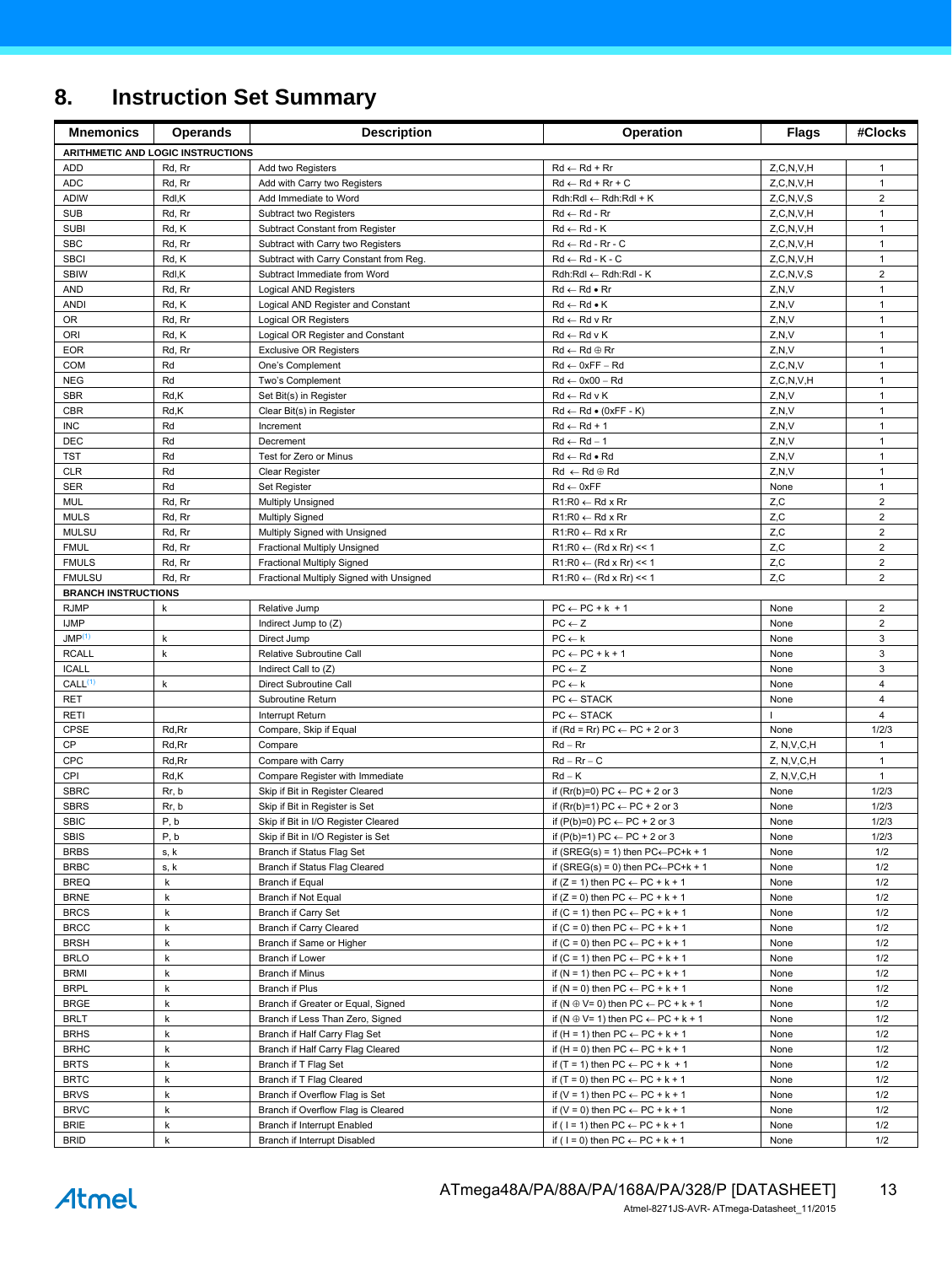| <b>Mnemonics</b>                              | <b>Operands</b>      | <b>Description</b>                                        | <b>Operation</b>                                                                               | <b>Flags</b>      | #Clocks                          |
|-----------------------------------------------|----------------------|-----------------------------------------------------------|------------------------------------------------------------------------------------------------|-------------------|----------------------------------|
| BIT AND BIT-TEST INSTRUCTIONS                 |                      |                                                           |                                                                                                |                   |                                  |
| <b>SBI</b>                                    | P,b                  | Set Bit in I/O Register                                   | $I/O(P,b) \leftarrow 1$                                                                        | None              | $\overline{2}$                   |
| CBI                                           | P,b                  | Clear Bit in I/O Register                                 | $I/O(P,b) \leftarrow 0$                                                                        | None              | $\overline{\mathbf{c}}$          |
| LSL                                           | Rd                   | Logical Shift Left                                        | $Rd(n+1) \leftarrow Rd(n), Rd(0) \leftarrow 0$                                                 | Z, C, N, V        | $\mathbf{1}$                     |
| <b>LSR</b>                                    | Rd                   | Logical Shift Right                                       | $Rd(n) \leftarrow Rd(n+1), Rd(7) \leftarrow 0$                                                 | Z, C, N, V        | $\mathbf{1}$                     |
| <b>ROL</b>                                    | Rd                   | Rotate Left Through Carry                                 | $Rd(0) \leftarrow C, Rd(n+1) \leftarrow Rd(n), C \leftarrow Rd(7)$                             | Z, C, N, V        | $\mathbf{1}$                     |
| <b>ROR</b>                                    | Rd                   | Rotate Right Through Carry                                | $Rd(7) \leftarrow C, Rd(n) \leftarrow Rd(n+1), C \leftarrow Rd(0)$                             | Z, C, N, V        | $\mathbf{1}$                     |
| <b>ASR</b><br><b>SWAP</b>                     | Rd<br>Rd             | Arithmetic Shift Right<br>Swap Nibbles                    | $Rd(n) \leftarrow Rd(n+1), n=06$                                                               | Z, C, N, V        | $\mathbf{1}$<br>$\mathbf{1}$     |
| <b>BSET</b>                                   | s                    | Flag Set                                                  | $Rd(30) \leftarrow Rd(74), Rd(74) \leftarrow Rd(30)$<br>$SREG(s) \leftarrow 1$                 | None<br>SREG(s)   | $\mathbf{1}$                     |
| <b>BCLR</b>                                   | $\mathbf s$          | Flag Clear                                                | $SREG(s) \leftarrow 0$                                                                         | SREG(s)           | $\mathbf{1}$                     |
| <b>BST</b>                                    | Rr, b                | Bit Store from Register to T                              | $T \leftarrow Rr(b)$                                                                           | T                 | $\mathbf{1}$                     |
| <b>BLD</b>                                    | Rd, b                | Bit load from T to Register                               | $Rd(b) \leftarrow T$                                                                           | None              | $\mathbf{1}$                     |
| <b>SEC</b>                                    |                      | Set Carry                                                 | $C \leftarrow 1$                                                                               | $\mathsf{C}$      | $\mathbf{1}$                     |
| <b>CLC</b>                                    |                      | Clear Carry                                               | $C \leftarrow 0$                                                                               | $\mathsf{C}$      | $\mathbf{1}$                     |
| <b>SEN</b>                                    |                      | Set Negative Flag                                         | $N \leftarrow 1$                                                                               | ${\sf N}$         | $\mathbf{1}$                     |
| <b>CLN</b>                                    |                      | Clear Negative Flag                                       | $N \leftarrow 0$                                                                               | ${\sf N}$         | $\mathbf{1}$                     |
| <b>SEZ</b>                                    |                      | Set Zero Flag                                             | $Z \leftarrow 1$                                                                               | $\mathsf Z$       | $\mathbf{1}$                     |
| CLZ                                           |                      | Clear Zero Flag                                           | $Z \leftarrow 0$                                                                               | Z<br>$\mathbf{I}$ | $\mathbf{1}$<br>$\mathbf{1}$     |
| SEI<br><b>CLI</b>                             |                      | Global Interrupt Enable<br>Global Interrupt Disable       | $I \leftarrow 1$<br>$I \leftarrow 0$                                                           | $\mathbf{I}$      | $\mathbf{1}$                     |
| <b>SES</b>                                    |                      | Set Signed Test Flag                                      | $S \leftarrow 1$                                                                               | S                 | $\mathbf{1}$                     |
| <b>CLS</b>                                    |                      | Clear Signed Test Flag                                    | $S \leftarrow 0$                                                                               | $\mathbf S$       | $\mathbf{1}$                     |
| <b>SEV</b>                                    |                      | Set Twos Complement Overflow.                             | $V \leftarrow 1$                                                                               | $\vee$            | $\mathbf{1}$                     |
| <b>CLV</b>                                    |                      | Clear Twos Complement Overflow                            | $V \leftarrow 0$                                                                               | $\vee$            | $\mathbf{1}$                     |
| <b>SET</b>                                    |                      | Set T in SREG                                             | $T \leftarrow 1$                                                                               | $\top$            | $\mathbf{1}$                     |
| <b>CLT</b>                                    |                      | Clear T in SREG                                           | $T \leftarrow 0$                                                                               | $\top$            | $\mathbf{1}$                     |
| <b>SEH</b>                                    |                      | Set Half Carry Flag in SREG                               | $H \leftarrow 1$                                                                               | H                 | $\mathbf{1}$                     |
| <b>CLH</b>                                    |                      | Clear Half Carry Flag in SREG                             | $H \leftarrow 0$                                                                               | H                 | $\mathbf{1}$                     |
| <b>DATA TRANSFER INSTRUCTIONS</b>             |                      |                                                           |                                                                                                |                   |                                  |
| <b>MOV</b><br><b>MOVW</b>                     | Rd, Rr<br>Rd, Rr     | Move Between Registers<br>Copy Register Word              | $Rd \leftarrow Rr$<br>$Rd+1:Rd \leftarrow Rr+1:Rr$                                             | None<br>None      | $\mathbf{1}$<br>$\mathbf{1}$     |
| LDI                                           | Rd, K                | Load Immediate                                            | $Rd \leftarrow K$                                                                              | None              | $\mathbf{1}$                     |
| LD                                            | Rd, X                | Load Indirect                                             | $Rd \leftarrow (X)$                                                                            | None              | $\overline{2}$                   |
| LD                                            | Rd, X+               | Load Indirect and Post-Inc.                               | $Rd \leftarrow (X), X \leftarrow X + 1$                                                        | None              | $\overline{2}$                   |
| LD                                            | <b>Rd, - X</b>       | Load Indirect and Pre-Dec.                                | $X \leftarrow X - 1$ , Rd $\leftarrow (X)$                                                     | None              | $\overline{2}$                   |
| LD                                            | Rd, Y                | Load Indirect                                             | $Rd \leftarrow (Y)$                                                                            | None              | $\overline{2}$                   |
| LD                                            | Rd, Y+               | Load Indirect and Post-Inc.                               | $Rd \leftarrow (Y), Y \leftarrow Y + 1$                                                        | None              | $\overline{2}$                   |
| LD                                            | <b>Rd, - Y</b>       | Load Indirect and Pre-Dec.                                | $Y \leftarrow Y - 1$ , Rd $\leftarrow (Y)$                                                     | None              | $\overline{2}$                   |
| <b>LDD</b>                                    | Rd, Y+q              | Load Indirect with Displacement                           | $Rd \leftarrow (Y + q)$                                                                        | None              | $\overline{\mathbf{c}}$          |
| LD                                            | Rd, Z                | Load Indirect                                             | $Rd \leftarrow (Z)$                                                                            | None              | $\overline{2}$<br>$\overline{2}$ |
| LD<br>LD                                      | $Rd, Z+$<br>$Rd, -Z$ | Load Indirect and Post-Inc.<br>Load Indirect and Pre-Dec. | $Rd \leftarrow (Z), Z \leftarrow Z+1$<br>$Z \leftarrow Z - 1$ , Rd $\leftarrow (Z)$            | None<br>None      | $\mathbf 2$                      |
| LDD                                           | Rd, Z+q              | Load Indirect with Displacement                           | $Rd \leftarrow (Z + q)$                                                                        | None              | $\overline{2}$                   |
| LDS                                           | Rd, k                | Load Direct from SRAM                                     | $Rd \leftarrow (k)$                                                                            | None              | $\overline{2}$                   |
| ST                                            | X, Rr                | Store Indirect                                            | $(X) \leftarrow Rr$                                                                            | None              | $\mathbf{2}$                     |
| <b>ST</b>                                     | X+, Rr               | Store Indirect and Post-Inc.                              | $(X) \leftarrow \mathsf{Rr}, X \leftarrow X + 1$                                               | None              | $\overline{2}$                   |
| <b>ST</b>                                     | $-X, Rr$             | Store Indirect and Pre-Dec.                               | $X \leftarrow X - 1$ , $(X) \leftarrow Rr$                                                     | None              | $\overline{2}$                   |
| ST                                            | Y, Rr                | Store Indirect                                            | $(Y) \leftarrow Rr$                                                                            | None              | $\overline{2}$                   |
| ST                                            | Y+, Rr               | Store Indirect and Post-Inc.                              | $(Y) \leftarrow Rr, Y \leftarrow Y + 1$                                                        | None              | $\overline{2}$                   |
| <b>ST</b>                                     | - Y, Rr              | Store Indirect and Pre-Dec.                               | $Y \leftarrow Y - 1$ , $(Y) \leftarrow Rr$                                                     | None              | $\overline{2}$                   |
| STD                                           | $Y+q, Rr$            | Store Indirect with Displacement                          | $(Y + q) \leftarrow Rr$                                                                        | None              | $\overline{2}$                   |
| ST                                            | Z, Rr                | Store Indirect<br>Store Indirect and Post-Inc.            | $(Z) \leftarrow Rr$                                                                            | None              | $\overline{2}$<br>$\overline{2}$ |
| ST<br>ST                                      | Z+, Rr<br>-Z, Rr     | Store Indirect and Pre-Dec.                               | $(Z) \leftarrow \mathsf{Rr}, Z \leftarrow Z + 1$<br>$Z \leftarrow Z - 1$ , $(Z) \leftarrow Rr$ | None<br>None      | $\overline{2}$                   |
| STD                                           | Z+q,Rr               | Store Indirect with Displacement                          | $(Z + q) \leftarrow Rr$                                                                        | None              | $\overline{2}$                   |
| <b>STS</b>                                    | k, Rr                | Store Direct to SRAM                                      | $(k) \leftarrow Rr$                                                                            | None              | $\overline{2}$                   |
| LPM                                           |                      | Load Program Memory                                       | $R0 \leftarrow (Z)$                                                                            | None              | 3                                |
| LPM                                           | Rd, Z                | Load Program Memory                                       | $Rd \leftarrow (Z)$                                                                            | None              | 3                                |
| LPM                                           | $Rd, Z+$             | Load Program Memory and Post-Inc                          | $Rd \leftarrow (Z), Z \leftarrow Z+1$                                                          | None              | 3                                |
| SPM                                           |                      | Store Program Memory                                      | $(Z) \leftarrow R1:R0$                                                                         | None              |                                  |
| IN                                            | Rd, P                | In Port                                                   | $Rd \leftarrow P$                                                                              | None              | $\mathbf{1}$                     |
| OUT                                           | P, Rr                | Out Port                                                  | $P \leftarrow Rr$                                                                              | None              | $\mathbf{1}$                     |
| <b>PUSH</b>                                   | Rr                   | Push Register on Stack                                    | $STACK \leftarrow Rr$                                                                          | None              | $\overline{2}$                   |
| <b>POP</b><br><b>MCU CONTROL INSTRUCTIONS</b> | Rd                   | Pop Register from Stack                                   | $Rd \leftarrow$ STACK                                                                          | None              | $\overline{2}$                   |
| <b>NOP</b>                                    |                      | No Operation                                              |                                                                                                | None              | $\mathbf{1}$                     |
| <b>SLEEP</b>                                  |                      | Sleep                                                     | (see specific descr. for Sleep function)                                                       | None              | 1                                |
|                                               |                      |                                                           |                                                                                                |                   |                                  |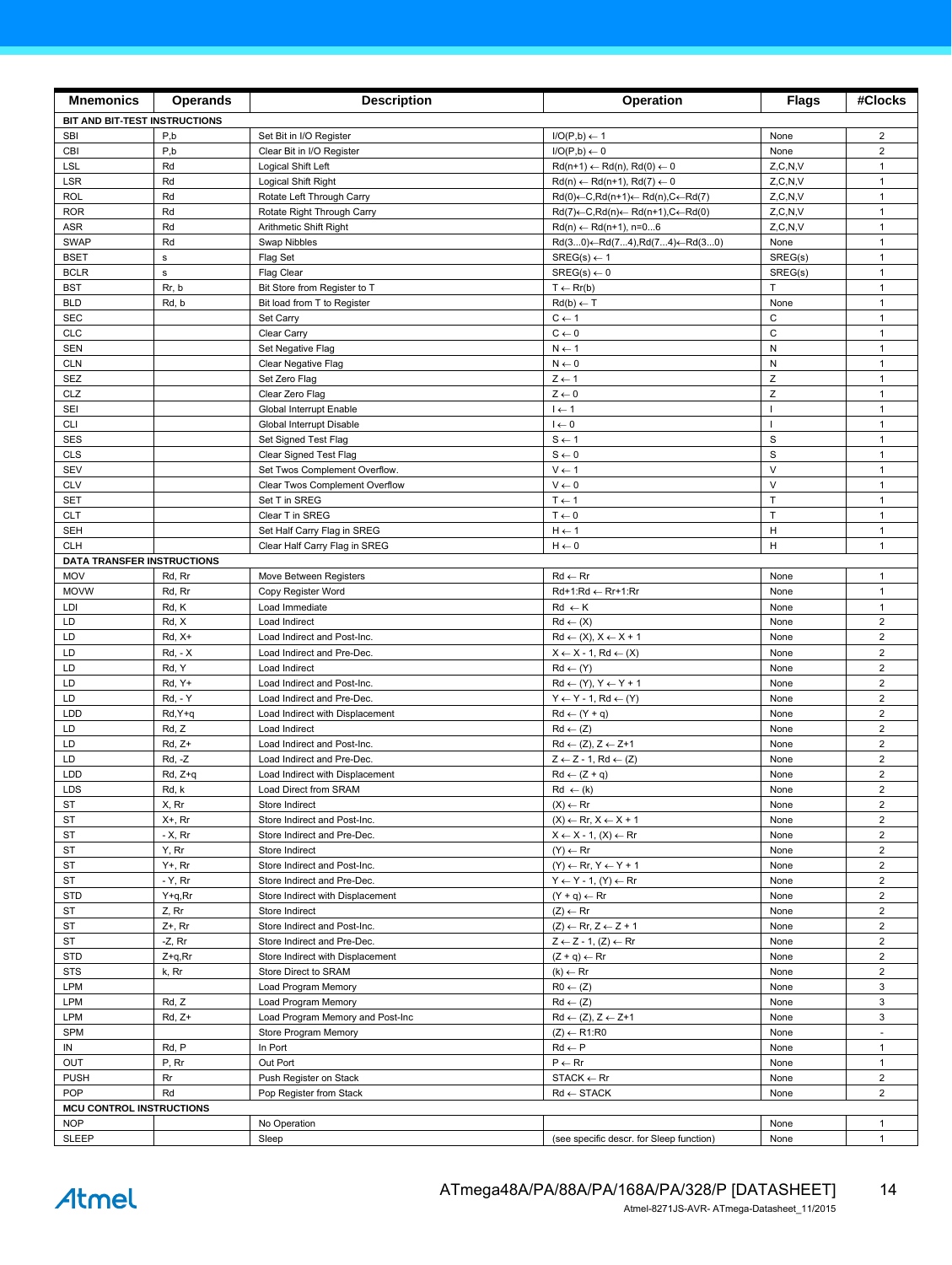| <b>Mnemonics</b> | Operands | Description    | Operation                           | <b>Flags</b> | #Clocks |
|------------------|----------|----------------|-------------------------------------|--------------|---------|
| <b>WDR</b>       |          | Watchdog Reset | (see specific descr. for WDR/timer) | None         |         |
| <b>BREAK</b>     |          | <b>Break</b>   | For On-chip Debug Only              | None         | N/A     |

<span id="page-14-0"></span>Note: 1. These instructions are only available in ATmega168PA and ATmega328P.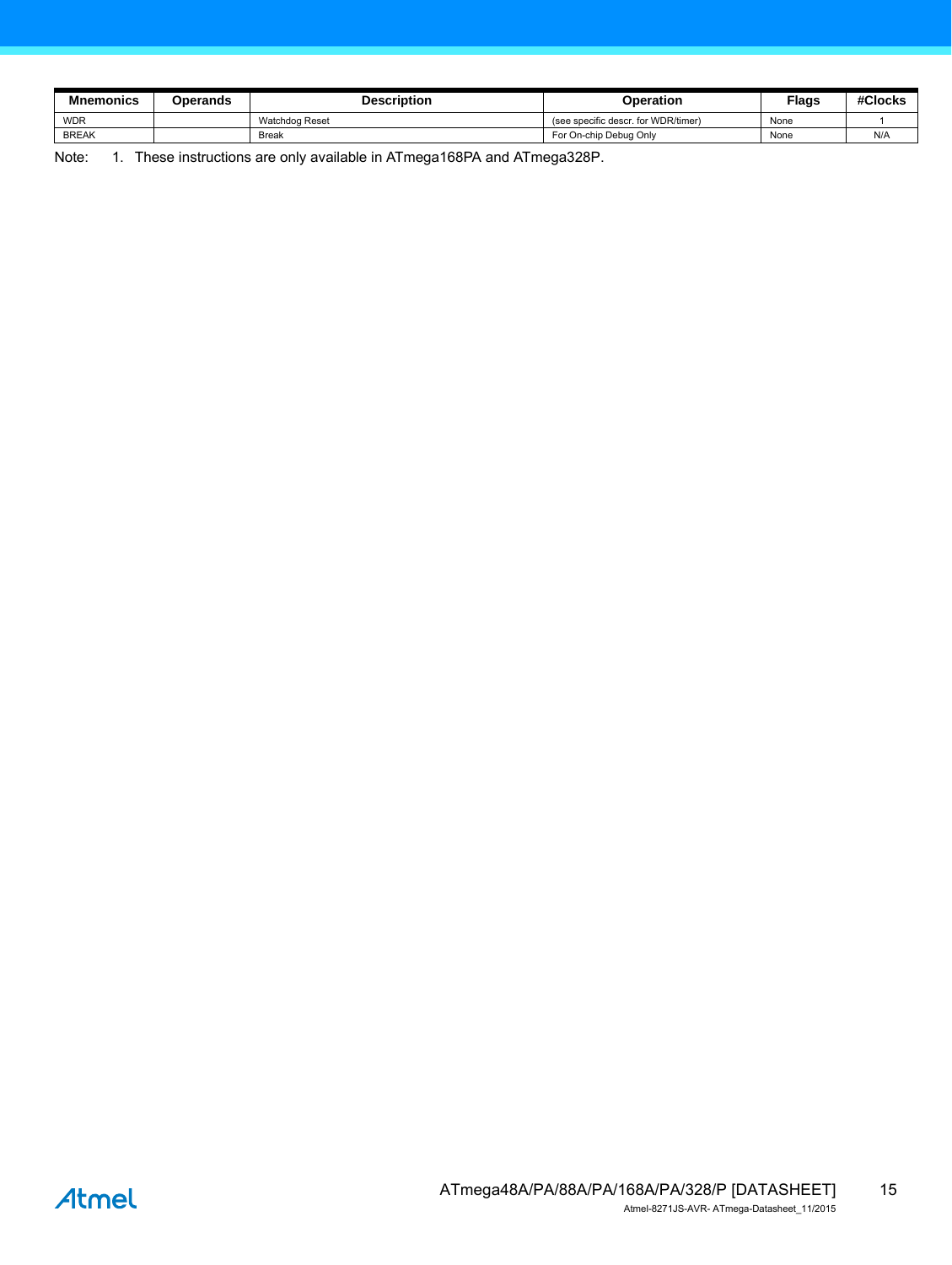# <span id="page-15-2"></span>**9. Ordering Information**

### **9.1 ATmega48A**

| Speed (MHz) | <b>Power Supply (V)</b> | Ordering Code <sup>(2)</sup>                                                                                                                                                                          | Package $^{(1)}$                                                         | <b>Operational Range</b> <sup>(6)</sup> |
|-------------|-------------------------|-------------------------------------------------------------------------------------------------------------------------------------------------------------------------------------------------------|--------------------------------------------------------------------------|-----------------------------------------|
| $20^{(3)}$  | $1.8 - 5.5$             | ATmega48A-AU<br>ATmega48A-AUR <sup>(5)</sup><br>ATmega48A-CCU<br>ATmega48A-CCUR <sup>(5)</sup><br>$ATmega48A-MMH(4)$<br>ATmega48A-MMHR $(4)(5)$<br>ATmega48A-MU<br>$ATmega48A-MUR(5)$<br>ATmega48A-PU | 32A<br>32A<br>32CC1<br>32CC1<br>28M1<br>28M1<br>32M1-A<br>32M1-A<br>28P3 | Industrial<br>(-40°C to 85°C)           |

Note: 1. This device can also be supplied in wafer form. Please contact your local Atmel sales office for detailed ordering information and minimum quantities.

2. Pb-free packaging complies to the European Directive for Restriction of Hazardous Substances (RoHS directive). Also Halide free and fully Green.

3. See "Speed Grades" on page 303.

<span id="page-15-0"></span>4. NiPdAu Lead Finish.

5. Tape & Reel.

<span id="page-15-1"></span>6. Use ["ATmega48PA" on page 17,](#page-16-0) industrial (-40°C to 105°C) as the ATmega48A (-40°C to 105°C) is not presently offered.

| 32-lead, Thin (1.0 mm) Plastic Quad Flat Package (TQFP)                                             |
|-----------------------------------------------------------------------------------------------------|
| 32-ball, 4 x 4 x 0.6 mm package, ball pitch 0.5 mm, Ultra Thin, Fine-Pitch Ball Grill Array (UFBGA) |
| 28-pad, 4 x 4 x 1.0 body, Lead Pitch 0.45 mm Quad Flat No-Lead/Micro Lead Frame Package (QFN/MLF)   |
| 32-pad, 5 x 5 x 1.0 body, Lead Pitch 0.50 mm Quad Flat No-Lead/Micro Lead Frame Package (QFN/MLF)   |
| 28-lead, 0.300" Wide, Plastic Dual Inline Package (PDIP)                                            |

# **Atmel**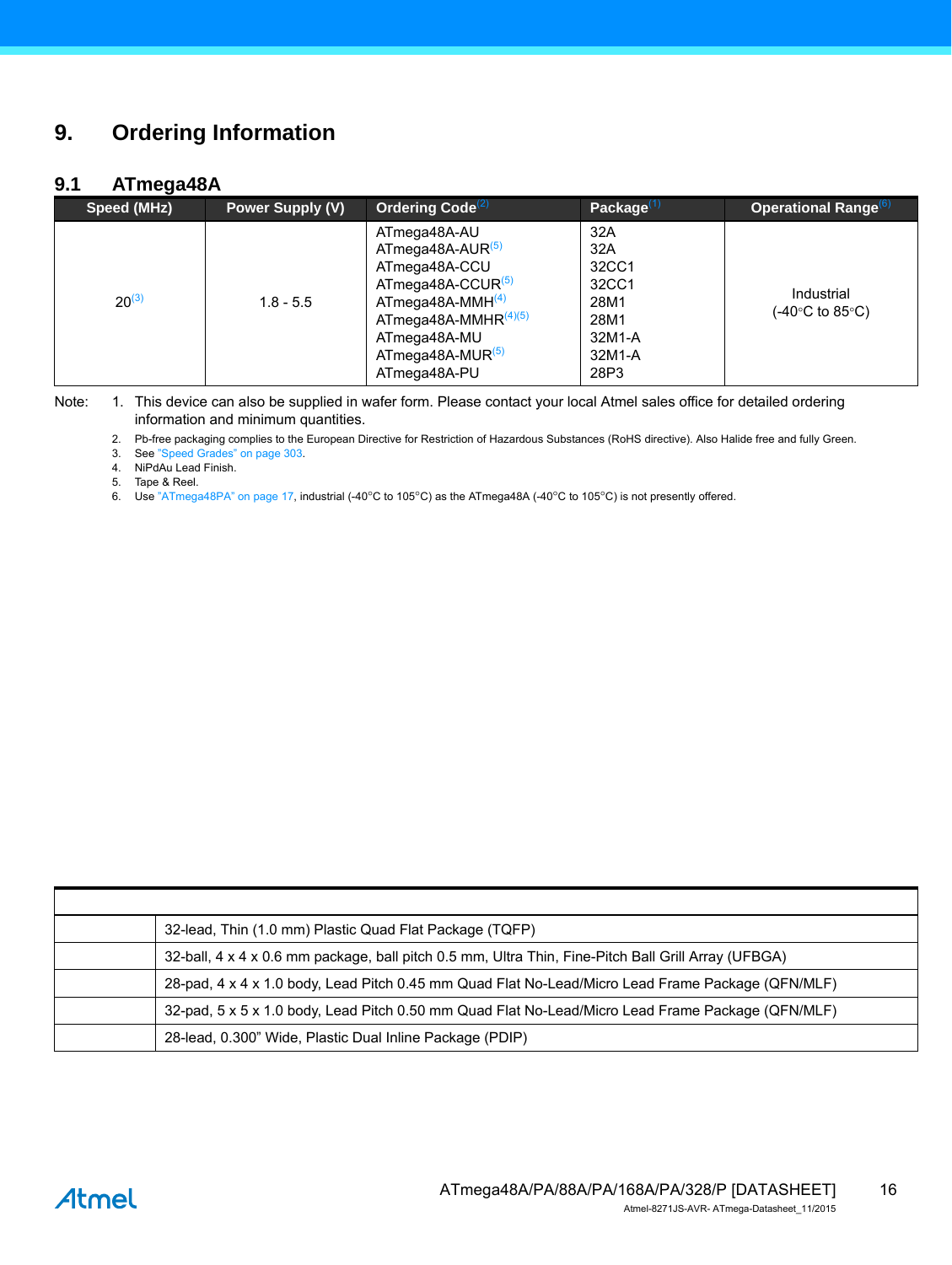#### <span id="page-16-0"></span>**9.2 ATmega48PA**

| Speed $(MHz)^{(3)}$ | Power Supply (V)                                                                                                                                                                                                 | Ordering Code <sup>(2)</sup>                                             | Package $(1)$                                                         | <b>Operational Range</b> |
|---------------------|------------------------------------------------------------------------------------------------------------------------------------------------------------------------------------------------------------------|--------------------------------------------------------------------------|-----------------------------------------------------------------------|--------------------------|
| 20<br>$1.8 - 5.5$   | ATmega48PA-AU<br>ATmega48PA-AUR <sup>(5)</sup><br>ATmega48PA-CCU<br>ATmega48PA-CCUR <sup>(5)</sup><br>ATmega48PA-MMH $(4)$<br>ATmega48PA-MMHR $(4)(5)$<br>ATmega48PA-MU<br>ATmega48PA-MUR $(5)$<br>ATmega48PA-PU | 32A<br>32A<br>32CC1<br>32CC1<br>28M1<br>28M1<br>32M1-A<br>32M1-A<br>28P3 | Industrial<br>(-40°C to 85°C)                                         |                          |
|                     | ATmega48PA-AN<br>ATmega48PA-ANR <sup>(5)</sup><br>ATmega48PA-MMN $(4)$<br>ATmega48PA-MMNR $(4)(5)$<br>ATmega48PA-MN<br>ATmega48PA-MNR <sup>(5)</sup><br>ATmega48PA-PN                                            | 32A<br>32A<br>28M1<br>28M1<br>32M1-A<br>32M1-A<br>28P3                   | Industrial<br>(-40 $\mathrm{^{\circ}C}$ to 105 $\mathrm{^{\circ}C}$ ) |                          |

<span id="page-16-3"></span><span id="page-16-2"></span><span id="page-16-1"></span>Note: 1. This device can also be supplied in wafer form. Please contact your local Atmel sales office for detailed ordering information and minimum quantities.

2. Pb-free packaging complies to the European Directive for Restriction of Hazardous Substances (RoHS directive). Also Halide free and fully Green.

3. See "Speed Grades" on page 303.

4. NiPdAu Lead Finish.

<span id="page-16-4"></span>5. Tape & Reel.

| 32-lead, Thin (1.0mm) Plastic Quad Flat Package (TQFP)                                            |
|---------------------------------------------------------------------------------------------------|
| 32-ball, 4 x 4 x 0.6mm package, ball pitch 0.5mm, Ultra Thin, Fine-Pitch Ball Grill Array (UFBGA) |
| 28-pad, 4 x 4 x 1.0 body, Lead Pitch 0.45mm Quad Flat No-Lead/Micro Lead Frame Package (QFN/MLF)  |
| 32-pad, 5 x 5 x 1.0 body, Lead Pitch 0.50mm Quad Flat No-Lead/Micro Lead Frame Package (QFN/MLF)  |
| 28-lead, 0.300" Wide, Plastic Dual Inline Package (PDIP)                                          |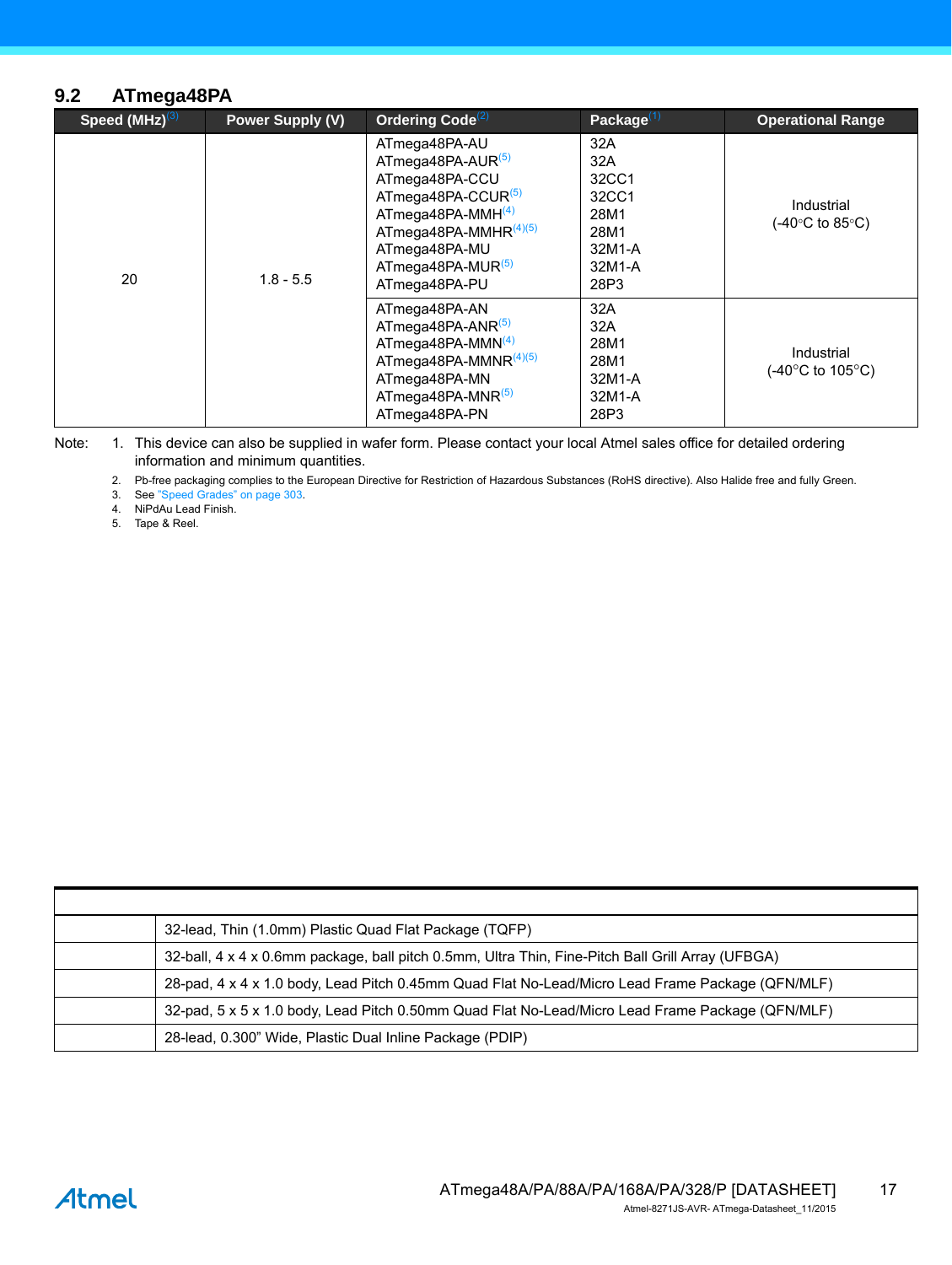#### **9.3 ATmega88A**

| Speed (MHz) | <b>Power Supply (V)</b> | Ordering Code <sup>(2)</sup>                                                                                                                                                                           | Package $^{(1)}$                                                         | Operational Range <sup>(6)</sup> |
|-------------|-------------------------|--------------------------------------------------------------------------------------------------------------------------------------------------------------------------------------------------------|--------------------------------------------------------------------------|----------------------------------|
| $20^{(3)}$  | $1.8 - 5.5$             | ATmega88A-AU<br>ATmega88A-AUR <sup>(5)</sup><br>ATmega88A-CCU<br>ATmega88A-CCUR <sup>(5)</sup><br>ATmega88A-MMH $(4)$<br>ATmega88A-MMHR $(4)(5)$<br>ATmega88A-MU<br>$ATmega88A-MUR(5)$<br>ATmega88A-PU | 32A<br>32A<br>32CC1<br>32CC1<br>28M1<br>28M1<br>32M1-A<br>32M1-A<br>28P3 | Industrial<br>(-40°C to 85°C).   |

Note: 1. This device can also be supplied in wafer form. Please contact your local Atmel sales office for detailed ordering information and minimum quantities.

2. Pb-free packaging complies to the European Directive for Restriction of Hazardous Substances (RoHS directive).Also Halide free and fully Green.

3. See "Speed Grades" on page 303.

4. NiPdAu Lead Finish.

<span id="page-17-0"></span>5. Tape & Reel.

<span id="page-17-1"></span>6. Use ["ATmega88PA" on page 19,](#page-18-4) industrial (-40°C to 105°C) as the ATmega48A (-40°C to 105°C) is not presently offered.

| 32-lead, Thin (1.0mm) Plastic Quad Flat Package (TQFP)                                            |
|---------------------------------------------------------------------------------------------------|
| 32-ball, 4 x 4 x 0.6mm package, ball pitch 0.5mm, Ultra Thin, Fine-Pitch Ball Grill Array (UFBGA) |
| 28-pad, 4 x 4 x 1.0 body, Lead Pitch 0.45mm Quad Flat No-Lead/Micro Lead Frame Package (QFN/MLF)  |
| 32-pad, 5 x 5 x 1.0 body, Lead Pitch 0.50mm Quad Flat No-Lead/Micro Lead Frame Package (QFN/MLF)  |
| 28-lead, 0.300" Wide, Plastic Dual Inline Package (PDIP)                                          |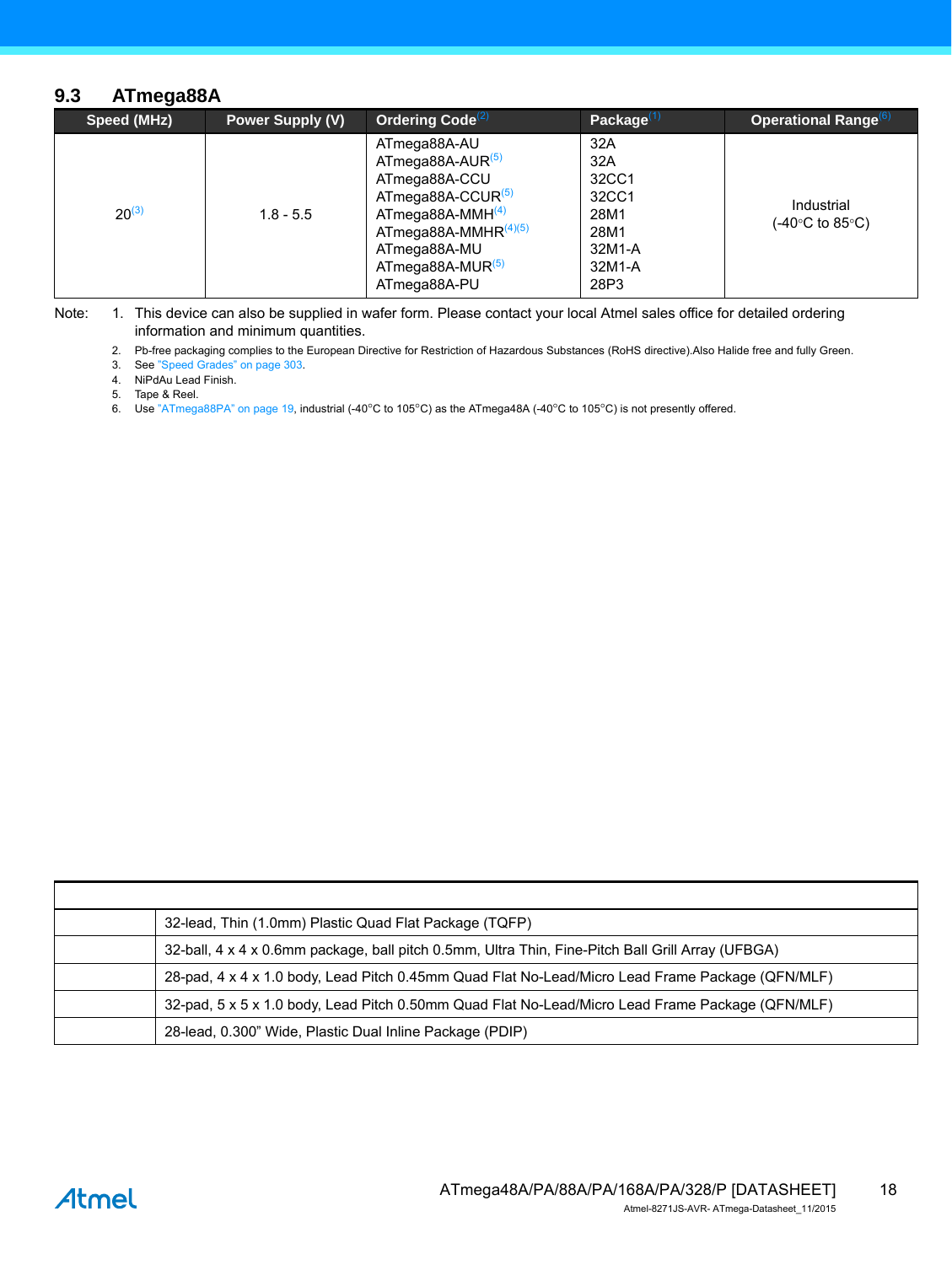#### <span id="page-18-4"></span>**9.4 ATmega88PA**

| Speed $(MHz)^{(3)}$ | Power Supply (V)                                                                                                                                                      | Ordering Code $^{(2)}$                                                                                                                                                                                        | Package $(1)$                                                            | <b>Operational Range</b>                               |
|---------------------|-----------------------------------------------------------------------------------------------------------------------------------------------------------------------|---------------------------------------------------------------------------------------------------------------------------------------------------------------------------------------------------------------|--------------------------------------------------------------------------|--------------------------------------------------------|
| 20<br>$1.8 - 5.5$   |                                                                                                                                                                       | ATmega88PA-AU<br>ATmega88PA-AUR(5)<br>ATmega88PA-CCU<br>ATmega88PA-CCUR <sup>(5)</sup><br>ATmega88PA-MMH $(4)$<br>ATmega88PA-MMHR $(4)(5)$<br>ATmega88PA-MU<br>ATmega88PA-MUR <sup>(5)</sup><br>ATmega88PA-PU | 32A<br>32A<br>32CC1<br>32CC1<br>28M1<br>28M1<br>32M1-A<br>32M1-A<br>28P3 | Industrial<br>$(-40^{\circ}C \text{ to } 85^{\circ}C)$ |
|                     | ATmega88PA-AN<br>ATmega88PA-ANR <sup>(5)</sup><br>ATmega88PA-MMN $(4)$<br>ATmega88PA-MMNR $(4)(5)$<br>ATmega88PA-MN<br>ATmega88PA-MNR <sup>(5)</sup><br>ATmega88PA-PN | 32A<br>32A<br>28M1<br>28M1<br>32M1-A<br>32M1-A<br>28P3                                                                                                                                                        | Industrial<br>(-40°C to 105°C)                                           |                                                        |

<span id="page-18-3"></span><span id="page-18-2"></span><span id="page-18-1"></span>Note: 1. This device can also be supplied in wafer form. Please contact your local Atmel sales office for detailed ordering information and minimum quantities.

2. Pb-free packaging complies to the European Directive for Restriction of Hazardous Substances (RoHS directive).Also Halide free and fully Green.

3. See "Speed Grades" on page 303.

<span id="page-18-0"></span>4. NiPdAu Lead Finish.

<span id="page-18-5"></span>5. Tape & Reel.

| 32-lead, Thin (1.0mm) Plastic Quad Flat Package (TQFP)                                             |
|----------------------------------------------------------------------------------------------------|
| 32-ball, 4 x 4 x 0.6mm package, ball pitch 0.5 mm, Ultra Thin, Fine-Pitch Ball Grill Array (UFBGA) |
| 28-pad, 4 x 4 x 1.0 body, Lead Pitch 0.45 mm Quad Flat No-Lead/Micro Lead Frame Package (QFN/MLF)  |
| 32-pad, 5 x 5 x 1.0 body, Lead Pitch 0.50 mm Quad Flat No-Lead/Micro Lead Frame Package (QFN/MLF)  |
| 28-lead, 0.300" Wide, Plastic Dual Inline Package (PDIP)                                           |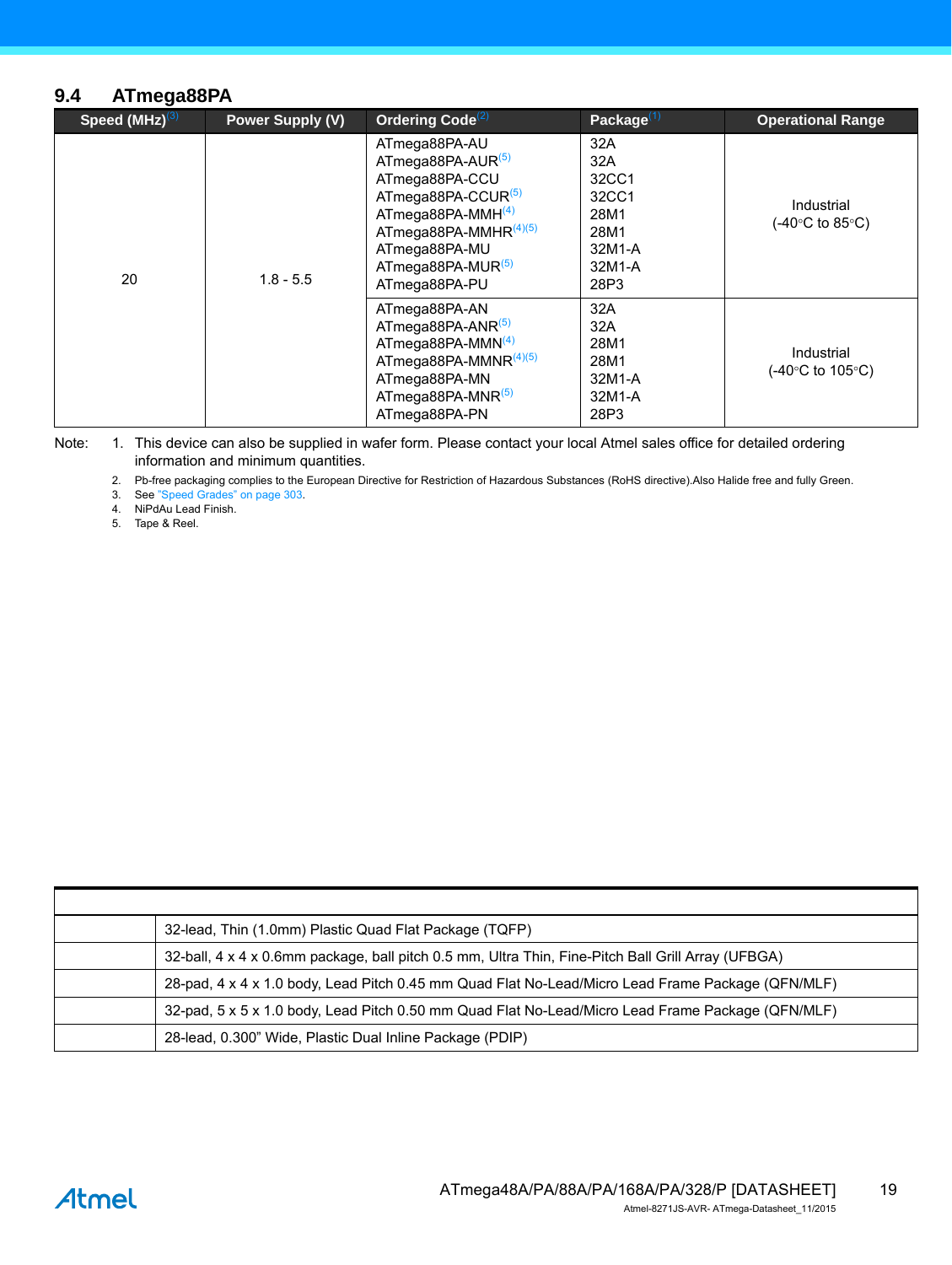#### **9.5 ATmega168A**

| Speed $(MHz)^{(3)}$ | Power Supply (V) | Ordering Code <sup>(2)</sup>                                                                                                                                                                                             | Package $^{(1)}$                                                         | Operational Range <sup>(6)</sup> |
|---------------------|------------------|--------------------------------------------------------------------------------------------------------------------------------------------------------------------------------------------------------------------------|--------------------------------------------------------------------------|----------------------------------|
| 20                  | $1.8 - 5.5$      | ATmega168A-AU<br>ATmega168A-AUR <sup>(5)</sup><br>ATmega168A-CCU<br>ATmega168A-CCUR <sup>(5)</sup><br>$ATmega168A-MMH(4)$<br>ATmega168A-MMHR $(4)(5)$<br>ATmega168A-MU<br>ATmega168A-MUR <sup>(5)</sup><br>ATmega168A-PU | 32A<br>32A<br>32CC1<br>32CC1<br>28M1<br>28M1<br>32M1-A<br>32M1-A<br>28P3 | Industrial<br>(-40°C to 85°C)    |

Note: 1. This device can also be supplied in wafer form. Please contact your local Atmel sales office for detailed ordering information and minimum quantities.

2. Pb-free packaging complies to the European Directive for Restriction of Hazardous Substances (RoHS directive).Also Halide free and fully Green.

3. See "Speed Grades" on page 303

4. NiPdAu Lead Finish.

<span id="page-19-0"></span>5. Tape & Reel.

<span id="page-19-1"></span>6. Use ["ATmega168PA" on page 21,](#page-20-4) industrial (-40°C to 105°C) as the ATmega48A (-40°C to 105°C) is not presently offered.

| 32-lead, Thin (1.0mm) Plastic Quad Flat Package (TQFP)                                             |
|----------------------------------------------------------------------------------------------------|
| 32-ball, 4 x 4 x 0.6 mm package, ball pitch 0.5mm, Ultra Thin, Fine-Pitch Ball Grill Array (UFBGA) |
| 28-pad, 4 x 4 x 1.0 body, Lead Pitch 0.45mm Quad Flat No-Lead/Micro Lead Frame Package (QFN/MLF)   |
| 32-pad, 5 x 5 x 1.0 body, Lead Pitch 0.50mm Quad Flat No-Lead/Micro Lead Frame Package (QFN/MLF)   |
| 28-lead, 0.300" Wide, Plastic Dual Inline Package (PDIP)                                           |

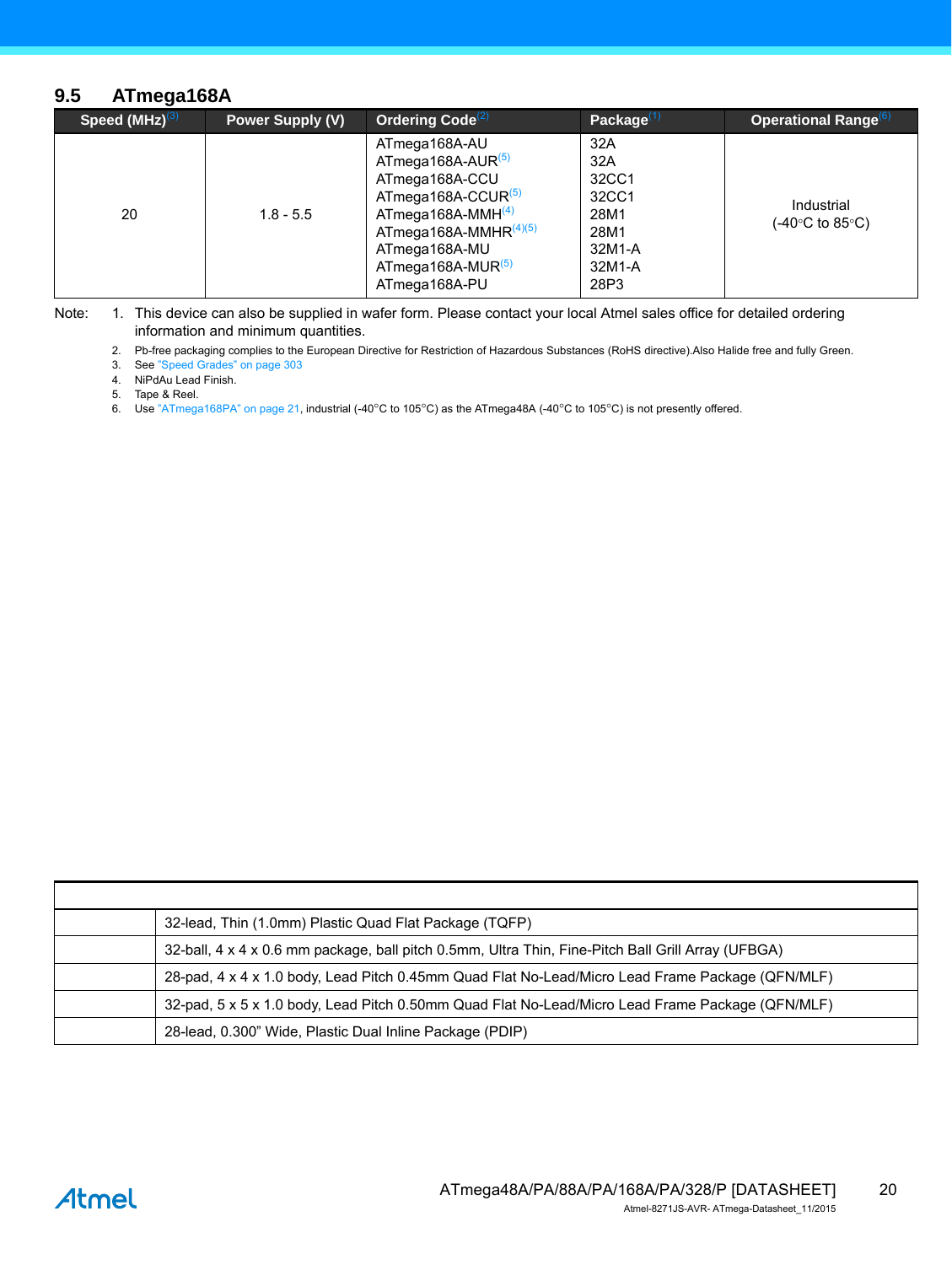#### <span id="page-20-4"></span>**9.6 ATmega168PA**

| Speed $(MHz)^{(3)}$ | Power Supply (V) | Ordering Code <sup>(2)</sup>                                                                                                                                                                                              | Package $(1)$                                                            | <b>Operational Range</b>                           |
|---------------------|------------------|---------------------------------------------------------------------------------------------------------------------------------------------------------------------------------------------------------------------------|--------------------------------------------------------------------------|----------------------------------------------------|
| 20                  | $1.8 - 5.5$      | ATmega168PA-AU<br>ATmega168PA-AUR <sup>(5)</sup><br>ATmega168PA-CCU<br>ATmega168PA-CCUR <sup>(5)</sup><br>ATmega168PA-MMH $(4)$<br>ATmega168PA-MMHR $(4)(5)$<br>ATmega168PA-MU<br>ATmega168PA-MUR $(5)$<br>ATmega168PA-PU | 32A<br>32A<br>32CC1<br>32CC1<br>28M1<br>28M1<br>32M1-A<br>32M1-A<br>28P3 | Industrial<br>$(-40^{\circ}$ C to 85 $^{\circ}$ C) |
| 20                  | $1.8 - 5.5$      | ATmega168PA-AN<br>ATmega168PA-ANR $^{(5)}$<br>ATmega168PA-MN<br>ATmega168PA-MNR(5)<br>ATmega168PA-PN                                                                                                                      | 32A<br>32A<br>32M1-A<br>32M1-A<br>28P3                                   | Industrial<br>(-40°C to 105°C)                     |

<span id="page-20-1"></span><span id="page-20-0"></span>Note: 1. This device can also be supplied in wafer form. Please contact your local Atmel sales office for detailed ordering information and minimum quantities.

2. Pb-free packaging complies to the European Directive for Restriction of Hazardous Substances (RoHS directive).Also Halide free and fully Green.

3. See "Speed Grades" on page 303.

<span id="page-20-3"></span>4. NiPdAu Lead Finish.

<span id="page-20-2"></span>5. Tape & Reel.

| 32-lead, Thin (1.0mm) Plastic Quad Flat Package (TQFP)                                            |
|---------------------------------------------------------------------------------------------------|
| 32-ball, 4 x 4 x 0.6mm package, ball pitch 0.5mm, Ultra Thin, Fine-Pitch Ball Grill Array (UFBGA) |
| 28-pad, 4 x 4 x 1.0 body, Lead Pitch 0.45mm Quad Flat No-Lead/Micro Lead Frame Package (QFN/MLF)  |
| 32-pad, 5 x 5 x 1.0 body, Lead Pitch 0.50mm Quad Flat No-Lead/Micro Lead Frame Package (QFN/MLF)  |
| 28-lead, 0.300" Wide, Plastic Dual Inline Package (PDIP)                                          |

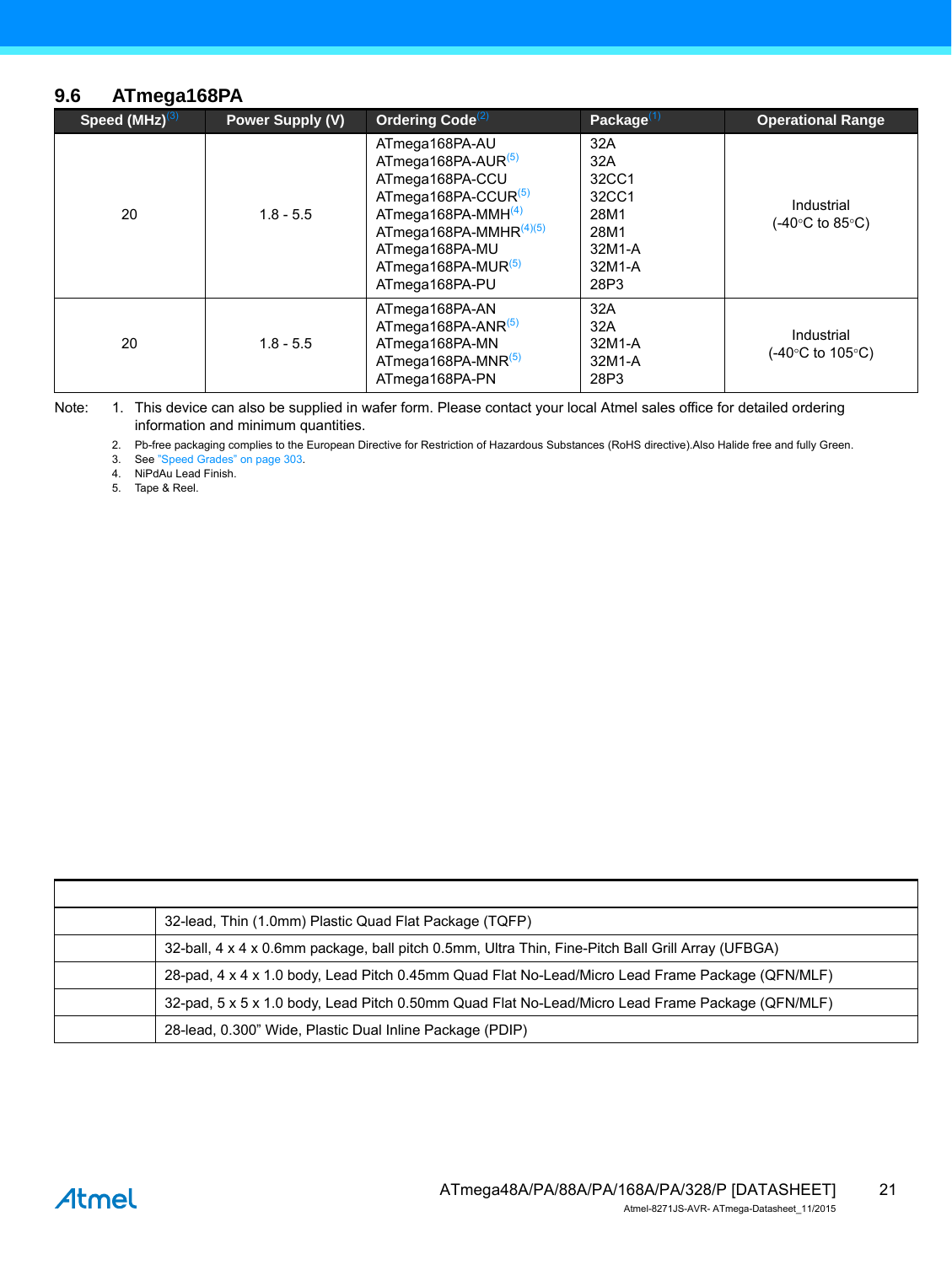#### <span id="page-21-3"></span>**9.7 ATmega328**

| Speed (MHz) | Power Supply (V) | Ordering Code <sup>(2)</sup>                                                                                                                                  | Package $^{(1)}$                                       | Operational Range <sup>(6)</sup> |
|-------------|------------------|---------------------------------------------------------------------------------------------------------------------------------------------------------------|--------------------------------------------------------|----------------------------------|
| $20^{(3)}$  | $1.8 - 5.5$      | ATmega328-AU<br>$AT$ mega328-AUR $^{(5)}$<br>$ATmega328-MMH(4)$<br>ATmega328-MMHR $^{(4)(5)}$<br>ATmega328-MU<br>ATmega328-MUR <sup>(5)</sup><br>ATmega328-PU | 32A<br>32A<br>28M1<br>28M1<br>32M1-A<br>32M1-A<br>28P3 | Industrial<br>(-40°C to 85°C).   |

Note: 1. This device can also be supplied in wafer form. Please contact your local Atmel sales office for detailed ordering information and minimum quantities.

2. Pb-free packaging complies to the European Directive for Restriction of Hazardous Substances (RoHS directive).Also Halide free and fully Green.

<span id="page-21-2"></span>3. See Figure 29-1 on page 303.

4. NiPdAu Lead Finish.

<span id="page-21-0"></span>5. Tape & Reel

<span id="page-21-1"></span>6. Use ["ATmega328P" on page 23,](#page-22-0) industrial (-40°C to 105°C) as the ATmega48A (-40°C to 105°C) is not presently offered.

| 32-lead, Thin (1.0mm) Plastic Quad Flat Package (TQFP)                                           |
|--------------------------------------------------------------------------------------------------|
| 28-pad, 4 x 4 x 1.0 body, Lead Pitch 0.45mm Quad Flat No-Lead/Micro Lead Frame Package (QFN/MLF) |
| 28-lead, 0.300" Wide, Plastic Dual Inline Package (PDIP)                                         |
| 32-pad, 5 x 5 x 1.0 body, Lead Pitch 0.50mm Quad Flat No-Lead/Micro Lead Frame Package (QFN/MLF) |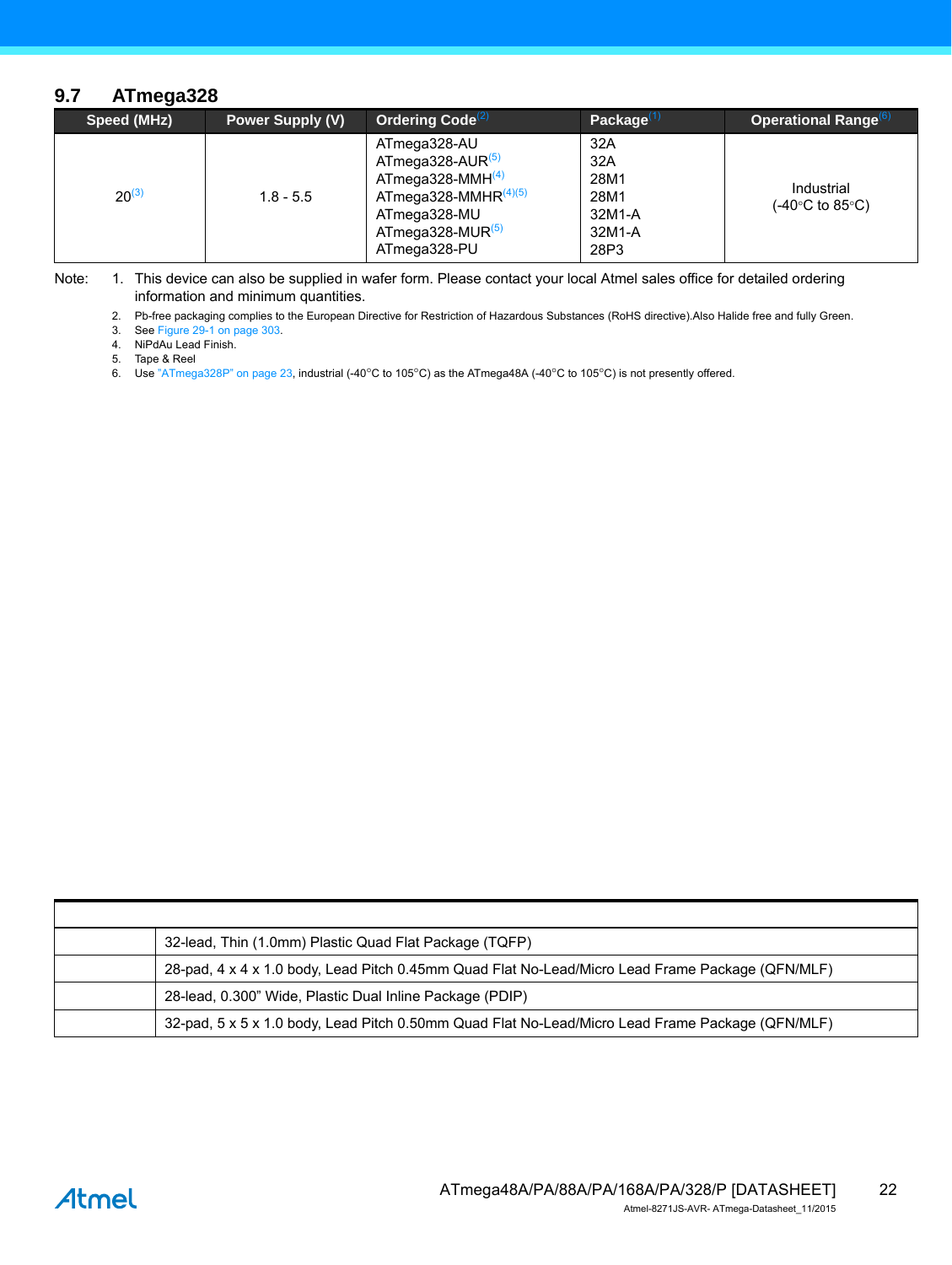#### <span id="page-22-0"></span>**9.8 ATmega328P**

| Speed $(MHz)^{(3)}$ | <b>Power Supply (V)</b> | Ordering Code <sup>(2)</sup>                                                                                                                        | Package $^{(1)}$                                       | <b>Operational Range</b>        |
|---------------------|-------------------------|-----------------------------------------------------------------------------------------------------------------------------------------------------|--------------------------------------------------------|---------------------------------|
| 20                  | $1.8 - 5.5$             | ATmega328P-AU<br>ATmega328P-AUR $(5)$<br>ATmega328P-MMH $(4)$<br>ATmega328P-MMHR $(4)(5)$<br>ATmega328P-MU<br>ATmega328P-MUR $(5)$<br>ATmega328P-PU | 32A<br>32A<br>28M1<br>28M1<br>32M1-A<br>32M1-A<br>28P3 | Industrial<br>(-40°C to 85°C).  |
|                     |                         | ATmega328P-AN<br>ATmega328P-ANR $(5)$<br>ATmega328P-MN<br>ATmega328P-MNR $^{(5)}$<br>ATmega328P-PN                                                  | 32A<br>32A<br>32M1-A<br>32M1-A<br>28P3                 | Industrial<br>(-40°C to 105°C). |

Note: 1. This device can also be supplied in wafer form. Please contact your local Atmel sales office for detailed ordering information and minimum quantities.

2. Pb-free packaging complies to the European Directive for Restriction of Hazardous Substances (RoHS directive).Also Halide free and fully Green.

<span id="page-22-2"></span>3. See Figure 29-1 on page 303.

4. NiPdAu Lead Finish.

<span id="page-22-1"></span>5. Tape & Reel.

| 32-lead, Thin (1.0mm) Plastic Quad Flat Package (TQFP)                                           |
|--------------------------------------------------------------------------------------------------|
| 28-pad, 4 x 4 x 1.0 body, Lead Pitch 0.45mm Quad Flat No-Lead/Micro Lead Frame Package (QFN/MLF) |
| 28-lead, 0.300" Wide, Plastic Dual Inline Package (PDIP)                                         |
| 32-pad, 5 x 5 x 1.0 body, Lead Pitch 0.50mm Quad Flat No-Lead/Micro Lead Frame Package (QFN/MLF) |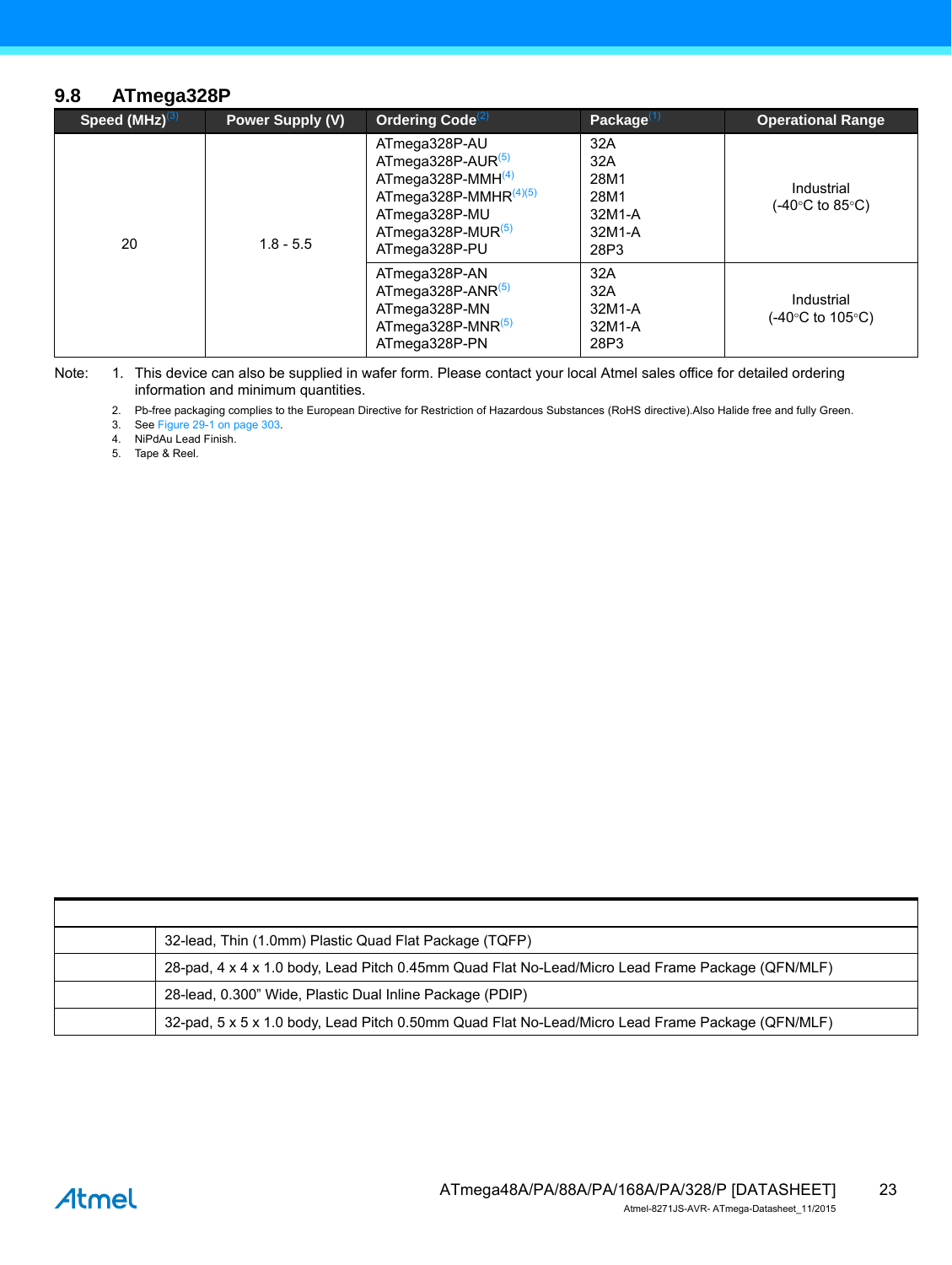# <span id="page-23-0"></span>**10. Packaging Information**

# **10.1 32A**

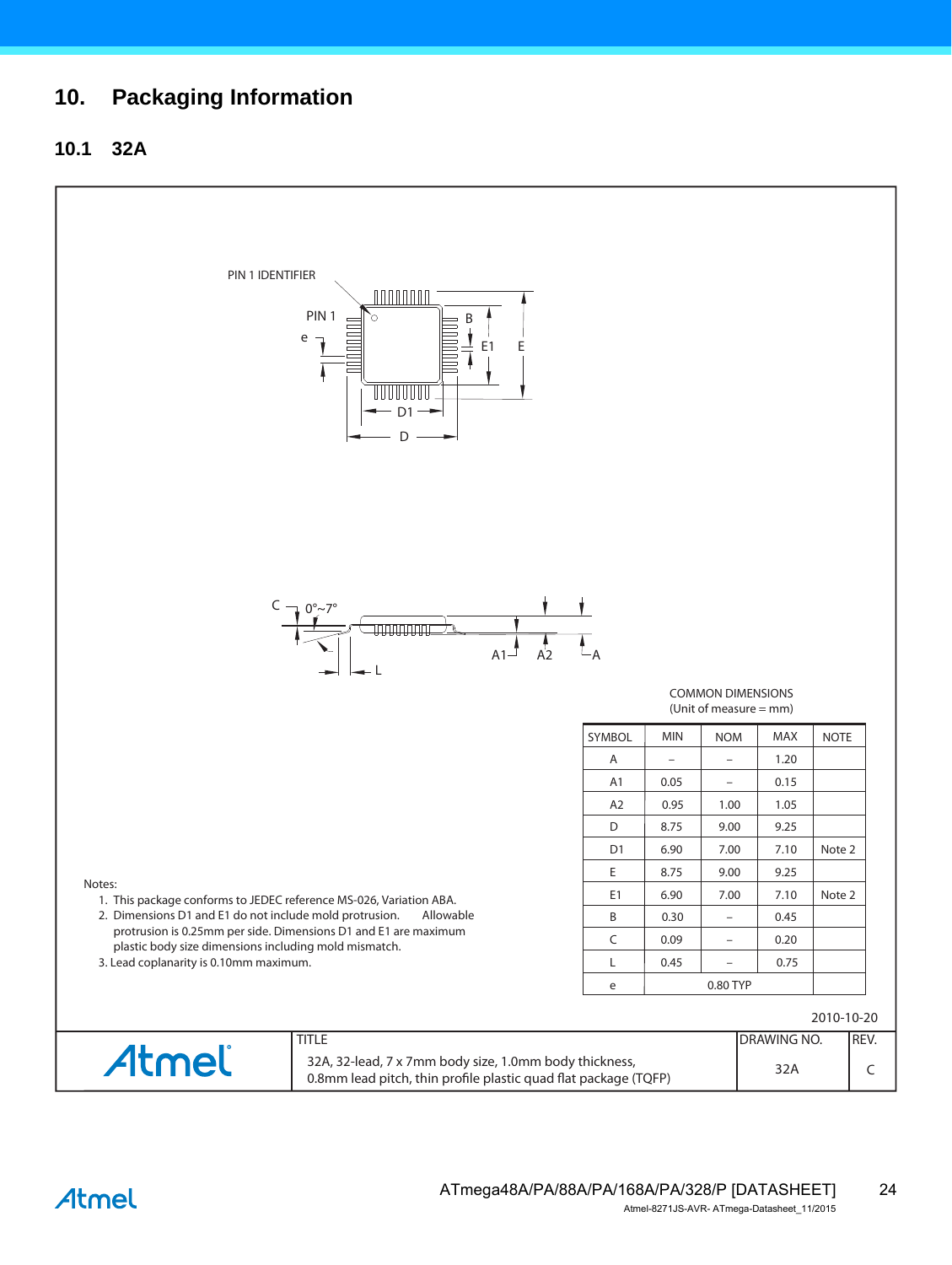<span id="page-24-0"></span>**10.2 32CC1**



Atmel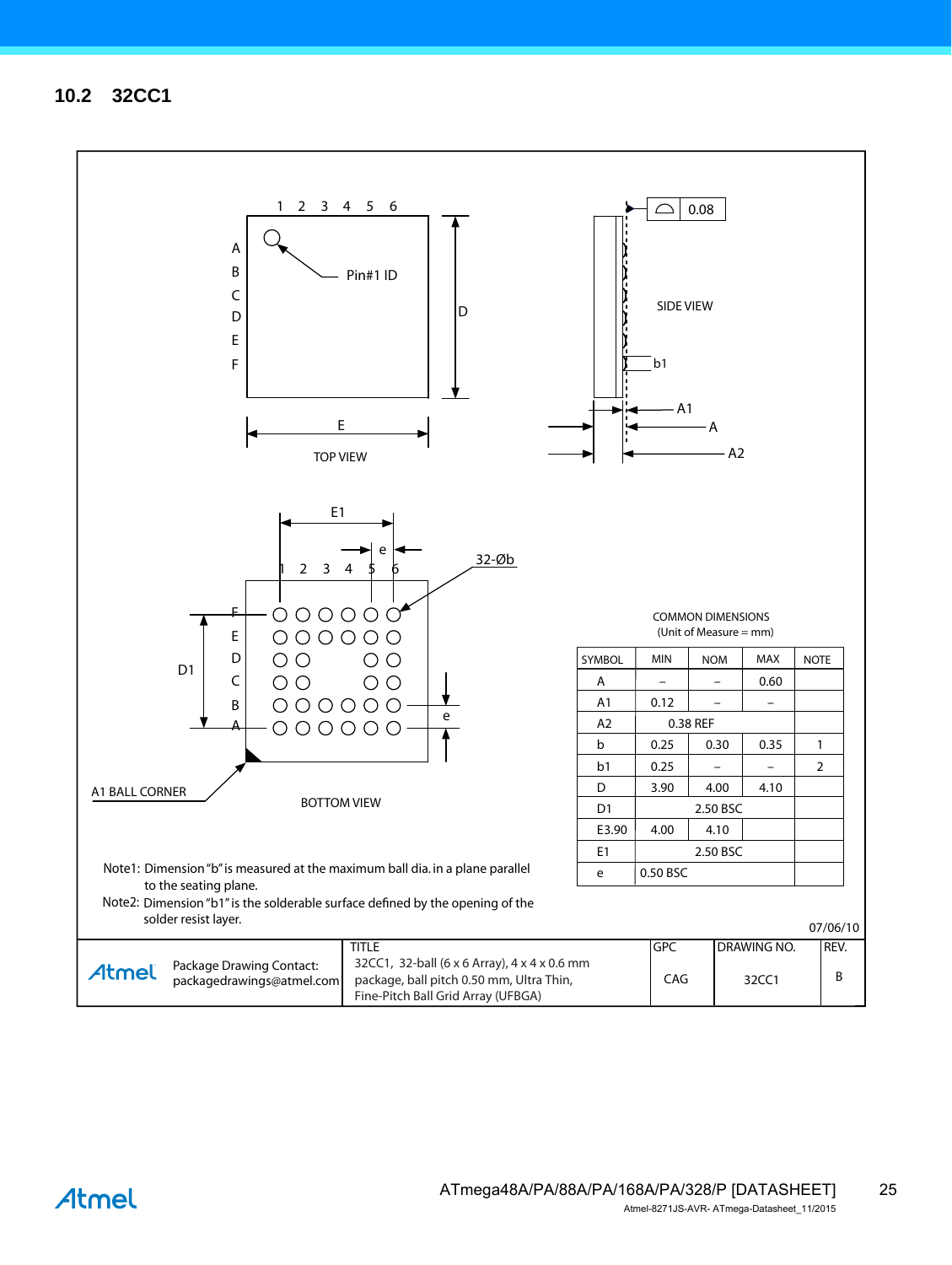

# Atmel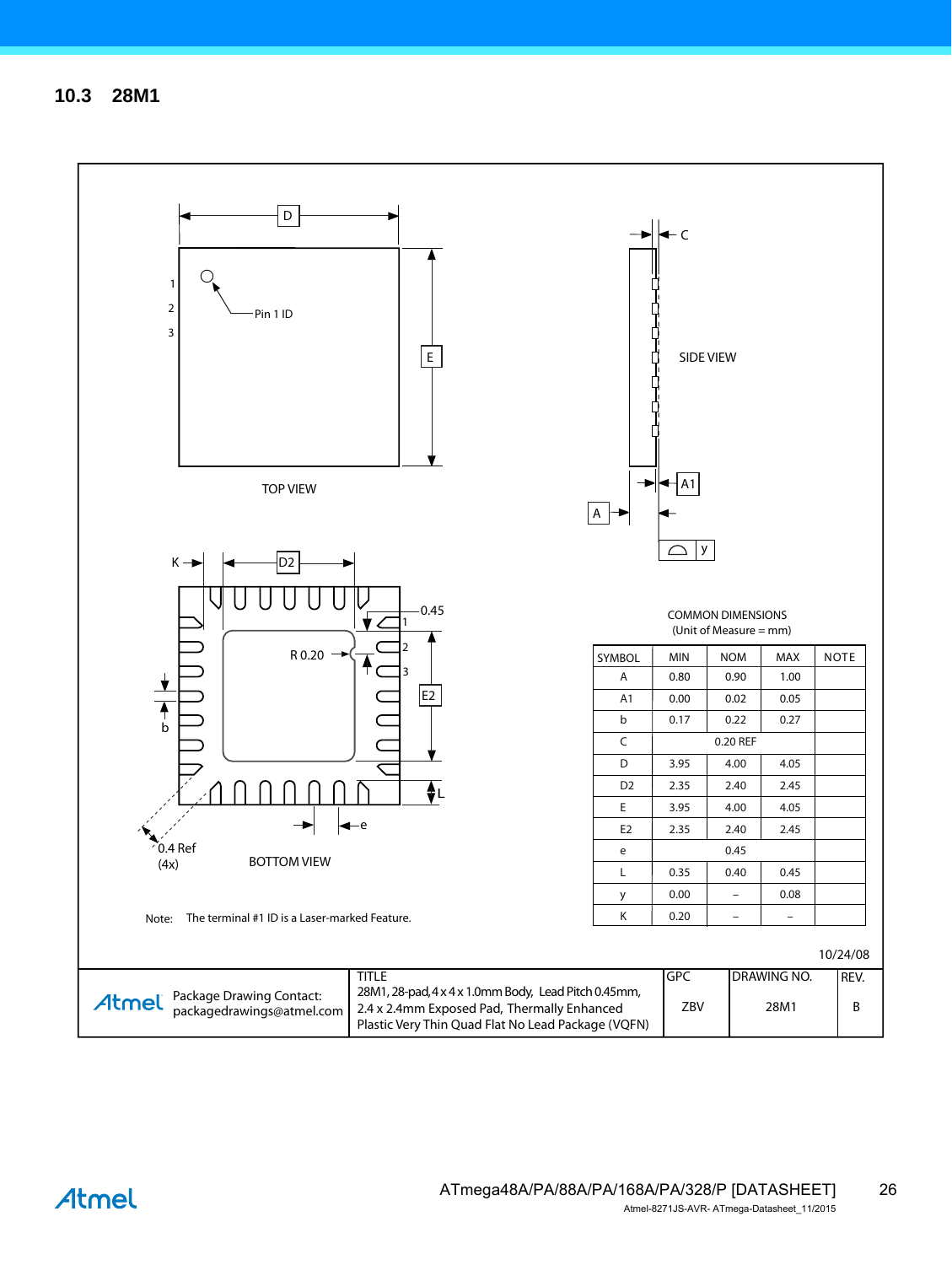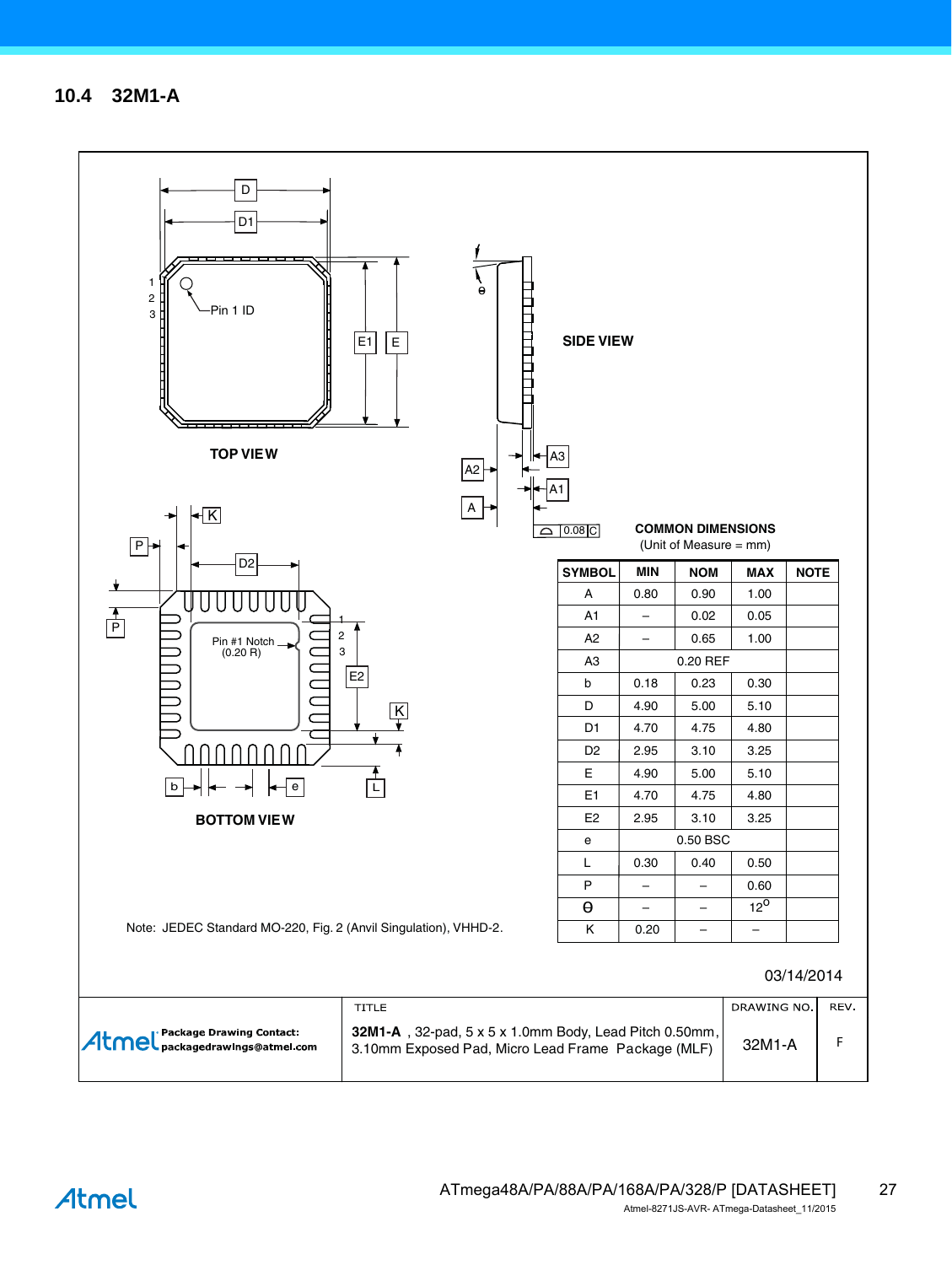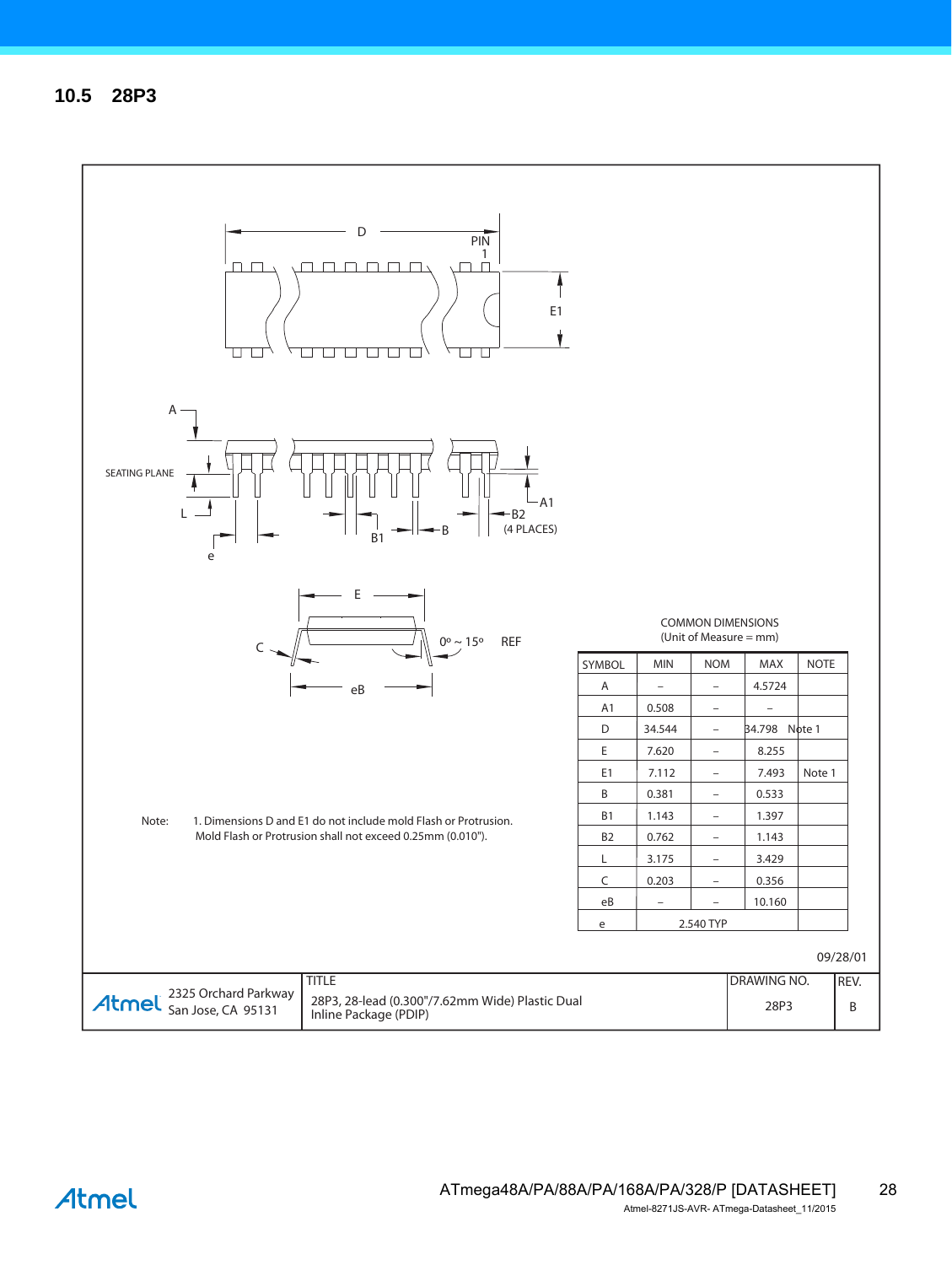# <span id="page-28-0"></span>**11. Errata**

# **11.1 Errata ATmega48A**

The revision letter in this section refers to the revision of the ATmega48A device.

#### **11.1.1 Rev K**

- **Full swing crystal oscillator not supported**
- **Parallel programming timing modified**
- **Write wait delay for NVM is increased**
- **Changed device ID**

#### **1. Full swing crystal oscillator not supported**

The full swing crystal oscillator functionality is not available in revision K.

#### **Problem fix/workaround**

Use alternative clock sources available in the device.

#### **2. Parallel programming timing modified**

|                   |                                              | <b>Previous die revision</b> |      |     |              | <b>Revision K</b> |      |            |              |
|-------------------|----------------------------------------------|------------------------------|------|-----|--------------|-------------------|------|------------|--------------|
| Symbol            | <b>Parameter</b>                             | Min                          | Typ. | Max | <b>Units</b> | Min               | Typ. | <b>Max</b> | <b>Units</b> |
| WLRH CE           | /WR Low to<br>RDY/BSY High<br>for Chip Erase | 7.5                          |      | 9   | ms           | 9.8               |      | 10.5       | ms           |
| $t_{\text{BVDV}}$ | /BS1 Valid to<br>DATA valid                  | 0                            |      | 250 | ns           | 0                 |      | 335        | ns           |
| <b>LOLDV</b>      | /OE Low to DATA<br>Valid                     |                              |      | 250 | ns           |                   |      | 335        | ns           |

#### **3 Write wait delay for NVM is increased**

The write delay for non-volatile memory (NVM) is increased as follows:

|          | Other revisions<br><b>Revision K</b> |                           |  |  |
|----------|--------------------------------------|---------------------------|--|--|
| Symbol   | <b>Minimum Wait Delay</b>            | <b>Minimum Wait Delay</b> |  |  |
| WD ERASE | 9 <sub>ms</sub>                      | 10.5ms                    |  |  |

#### **4. Changed device ID**

The device ID has been modified according to the to the following:

|           | Any die revision |                                          |       | <b>Previous die revision</b> | <b>Revision K</b>  |  |
|-----------|------------------|------------------------------------------|-------|------------------------------|--------------------|--|
|           |                  | Signature byte address ID<br>(Unchanged) |       | Device ID read via           | Device ID read via |  |
| Part      | 0x000            | 0x001                                    | 0x002 | debugWIRE                    | debugWIRE          |  |
| ATmega48A | 0x1E             | 0x92                                     | 0x05  | 0x920A                       | 0x920A             |  |

#### **11.1.2 Rev. E to J**

Not Sampled

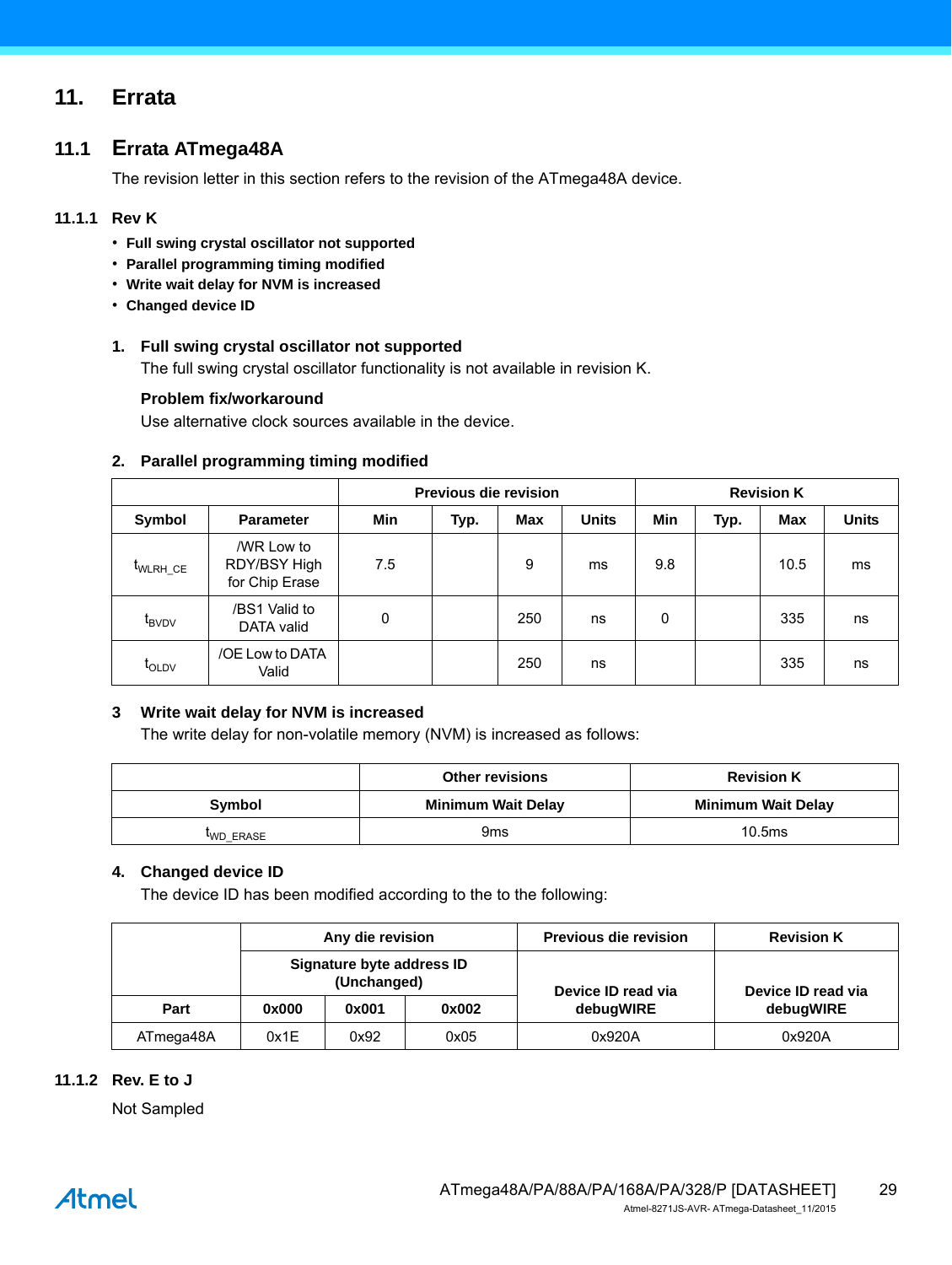#### **11.1.3 Rev. D**

- **Analog MUX can be turned off when setting ACME bit**
- **TWI Data setup time can be too short**

#### **1. Analog MUX can be turned off when setting ACME bit**

If the ACME (Analog Comparator Multiplexer Enabled) bit in ADCSRB is set while MUX3 in ADMUX is '1' (ADMUX[3:0]=1xxx), all MUXes are turned off until the ACME bit is cleared.

#### **Problem Fix/Workaround**

Clear the MUX3 bit before setting the ACME bit.

#### **2. TWI Data setup time can be too short**

When running the device as a TWI slave with a system clock above 2MHz, the data setup time for the first bit after ACK may in some cases be too short. This may cause a false start or stop condition on the TWI line.

#### **Problem Fix/Workaround**

Insert a delay between setting TWDR and TWCR.

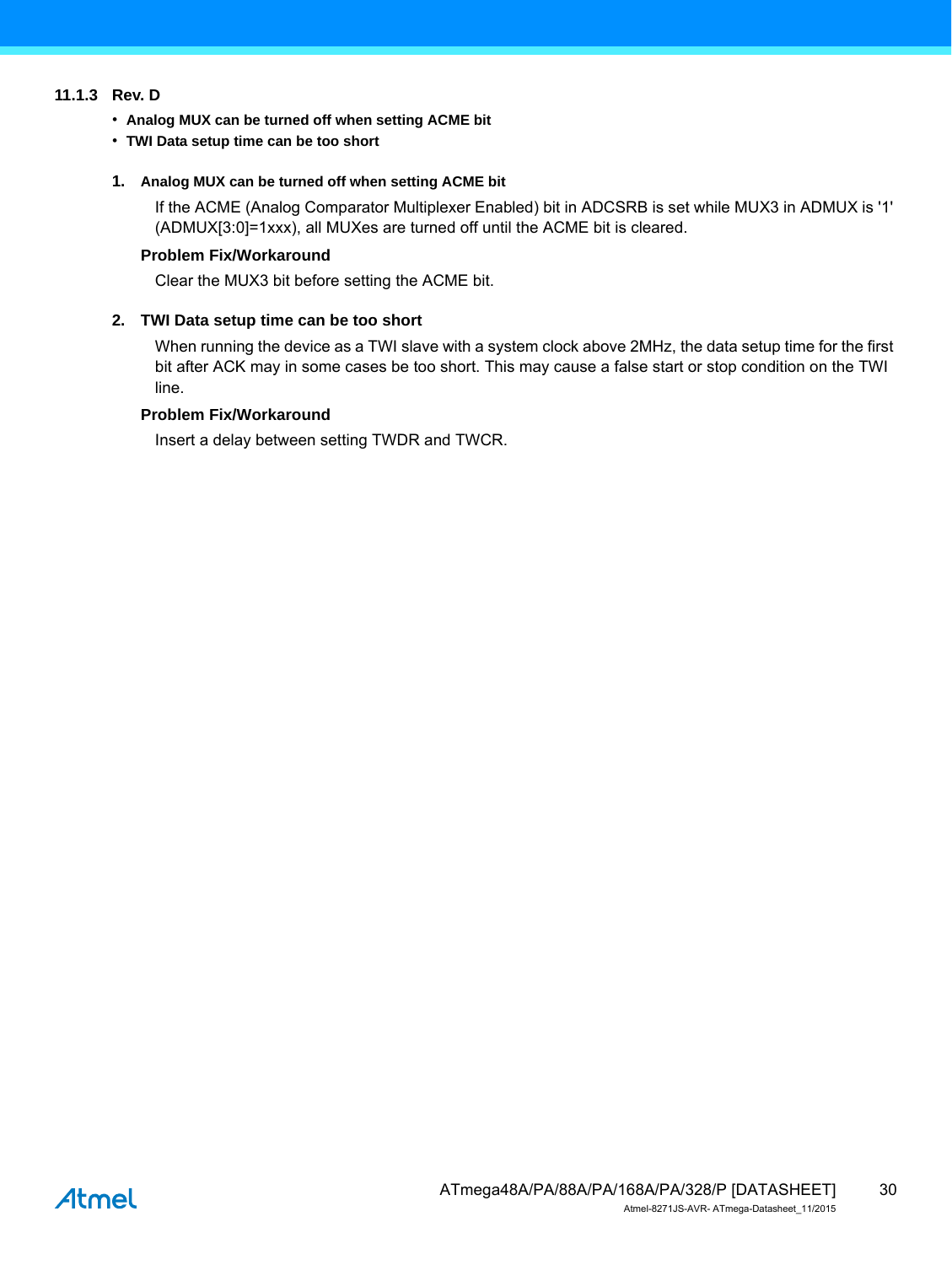# <span id="page-30-0"></span>**11.2 Errata ATmega48PA**

The revision letter in this section refers to the revision of the ATmega48PA device.

#### **11.2.1 Rev K**

- **Full swing crystal oscillator not supported**
- **Parallel programming timing modified**
- **Write wait delay for NVM is increased**

#### **1. Full swing crystal oscillator not supported**

The full swing crystal oscillator functionality is not available in revision K.

#### **Problem fix/workaround**

Use alternative clock sources available in the device.

#### **2. Parallel programming timing modified**

|                   |                                              | <b>Previous die revision</b> |      |     |              | <b>Revision K</b> |      |            |              |
|-------------------|----------------------------------------------|------------------------------|------|-----|--------------|-------------------|------|------------|--------------|
| Symbol            | <b>Parameter</b>                             | Min                          | Typ. | Max | <b>Units</b> | Min               | Typ. | <b>Max</b> | <b>Units</b> |
| WLRH CE           | /WR Low to<br>RDY/BSY High<br>for Chip Erase | 7.5                          |      | 9   | ms           | 9.8               |      | 10.5       | ms           |
| $t_{\text{BVDV}}$ | /BS1 Valid to<br>DATA valid                  | $\mathbf{0}$                 |      | 250 | ns           | 0                 |      | 335        | ns           |
| $t_{\text{OLDV}}$ | /OE Low to DATA<br>Valid                     |                              |      | 250 | ns           |                   |      | 335        | ns           |

#### **3 Write wait delay for NVM is increased**

The write delay for non-volatile memory (NVM) is increased as follows:

|          | <b>Other revisions</b><br><b>Revision K</b> |                           |  |  |
|----------|---------------------------------------------|---------------------------|--|--|
| Symbol   | <b>Minimum Wait Delay</b>                   | <b>Minimum Wait Delay</b> |  |  |
| WD ERASE | 9 <sub>ms</sub>                             | 10.5ms                    |  |  |

#### **11.2.2 Rev. E to J**

Not sampled.

#### **11.2.3 Rev. D**

- **Analog MUX can be turned off when setting ACME bit**
- **TWI Data setup time can be too short**

#### **1. Analog MUX can be turned off when setting ACME bit**

If the ACME (Analog Comparator Multiplexer Enabled) bit in ADCSRB is set while MUX3 in ADMUX is '1' (ADMUX[3:0]=1xxx), all MU Xes are turned off until the ACME bit is cleared.

#### **Problem Fix/Workaround**

Clear the MUX3 bit before setting the ACME bit.

# **2. TWI Data setup time can be too short**

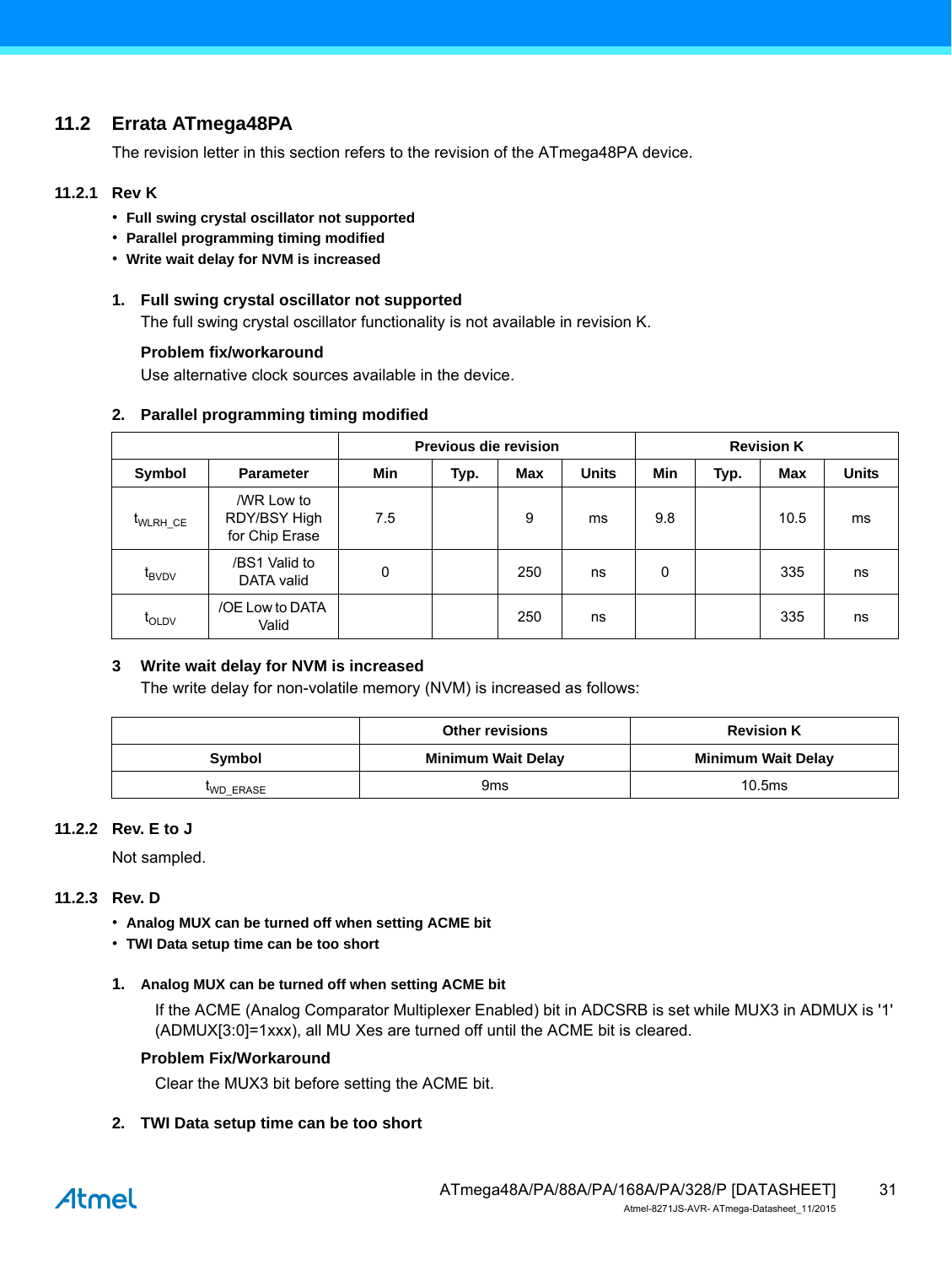When running the device as a TWI slave with a system clock above 2MHz, the data setup time for the first bit after ACK may in some cases be too short. This may cause a false start or stop condition on the TWI line.

#### **Problem Fix/Workaround**

Insert a delay between setting TWDR and TWCR.

#### **11.2.4 Rev B to C**

Not Sampled

#### **11.2.5 Rev. A**

- **Power consumption in power save modes**
- **Startup time for the device**

#### **1. Power consumption in power save modes**

Power consumption in power save modes will be higher due to improper control of internal power management.48

#### **Problem Fix/Workaround**

This problem will be corrected in Rev B.

#### **2. Startup time for the device**

Due to implementation of a different NVM structure, the startup sequence for the device will require longer startup time.

#### **Problem Fix/Workaround**

There is no fix for this problem.

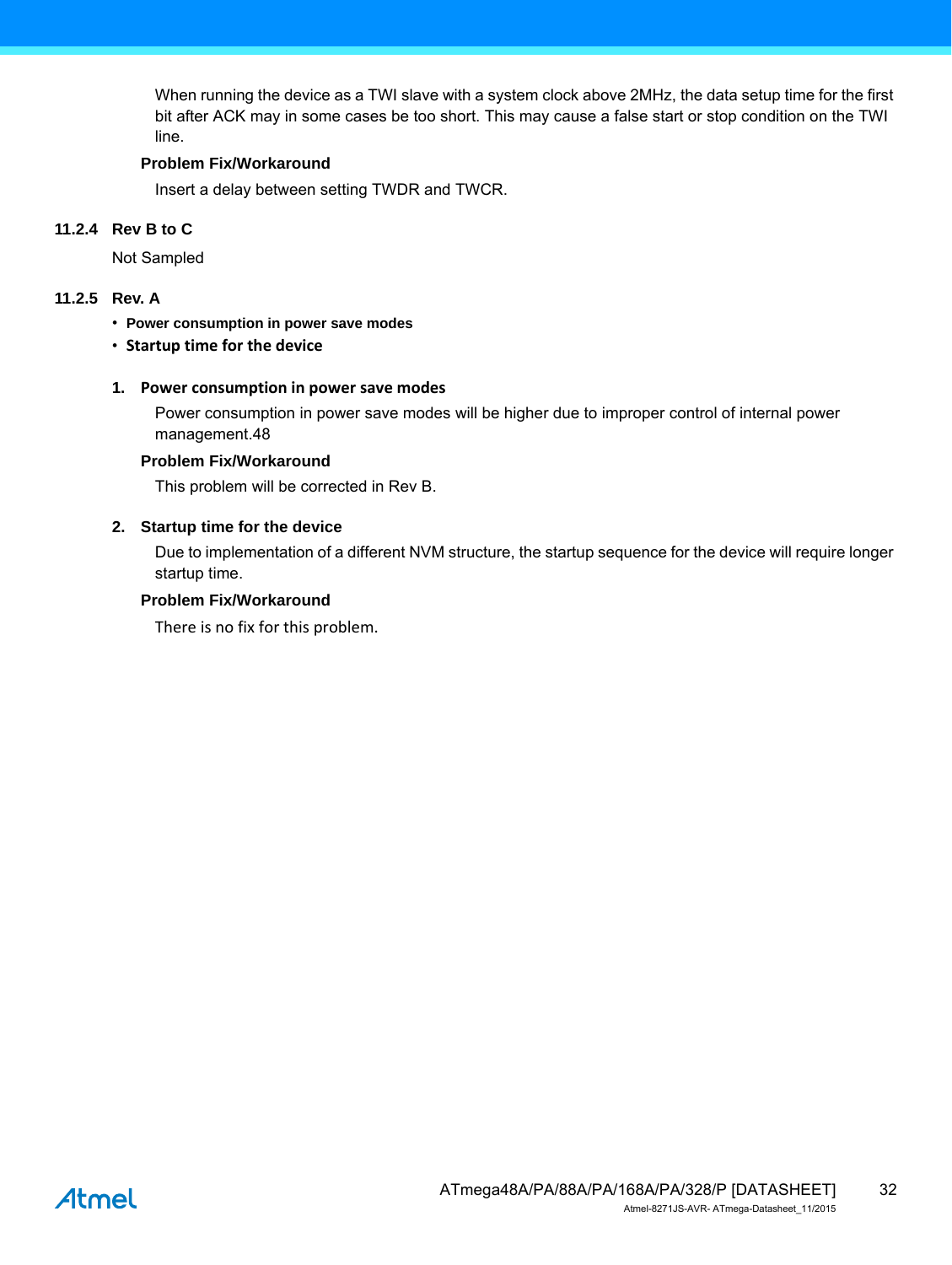# **11.3 Errata ATmega88A**

The revision letter in this section refers to the revision of the ATmega88A device.

#### **11.3.1 Rev K**

- **Full swing crystal oscillator not supported**
- **Parallel programming timing modified**
- **Write wait delay for NVM is increased**
- **Changed device ID**
- **Analog MUX can be turned off when setting ACME bit**
- **TWI Data setup time can be too short**

#### **1. Full swing crystal oscillator not supported**

The full swing crystal oscillator functionality is not available in revision K.

#### **Problem fix/workaround**

Use alternative clock sources available in the device.

#### **2. Parallel programming timing modified**

|                   |                                              | <b>Previous die revision</b> |      |     |              | <b>Revision K</b> |      |            |              |
|-------------------|----------------------------------------------|------------------------------|------|-----|--------------|-------------------|------|------------|--------------|
| Symbol            | <b>Parameter</b>                             | Min                          | Typ. | Max | <b>Units</b> | Min               | Typ. | <b>Max</b> | <b>Units</b> |
| WLRH CE           | /WR Low to<br>RDY/BSY High<br>for Chip Erase | 7.5                          |      | 9   | ms           | 9.8               |      | 10.5       | ms           |
| $t_{\text{BVDV}}$ | /BS1 Valid to<br>DATA valid                  | 0                            |      | 250 | ns           | 0                 |      | 335        | ns           |
| <b>LOLDV</b>      | /OE Low to DATA<br>Valid                     |                              |      | 250 | ns           |                   |      | 335        | ns           |

#### **3 Write wait delay for NVM is increased**

The write delay for non-volatile memory (NVM) is increased as follows:

|          | <b>Other revisions</b>    | <b>Revision K</b>         |
|----------|---------------------------|---------------------------|
| Symbol   | <b>Minimum Wait Delay</b> | <b>Minimum Wait Delay</b> |
| WD ERASE | 9 <sub>ms</sub>           | 10.5ms                    |

#### **4. Changed device ID**

The device ID has been modified according to the to the following:

|           | Any die revision |                                          |       | <b>Previous die revision</b> | <b>Revision K</b>  |  |
|-----------|------------------|------------------------------------------|-------|------------------------------|--------------------|--|
|           |                  | Signature byte address ID<br>(Unchanged) |       | Device ID read via           | Device ID read via |  |
| Part      | 0x000            | 0x001                                    | 0x002 | debugWIRE                    | debugWIRE          |  |
| ATmega88A | 0x1E             | 0x93                                     | 0x0A  | 0x930F                       | 0x930F             |  |

**5. Analog MUX can be turned off when setting ACME bit**

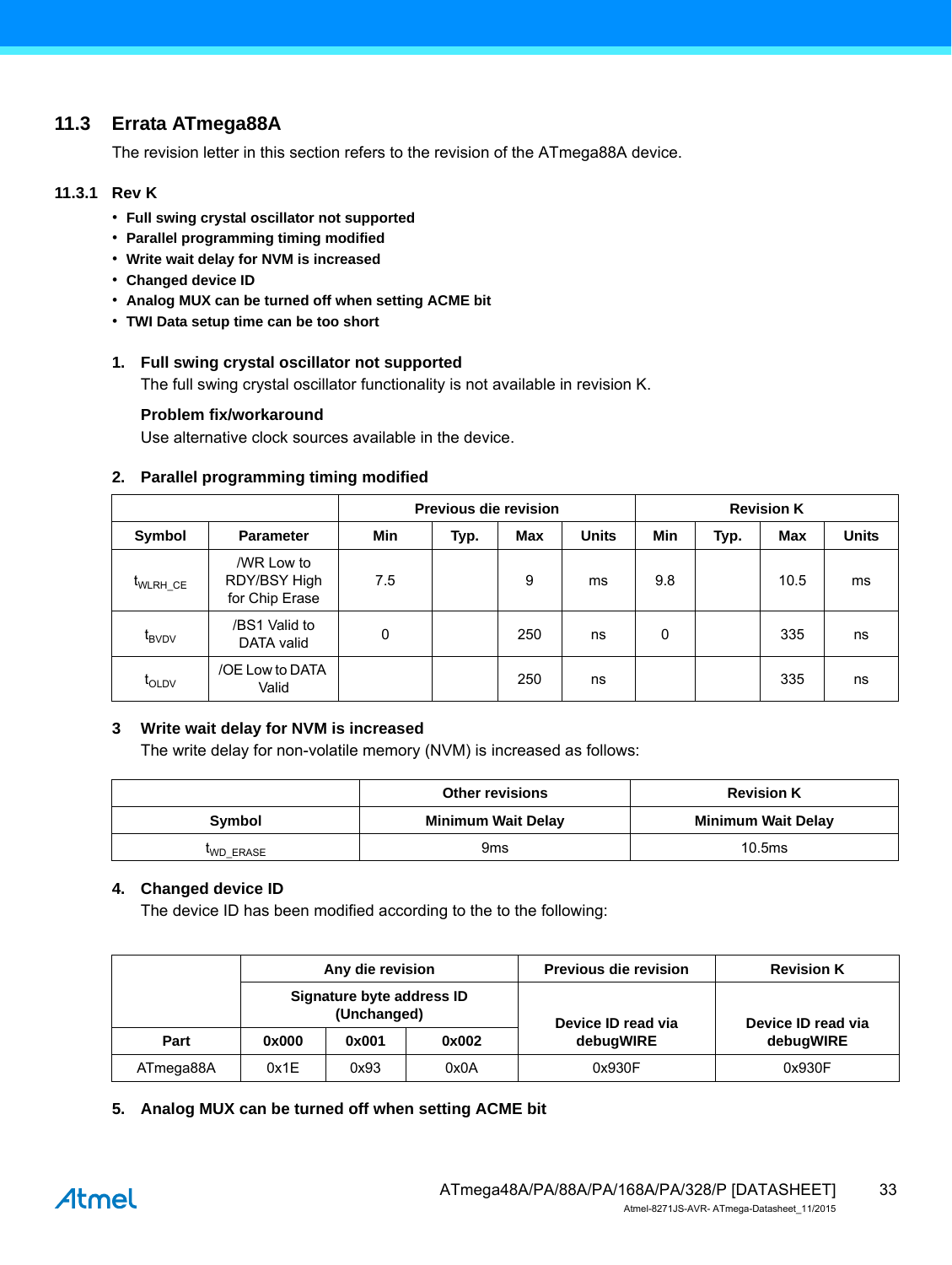If the ACME (Analog Comparator Multiplexer Enabled) bit in ADCSRB is set while MUX3 in ADMUX is '1' (ADMUX[3:0]=1xxx), all MU Xes are turned off until the ACME bit is cleared.

#### **Problem Fix/Workaround**

Clear the MUX3 bit before setting the ACME bit.

#### **6. TWI Data setup time can be too short**

When running the device as a TWI slave with a system clock above 2MHz, the data setup time for the first bit after ACK may in some cases be too short. This may cause a false start or stop condition on the TWI line.

#### **Problem Fix/Workaround**

Insert a delay between setting TWDR and TWCR.

#### **11.3.2 Rev. G to J**

Not sampled.

#### **11.3.3 Rev. F**

- **Analog MUX can be turned off when setting ACME bit**
- **TWI Data setup time can be too short**

#### **1. Analog MUX can be turned off when setting ACME bit**

If the ACME (Analog Comparator Multiplexer Enabled) bit in ADCSRB is set while MUX3 in ADMUX is '1' (ADMUX[3:0]=1xxx), all MU Xes are turned off until the ACME bit is cleared.

#### **Problem Fix/Workaround**

Clear the MUX3 bit before setting the ACME bit.

#### **2. TWI Data setup time can be too short**

When running the device as a TWI slave with a system clock above 2MHz, the data setup time for the first bit after ACK may in some cases be too short. This may cause a false start or stop condition on the TWI line.

#### **Problem Fix/Workaround**

Insert a delay between setting TWDR and TWCR.

#### **11.3.4 Rev. A to E**

Not Sampled.

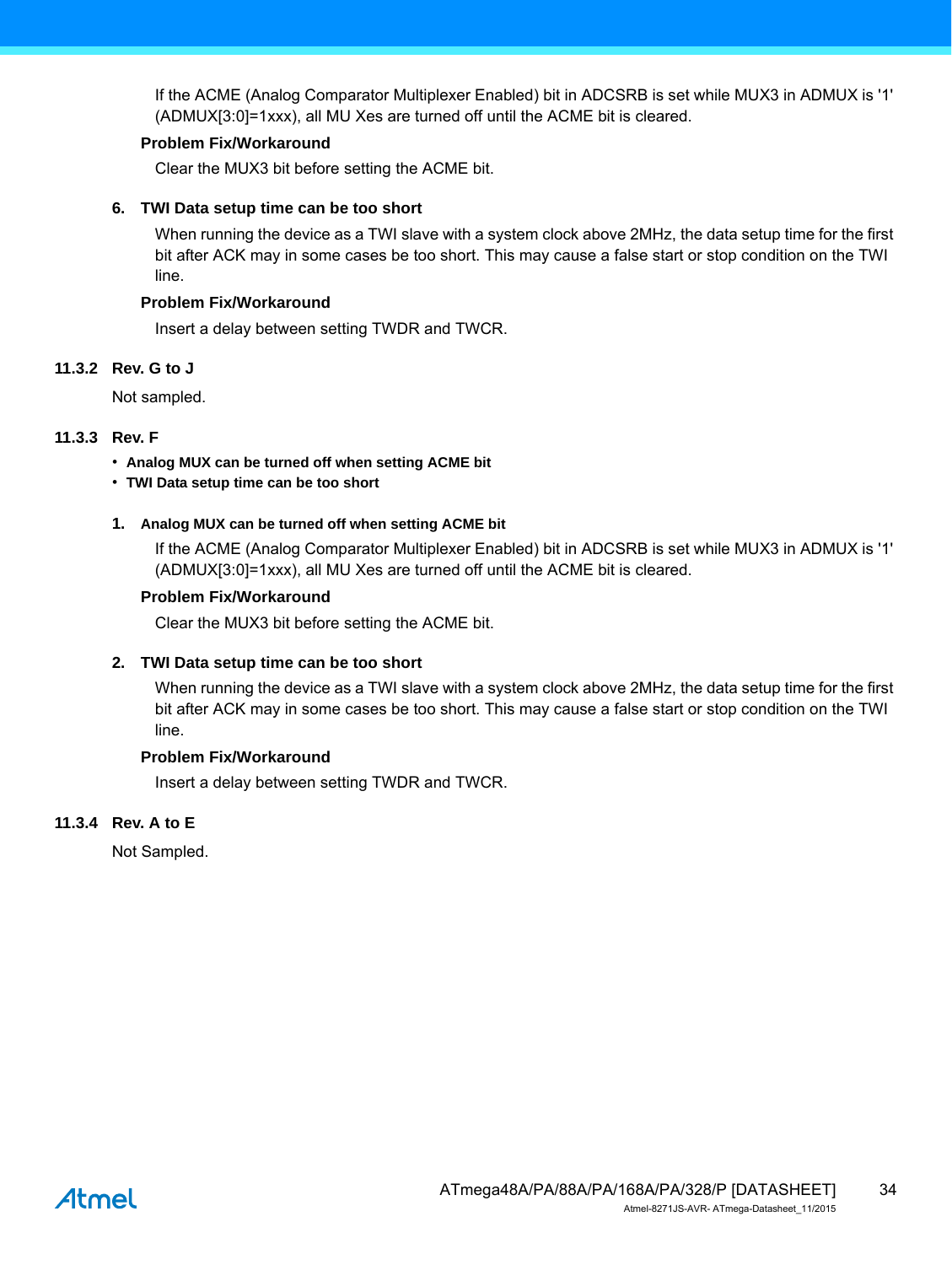# <span id="page-34-0"></span>**11.4 Errata ATmega88PA**

The revision letter in this section refers to the revision of the ATmega88PA device.

#### **11.4.1 Rev K**

- **Full swing crystal oscillator not supported**
- **Parallel programming timing modified**
- **Write wait delay for NVM is increased**
- **Analog MUX can be turned off when setting ACME bit**
- **TWI Data setup time can be too short**

#### **1. Full swing crystal oscillator not supported**

The full swing crystal oscillator functionality is not available in revision K.

#### **Problem fix/workaround**

Use alternative clock sources available in the device.

#### **Previous die revision Revision K** Symbol | Parameter | Min | Typ. | Max | Units | Min | Typ. | Max | Units tWLRH\_CE /WR Low to RDY/BSY High for Chip Erase 7.5 9 ms 9.8 10.5 ms  $t_{\text{BVDV}}$ /BS1 Valid to DATA valid **0** 1 250 ns 0 335 ns t<sub>OLDV</sub> /OE Low to DATA Valid 250 ns 1 335 ns

#### **2. Parallel programming timing modified**

#### **3 Write wait delay for NVM is increased**

The write delay for non-volatile memory (NVM) is increased as follows:

|               | <b>Other revisions</b>    | <b>Revision K</b>         |
|---------------|---------------------------|---------------------------|
| <b>Symbol</b> | <b>Minimum Wait Delay</b> | <b>Minimum Wait Delay</b> |
| WD ERASE      | 9ms                       | 10.5 <sub>ms</sub>        |

#### **4. Analog MUX can be turned off when setting ACME bit**

If the ACME (Analog Comparator Multiplexer Enabled) bit in ADCSRB is set while MUX3 in ADMUX is '1' (ADMUX[3:0]=1xxx), all MU Xes are turned off until the ACME bit is cleared.

#### **Problem Fix/Workaround**

Clear the MUX3 bit before setting the ACME bit.

#### **5. TWI Data setup time can be too short**

When running the device as a TWI slave with a system clock above 2MHz, the data setup time for the first bit after ACK may in some cases be too short. This may cause a false start or stop condition on the TWI line.

#### **Problem Fix/Workaround**

Insert a delay between setting TWDR and TWCR.

# Atmel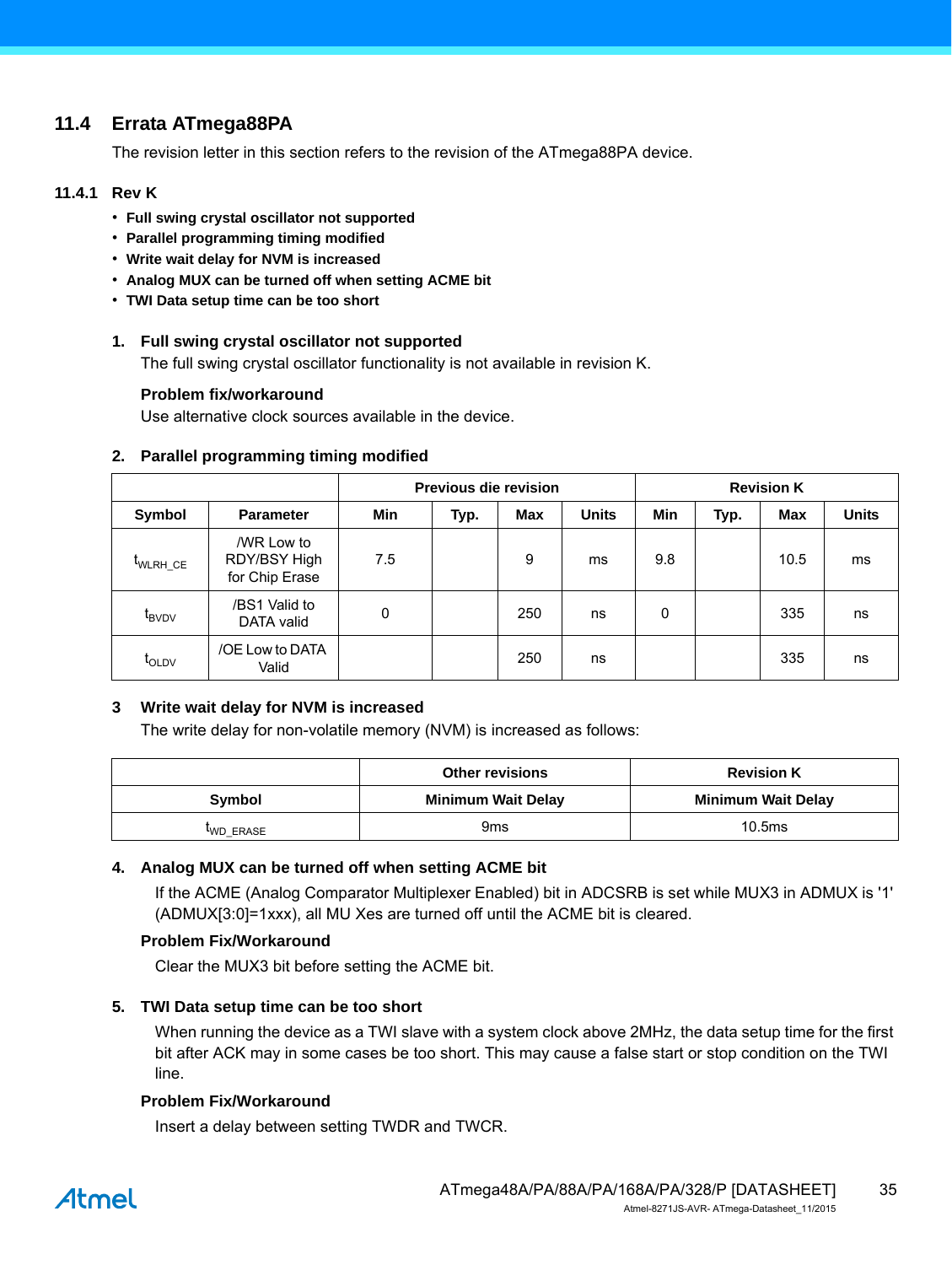#### **11.4.2 Rev. G to J**

Not sampled

#### **11.4.3 Rev. F**

- **Analog MUX can be turned off when setting ACME bit**
- **TWI Data setup time can be too short**

#### **1. Analog MUX can be turned off when setting ACME bit**

If the ACME (Analog Comparator Multiplexer Enabled) bit in ADCSRB is set while MUX3 in ADMUX is '1' (ADMUX[3:0]=1xxx), all MUXes are turned off until the ACME bit is cleared.

#### **Problem Fix/Workaround**

Clear the MUX3 bit before setting the ACME bit.

#### **2. TWI Data setup time can be too short**

When running the device as a TWI slave with a system clock above 2MHz, the data setup time for the first bit after ACK may in some cases be too short. This may cause a false start or stop condition on the TWI line.

#### **Problem Fix/Workaround**

Insert a delay between setting TWDR and TWCR.

#### **11.4.4 Rev B to E**

Not sampled.

#### **11.4.5 Rev. A**

- **Power consumption in power save modes**
- **Startup time for the device**

#### **1. Power consumption in power save modes**

Power consumption in power save modes will be higher due to improper control of internal power management.48

#### **Problem Fix/Workaround**

This problem will be corrected in Rev B.

#### **2. Startup time for the device**

Due to implementation of a different NVM structure, the startup sequence for the device will require longer startup time.

#### **Problem Fix/Workaround**

There is no fix for this problem.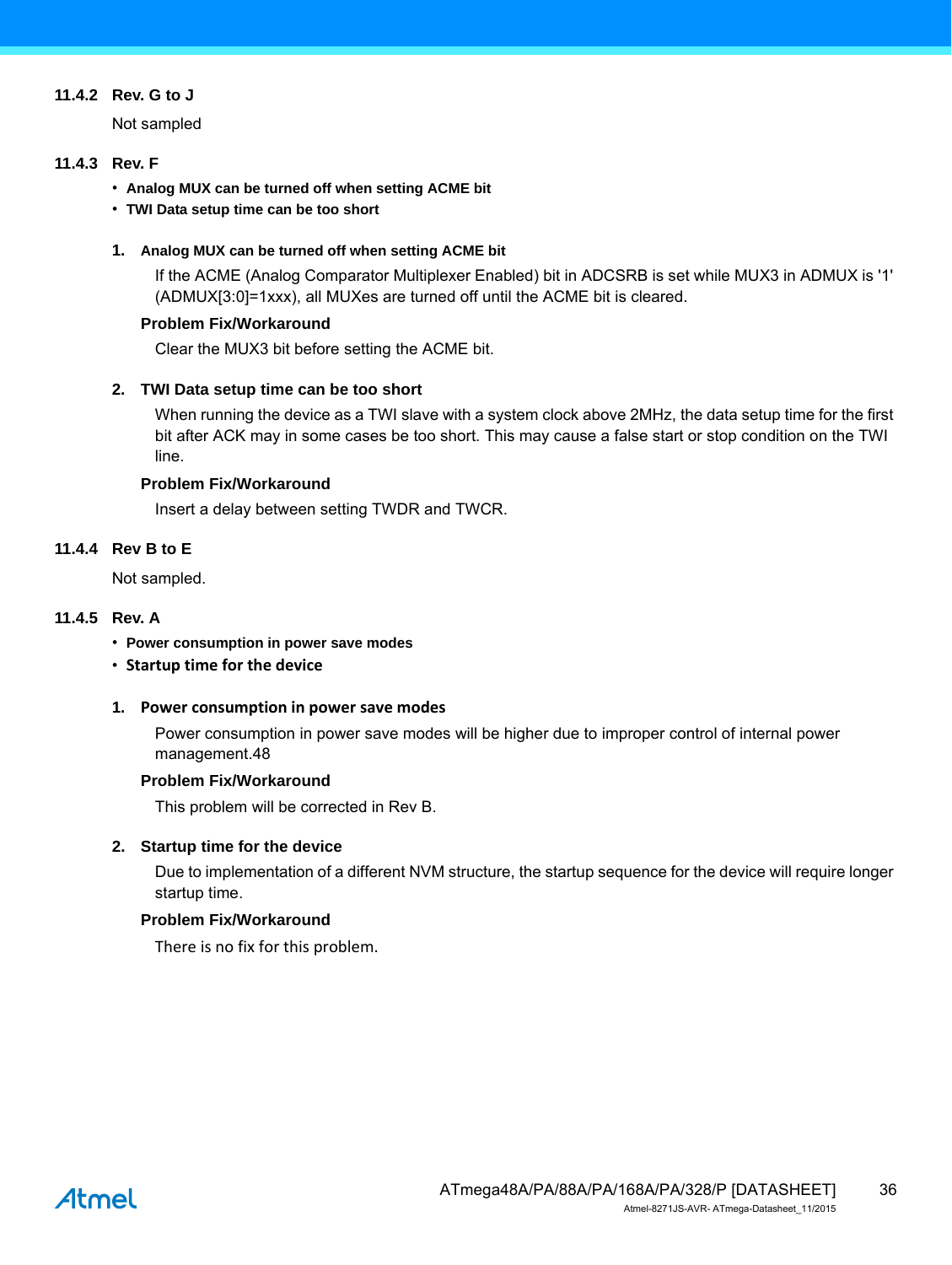# **11.5 Errata ATmega168A**

The revision letter in this section refers to the revision of the ATmega168A device.

#### **11.5.1 Rev K**

- **Full swing crystal oscillator not supported**
- **Parallel programming timing modified**
- **Write wait delay for NVM is increased**
- **Changed device ID**
- **Analog MUX can be turned off when setting ACME bit**
- **TWI Data setup time can be too short**

#### **1. Full swing crystal oscillator not supported**

The full swing crystal oscillator functionality is not available in revision K.

#### **Problem fix/workaround**

Use alternative clock sources available in the device.

#### **2. Parallel programming timing modified**

|                   |                                              | <b>Previous die revision</b> |      |     |              | <b>Revision K</b> |      |            |              |
|-------------------|----------------------------------------------|------------------------------|------|-----|--------------|-------------------|------|------------|--------------|
| Symbol            | <b>Parameter</b>                             | Min                          | Typ. | Max | <b>Units</b> | <b>Min</b>        | Typ. | <b>Max</b> | <b>Units</b> |
| WLRH CE           | /WR Low to<br>RDY/BSY High<br>for Chip Erase | 7.5                          |      | 9   | ms           | 9.8               |      | 10.5       | ms           |
| $t_{\text{BVDV}}$ | /BS1 Valid to<br>DATA valid                  | 0                            |      | 250 | ns           | 0                 |      | 335        | ns           |
| $t_{OLDV}$        | /OE Low to DATA<br>Valid                     |                              |      | 250 | ns           |                   |      | 335        | ns           |

#### **3 Write wait delay for NVM is increased**

The write delay for non-volatile memory (NVM) is increased as follows:

|          | <b>Other revisions</b>    | <b>Revision K</b>         |
|----------|---------------------------|---------------------------|
| Symbol   | <b>Minimum Wait Delay</b> | <b>Minimum Wait Delay</b> |
| WD ERASE | 9 <sub>ms</sub>           | 10.5ms                    |

#### **4. Changed device ID**

The device ID has been modified according to the to the following:

|            |                                          | Any die revision |                    | <b>Previous die revision</b> | <b>Revision K</b> |
|------------|------------------------------------------|------------------|--------------------|------------------------------|-------------------|
|            | Signature byte address ID<br>(Unchanged) |                  | Device ID read via | Device ID read via           |                   |
| Part       | 0x000                                    | 0x001            | 0x002              | debugWIRE                    | debugWIRE         |
| ATmega168A | 0x1E                                     | 0x94             | 0x06               | 0x940B                       | 0x940B            |

**5. Analog MUX can be turned off when setting ACME bit**

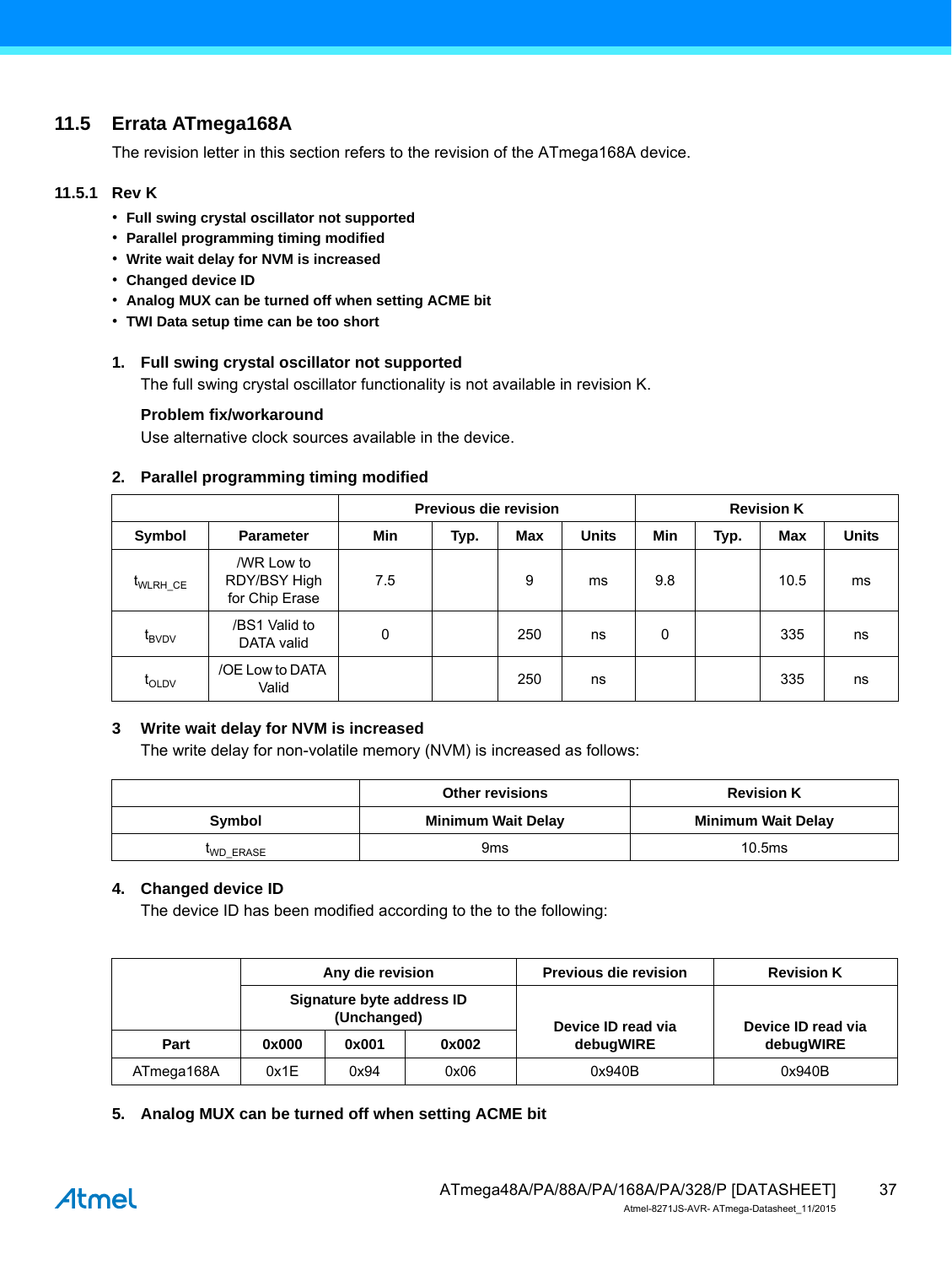If the ACME (Analog Comparator Multiplexer Enabled) bit in ADCSRB is set while MUX3 in ADMUX is '1' (ADMUX[3:0]=1xxx), all MU Xes are turned off until the ACME bit is cleared.

#### **Problem Fix/Workaround**

Clear the MUX3 bit before setting the ACME bit.

#### **6. TWI Data setup time can be too short**

When running the device as a TWI slave with a system clock above 2MHz, the data setup time for the first bit after ACK may in some cases be too short. This may cause a false start or stop condition on the TWI line.

#### **Problem Fix/Workaround**

Insert a delay between setting TWDR and TWCR.

#### **11.5.2 Rev. F to J**

Not sampled.

### **11.5.3 Rev. E**

- **Analog MUX can be turned off when setting ACME bit**
- **TWI Data setup time can be too short**

#### **1. Analog MUX can be turned off when setting ACME bit**

If the ACME (Analog Comparator Multiplexer Enabled) bit in ADCSRB is set while MUX3 in ADMUX is '1' (ADMUX[3:0]=1xxx), all MUXes are turned off until the ACME bit is cleared.

#### **Problem Fix/Workaround**

Clear the MUX3 bit before setting the ACME bit.

#### **2. TWI Data setup time can be too short**

When running the device as a TWI slave with a system clock above 2MHz, the data setup time for the first bit after ACK may in some cases be too short. This may cause a false start or stop condition on the TWI line.

#### **Problem Fix/Workaround**

Insert a delay between setting TWDR and TWCR.

#### **11.5.4 Rev. A to D**

Not sampled.

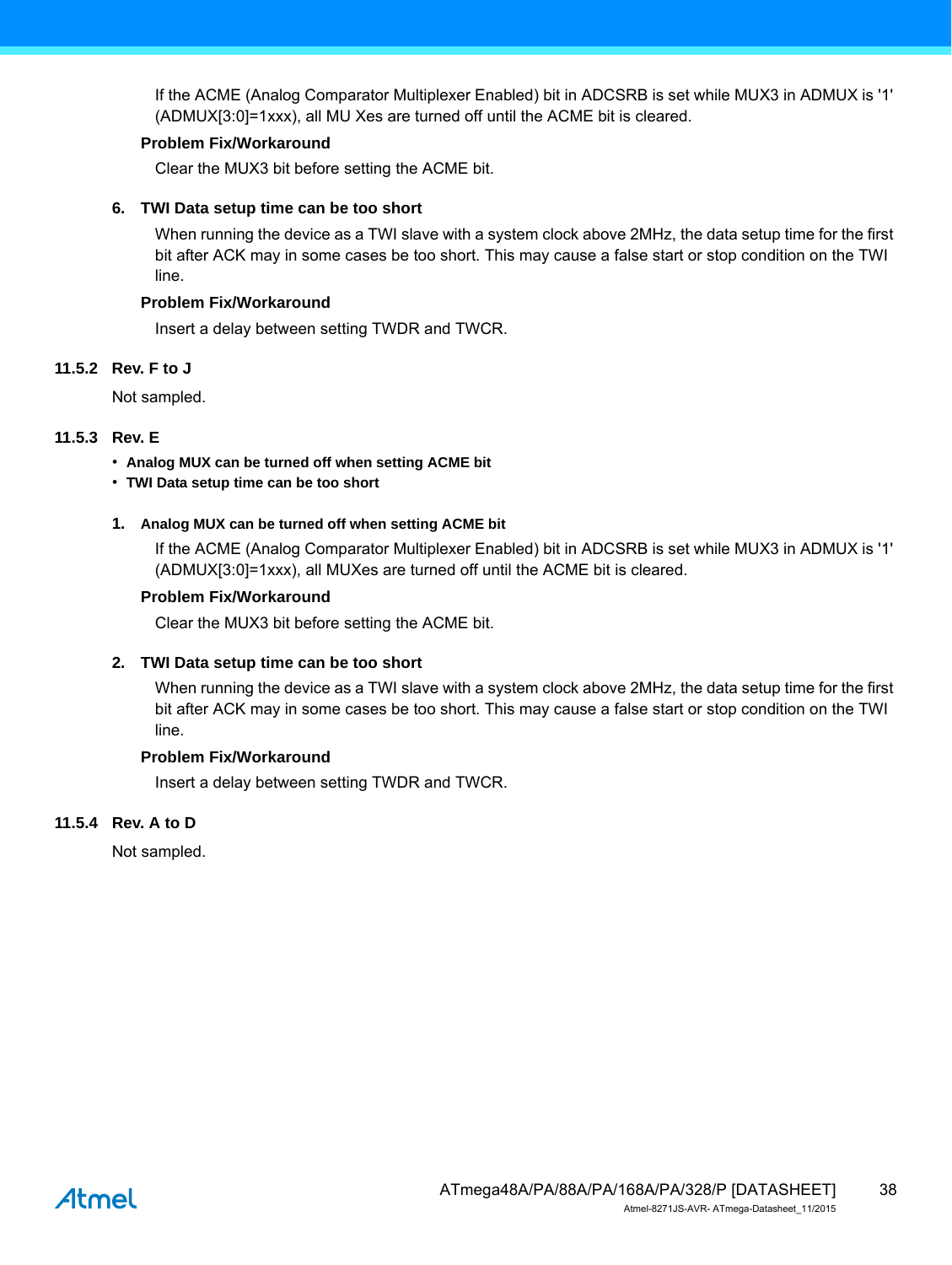# **11.6 Errata ATmega168PA**

The revision letter in this section refers to the revision of the ATmega168PA device.

#### **11.6.1 Rev K**

- **Full swing crystal oscillator not supported**
- **Parallel programming timing modified**
- **Write wait delay for NVM is increased**
- **Analog MUX can be turned off when setting ACME bit**
- **TWI Data setup time can be too short**

#### **1. Full swing crystal oscillator not supported**

The full swing crystal oscillator functionality is not available in revision K.

#### **Problem fix/workaround**

Use alternative clock sources available in the device.

#### **Previous die revision Revision K** Symbol | Parameter | Min | Typ. | Max | Units | Min | Typ. | Max | Units tWLRH\_CE /WR Low to RDY/BSY High for Chip Erase 7.5 9 ms 9.8 10.5 ms  $t_{\text{BVDV}}$ /BS1 Valid to DATA valid **0** 1 250 ns 0 335 ns t<sub>OLDV</sub> /OE Low to DATA Valid 250 ns 1 335 ns

#### **2. Parallel programming timing modified**

#### **3 Write wait delay for NVM is increased**

The write delay for non-volatile memory (NVM) is increased as follows:

|               | <b>Other revisions</b>    | <b>Revision K</b>         |
|---------------|---------------------------|---------------------------|
| <b>Symbol</b> | <b>Minimum Wait Delay</b> | <b>Minimum Wait Delay</b> |
| WD ERASE      | 9ms                       | 10.5 <sub>ms</sub>        |

#### **4. Analog MUX can be turned off when setting ACME bit**

If the ACME (Analog Comparator Multiplexer Enabled) bit in ADCSRB is set while MUX3 in ADMUX is '1' (ADMUX[3:0]=1xxx), all MU Xes are turned off until the ACME bit is cleared.

#### **Problem Fix/Workaround**

Clear the MUX3 bit before setting the ACME bit.

#### **5. TWI Data setup time can be too short**

When running the device as a TWI slave with a system clock above 2MHz, the data setup time for the first bit after ACK may in some cases be too short. This may cause a false start or stop condition on the TWI line.

#### **Problem Fix/Workaround**

Insert a delay between setting TWDR and TWCR.

# Atmel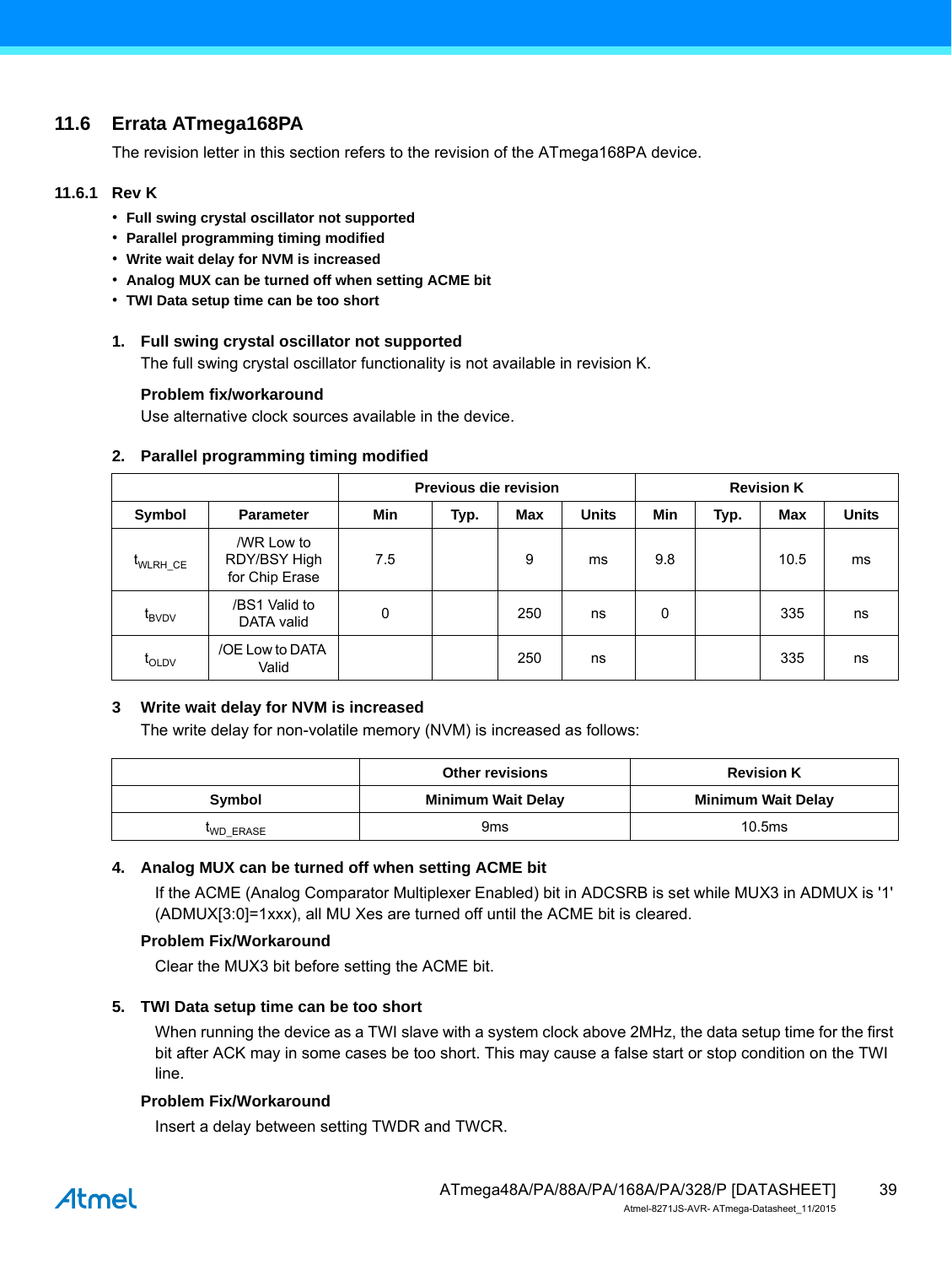#### **11.6.2 Rev. F to J**

Not sampled.

#### **11.6.3 Rev E**

- **Analog MUX can be turned off when setting ACME bit**
- **TWI Data setup time can be too short**

#### **1. Analog MUX can be turned off when setting ACME bit**

If the ACME (Analog Comparator Multiplexer Enabled) bit in ADCSRB is set while MUX3 in ADMUX is '1' (ADMUX[3:0]=1xxx), all MUXes are turned off until the ACME bit is cleared.

#### **Problem Fix/Workaround**

Clear the MUX3 bit before setting the ACME bit.

#### **2. TWI Data setup time can be too short**

When running the device as a TWI slave with a system clock above 2MHz, the data setup time for the first bit after ACK may in some cases be too short. This may cause a false start or stop condition on the TWI line.

#### **Problem Fix/Workaround**

Insert a delay between setting TWDR and TWCR.

#### **11.6.4 Rev A to D**

Not sampled.

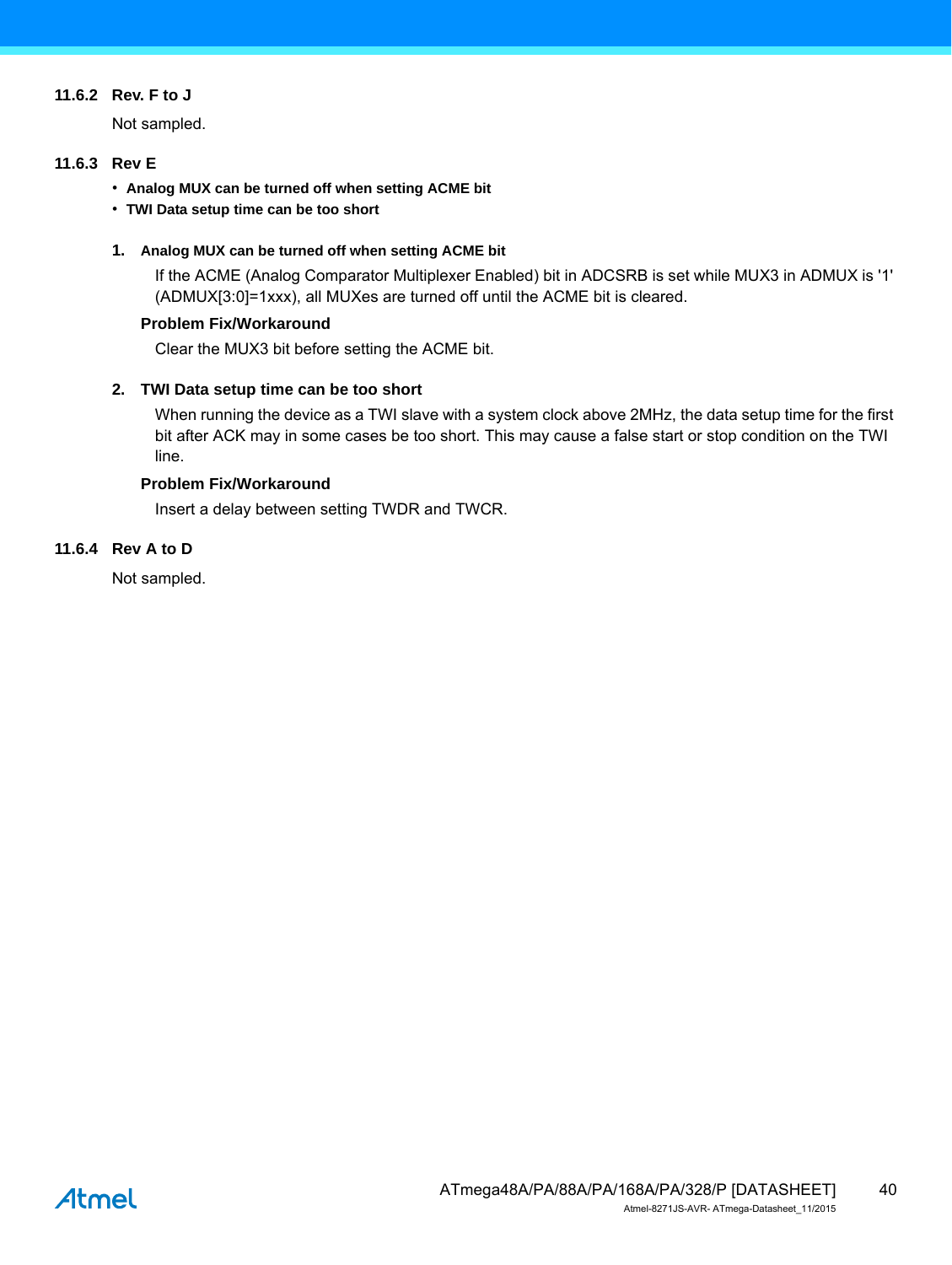# <span id="page-40-0"></span>**11.7 Errata ATmega328**

The revision letter in this section refers to the revision of the ATmega328 device.

#### **11.7.1 Rev K**

- **Full swing crystal oscillator not supported**
- **Parallel programming timing modified**
- **Write wait delay for NVM is increased**
- **Changed device ID**
- **Analog MUX can be turned off when setting ACME bit**
- **TWI Data setup time can be too short**

#### **1. Full swing crystal oscillator not supported**

The full swing crystal oscillator functionality is not available in revision K.

#### **Problem fix/workaround**

Use alternative clock sources available in the device.

#### **2. Parallel programming timing modified**

|                      |                                                 | <b>Previous die revision</b> |      |     |              | <b>Revision K</b> |      |      |              |
|----------------------|-------------------------------------------------|------------------------------|------|-----|--------------|-------------------|------|------|--------------|
| Symbol               | <b>Parameter</b>                                | Min                          | Typ. | Max | <b>Units</b> | Min               | Typ. | Max  | <b>Units</b> |
| t <sub>WLRH_CE</sub> | /WR Low to<br>RDY/BSY<br>High for Chip<br>Erase | 7.5                          |      | 9   | ms           | 9.8               |      | 10.5 | ms           |
| t <sub>BVDV</sub>    | /BS1 Valid to<br>DATA valid                     | 0                            |      | 250 | ns           | 0                 |      | 335  | ns           |
| t <sub>OLDV</sub>    | /OE Low to<br><b>DATA Valid</b>                 |                              |      | 250 | ns           |                   |      | 335  | ns           |

#### **3 Write wait delay for NVM is increased**

The write delay for non-volatile memory (NVM) is increased as follows:

|          | <b>Other revisions</b>    | <b>Revision K</b>         |
|----------|---------------------------|---------------------------|
| Symbol   | <b>Minimum Wait Delay</b> | <b>Minimum Wait Delay</b> |
| WD ERASE | 9ms                       | 10.5 <sub>ms</sub>        |

#### **4. Changed device ID**

The device ID has been modified according to the to the following:

|           | Any die revision                         |       |                    | <b>Previous die revision</b> | <b>Revision K</b> |
|-----------|------------------------------------------|-------|--------------------|------------------------------|-------------------|
|           | Signature byte address ID<br>(Unchanged) |       | Device ID read via | Device ID read via           |                   |
| Part      | 0x000                                    | 0x001 | 0x002              | debugWIRE                    | debugWIRE         |
| ATmega328 | 0x1E                                     | 0x95  | 0x14               | 0x9514                       | 0x9516            |

#### **5. Analog MUX can be turned off when setting ACME bit**

If the ACME (Analog Comparator Multiplexer Enabled) bit in ADCSRB is set while MUX3 in ADMUX is '1' (ADMUX[3:0]=1xxx), all MUX es are turned off until the ACME bit is cleared.

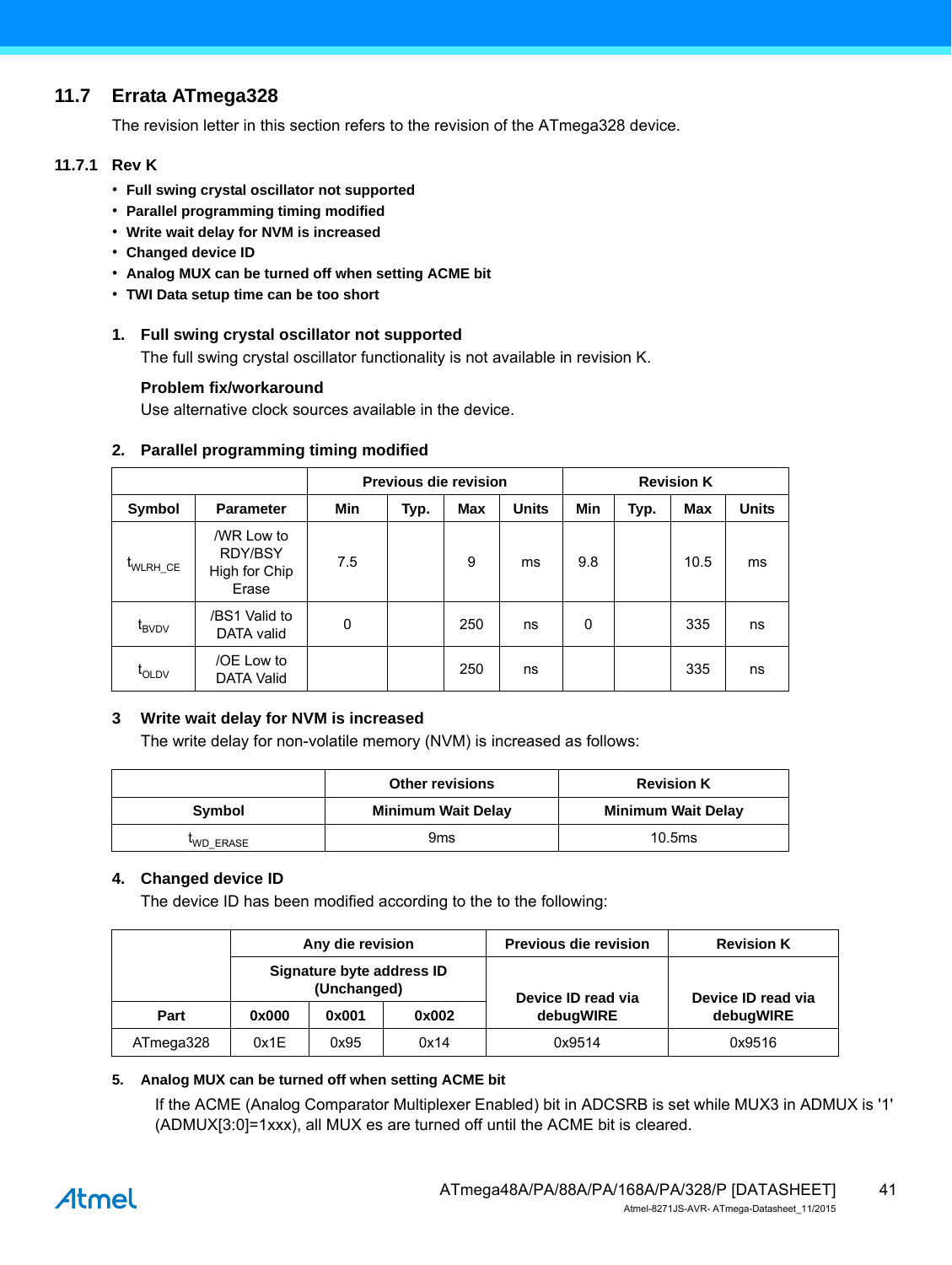#### **Problem Fix/Workaround**

Clear the MUX3 bit before setting the ACME bit.

#### **6. TWI Data setup time can be too short**

When running the device as a TWI slave with a system clock above 2MHz, the data setup time for the first bit after ACK may in some cases be too short. This may cause a false start or stop condition on the TWI line.

#### **Problem Fix/Workaround**

Insert a delay between setting TWDR and TWCR.

#### **11.7.2 Rev E to J**

Not sampled.

#### **11.7.3 Rev D**

- **Analog MUX can be turned off when setting ACME bit**
- **TWI Data setup time can be too short**

#### **1. Analog MUX can be turned off when setting ACME bit**

If the ACME (Analog Comparator Multiplexer Enabled) bit in ADCSRB is set while MUX3 in ADMUX is '1' (ADMUX[3:0]=1xxx), all MUX es are turned off until the ACME bit is cleared.

#### **Problem Fix/Workaround**

Clear the MUX3 bit before setting the ACME bit.

#### **2. TWI Data setup time can be too short**

When running the device as a TWI slave with a system clock above 2MHz, the data setup time for the first bit after ACK may in some cases be too short. This may cause a false start or stop condition on the TWI line.

#### **Problem Fix/Workaround**

Insert a delay between setting TWDR and TWCR.

#### **11.7.4 Rev C**

Not sampled.

#### **11.7.5 Rev B**

- **Analog MUX can be turned off when setting ACME bit**
- **Unstable 32kHz Oscillator**

#### **1. Analog MUX can be turned off when setting ACME bit**

If the ACME (Analog Comparator Multiplexer Enabled) bit in ADCSRB is set while MUX3 in ADMUX is '1' (ADMUX[3:0]=1xxx), all MUXes are turned off until the ACME bit is cleared.

#### **Problem Fix/Workaround**

Clear the MUX3 bit before setting the ACME bit.

#### **2. Unstable 32kHz Oscillator**

The 32kHz oscillator does not work as system clock. The 32kHz oscillator used as asynchronous timer is inaccurate.

#### **Problem Fix/ Workaround**

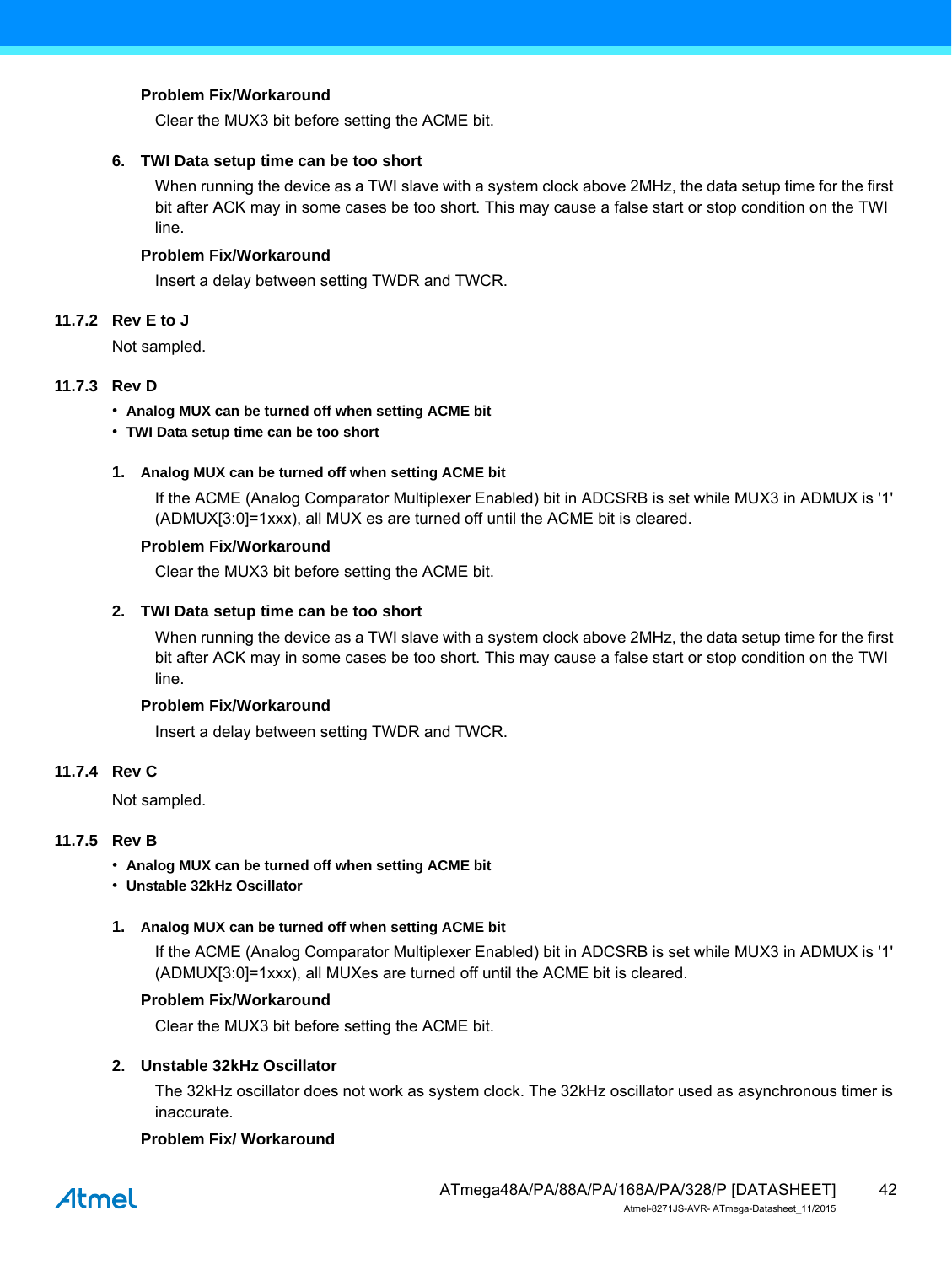None.

#### **11.7.6 Rev A**

- **Analog MUX can be turned off when setting ACME bit**
- **Unstable 32kHz Oscillator**

#### **1. Analog MUX can be turned off when setting ACME bit**

If the ACME (Analog Comparator Multiplexer Enabled) bit in ADCSRB is set while MUX3 in ADMUX is '1' (ADMUX[3:0]=1xxx), all MUXes are turned off until the ACME bit is cleared.

#### **Problem Fix/Workaround**

Clear the MUX3 bit before setting the ACME bit.

#### **2. Unstable 32kHz Oscillator**

The 32kHz oscillator does not work as system clock. The 32kHz oscillator used as asynchronous timer is inaccurate.

#### **Problem Fix/ Workaround**

None.

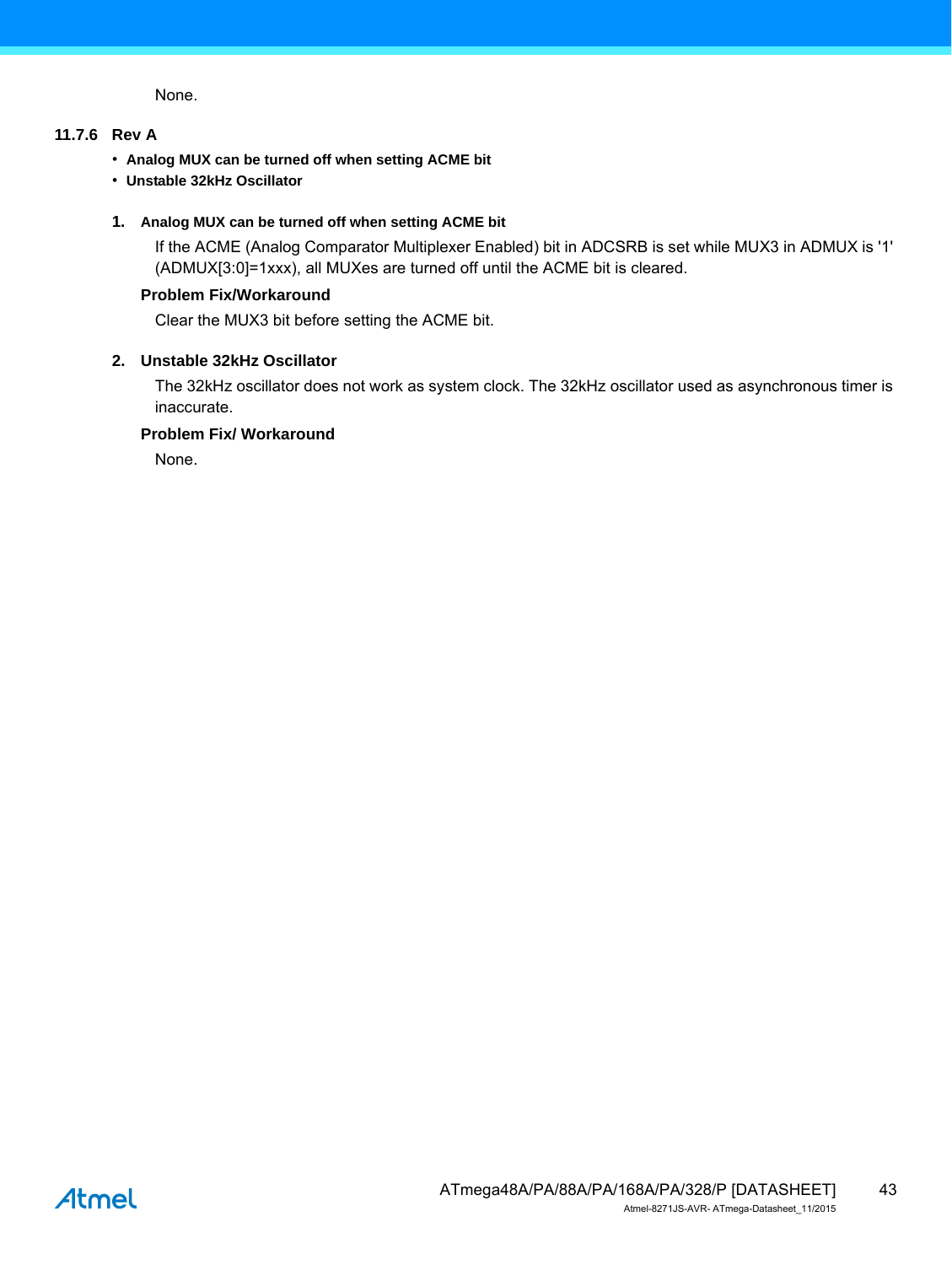# <span id="page-43-0"></span>**11.8 Errata ATmega328P**

The revision letter in this section refers to the revision of the ATmega328P device.

#### **11.8.1 Rev K**

- **Full swing crystal oscillator not supported**
- **Parallel programming timing modified**
- **Write wait delay for NVM is increased**
- **Changed device ID**
- **Analog MUX can be turned off when setting ACME bit**
- **TWI Data setup time can be too short**

#### **1. Full swing crystal oscillator not supported**

The full swing crystal oscillator functionality is not available in revision K.

#### **Problem fix/workaround**

Use alternative clock sources available in the device.

#### **2. Parallel programming timing modified**

|                                    |                                                        | <b>Previous die revision</b> |      |     |              | <b>Revision K</b> |      |      |              |
|------------------------------------|--------------------------------------------------------|------------------------------|------|-----|--------------|-------------------|------|------|--------------|
| Symbol                             | <b>Parameter</b>                                       | Min                          | Typ. | Max | <b>Units</b> | Min               | Typ. | Max  | <b>Units</b> |
| $t_{\scriptsize\textsf{WLRH\_CE}}$ | /WR Low to<br><b>RDY/BSY</b><br>High for Chip<br>Erase | 7.5                          |      | 9   | ms           | 9.8               |      | 10.5 | ms           |
| $t_{\text{BVDV}}$                  | /BS1 Valid to<br>DATA valid                            | 0                            |      | 250 | ns           | 0                 |      | 335  | ns           |
| $t_{\text{OLDV}}$                  | /OE Low to<br><b>DATA Valid</b>                        |                              |      | 250 | ns           |                   |      | 335  | ns           |

#### **3 Write wait delay for NVM is increased**

The write delay for non-volatile memory (NVM) is increased as follows:

|               | <b>Other revisions</b>    | <b>Revision K</b>         |
|---------------|---------------------------|---------------------------|
| <b>Symbol</b> | <b>Minimum Wait Delay</b> | <b>Minimum Wait Delay</b> |
| WD ERASE      | 9ms                       | 10.5ms                    |

#### **4. Changed device ID**

The device ID has been modified according to the to the following:

|            | Any die revision                         |       |                    | <b>Previous die revision</b> | <b>Revision K</b> |
|------------|------------------------------------------|-------|--------------------|------------------------------|-------------------|
|            | Signature byte address ID<br>(Unchanged) |       | Device ID read via | Device ID read via           |                   |
| Part       | 0x000                                    | 0x001 | 0x002              | debugWIRE                    | debugWIRE         |
| ATmega328P | 0x1E                                     | 0x95  | 0x0F               | 0x950F                       | 0x9516            |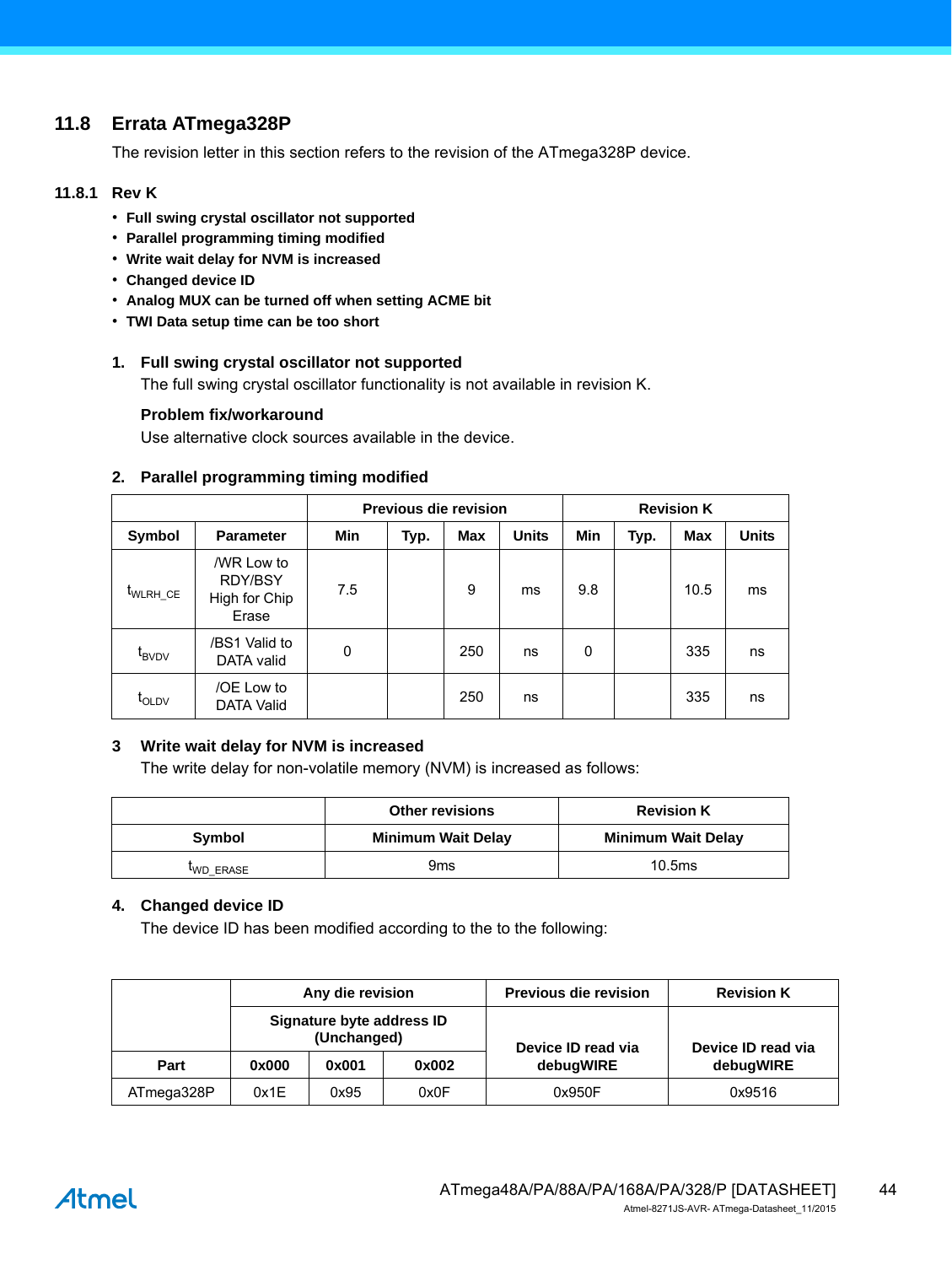#### **5. Analog MUX can be turned off when setting ACME bit**

If the ACME (Analog Comparator Multiplexer Enabled) bit in ADCSRB is set while MUX3 in ADMUX is '1' (ADMUX[3:0]=1xxx), all MUX es are turned off until the ACME bit is cleared.

#### **Problem Fix/Workaround**

Clear the MUX3 bit before setting the ACME bit.

#### **6. TWI Data setup time can be too short**

When running the device as a TWI slave with a system clock above 2MHz, the data setup time for the first bit after ACK may in some cases be too short. This may cause a false start or stop condition on the TWI line.

#### **Problem Fix/Workaround**

Insert a delay between setting TWDR and TWCR.

#### **11.8.2 Rev E to J**

Not sampled.

#### **11.8.3 Rev D**

- **Analog MUX can be turned off when setting ACME bit**
- **TWI Data setup time can be too short**

#### **1. Analog MUX can be turned off when setting ACME bit**

If the ACME (Analog Comparator Multiplexer Enabled) bit in ADCSRB is set while MUX3 in ADMUX is '1' (ADMUX[3:0]=1xxx), all MUXes are turned off until the ACME bit is cleared.

#### **Problem Fix/Workaround**

Clear the MUX3 bit before setting the ACME bit.

#### **2. TWI Data setup time can be too short**

When running the device as a TWI slave with a system clock above 2MHz, the data setup time for the first bit after ACK may in some cases be too short. This may cause a false start or stop condition on the TWI line.

#### **Problem Fix/Workaround**

Insert a delay between setting TWDR and TWCR.

#### **11.8.4 Rev C**

Not sampled.

#### **11.8.5 Rev B**

- **Analog MUX can be turned off when setting ACME bit**
- **Unstable 32kHz Oscillator**
- **1. Analog MUX can be turned off when setting ACME bit**

If the ACME (Analog Comparator Multiplexer Enabled) bit in ADCSRB is set while MUX3 in ADMUX is '1' (ADMUX[3:0]=1xxx), all MUXes are turned off until the ACME bit is cleared.

#### **Problem Fix/Workaround**

Clear the MUX3 bit before setting the ACME bit.

#### **2. Unstable 32kHz Oscillator**

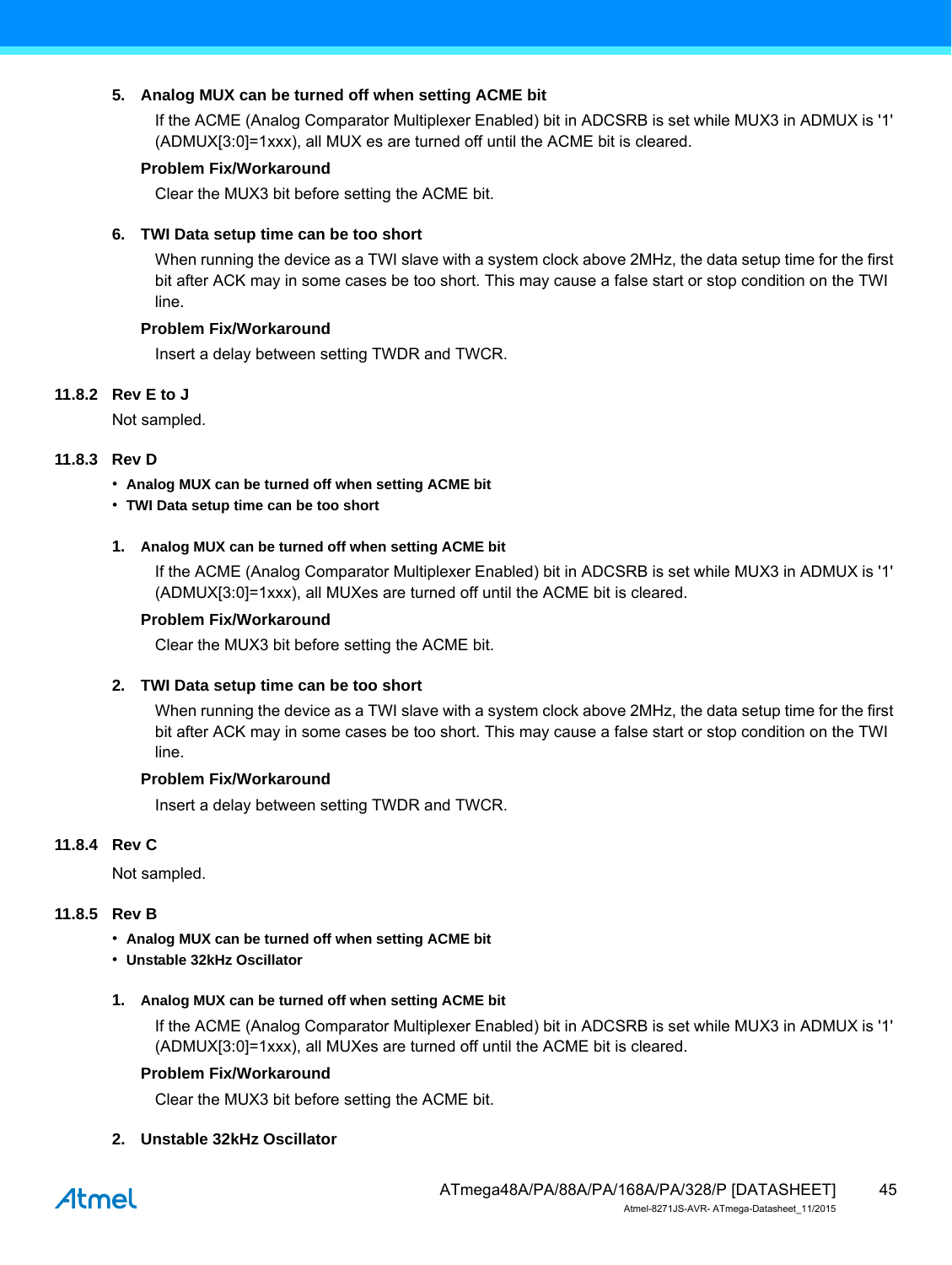The 32kHz oscillator does not work as system clock. The 32kHz oscillator used as asynchronous timer is inaccurate.

#### **Problem Fix/ Workaround**

None.

#### **11.8.6 Rev A**

#### • **Unstable 32kHz Oscillator**

#### **1. Unstable 32kHz Oscillator**

The 32kHz oscillator does not work as system clock. The 32kHz oscillator used as asynchronous timer is inaccurate.

#### **Problem Fix/ Workaround**

None.

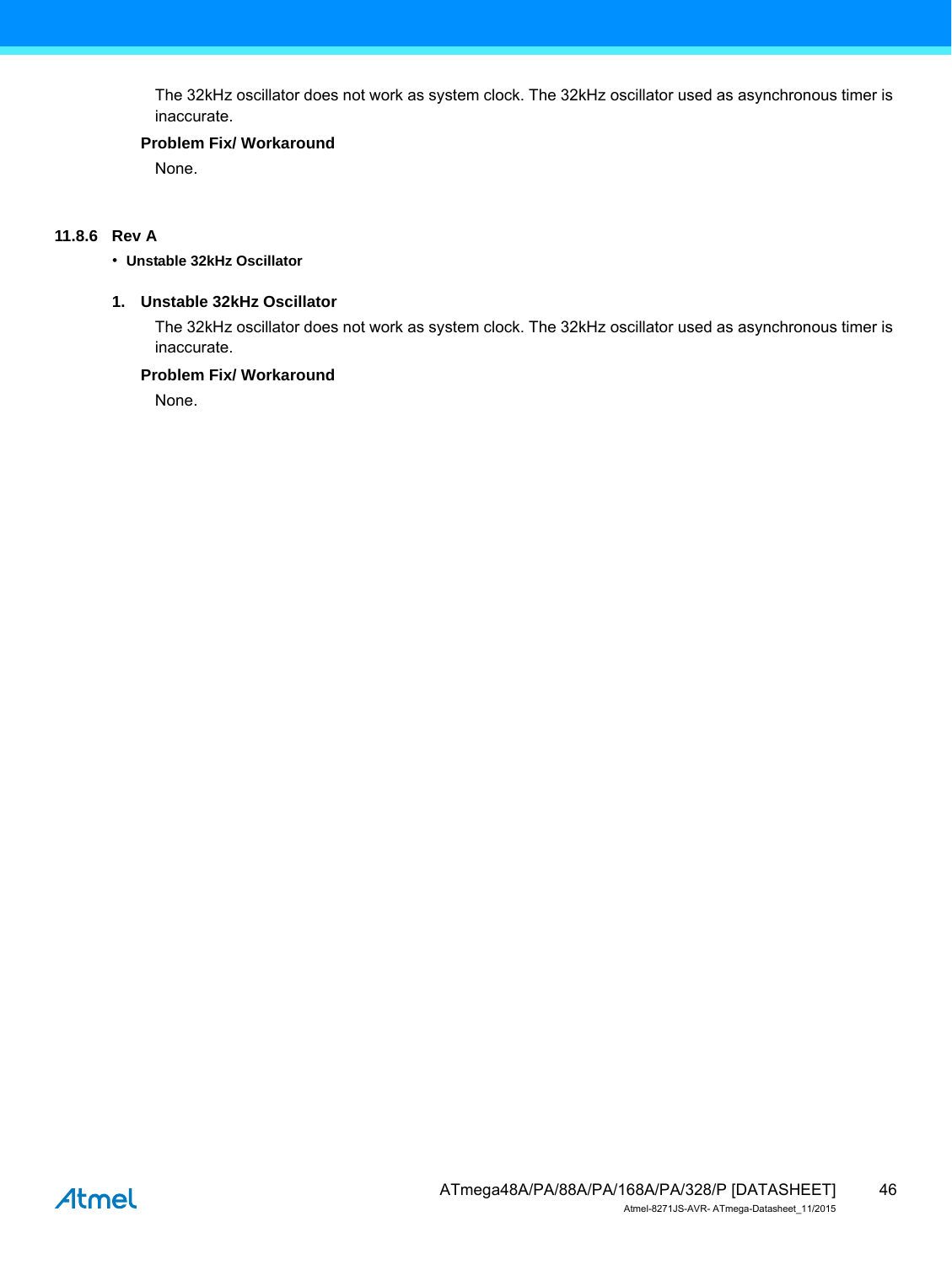# **12. Datasheet Revision History**

Please note that the referring page numbers in this section are referred to this document. The referring revision in this section are referring to the document revision.

# **12.1 Rev. 8271J – 11/2015**

1. Updated errata sections:

"Errata ATmega48A" on page 632 "Errata ATmega48PA" on page 633 "Errata ATmega88A" on page 634 "Errata ATmega88PA" on page 636 "Errata ATmega168A" on page 638 "Errata ATmega168PA" on page 640 "Errata ATmega328" on page 642 "Errata ATmega328P" on page 645

### **12.2 Rev. 8271I – 10/2014**

1. Several headings have been corrected and electrical characteristics for 105°C have been structured.

# **12.3 Rev. 8271H – 08/2014**

- 1. Updated text in section Section 16.9.3 "Fast PWM Mode" on page 123 concerning compare units allowing generation of PWM waveforms (on page 126), referring to table 16-2.
- 2. Updated WDT Assembly code example in Section 10.10.5 "Watchdog Timer" on page 43 (and onwards)
- 3. Updated footnote 1 for tables giving DC Characteristics in "" on page 314, "ATmega88PA DC Characteristics Current Consumption" on page 315, "ATmega168PA DC Characteristics – Current Consumption" on page 316 and "ATmega328P DC Characteristics – Current Consumption" on page 316.
- 4. Figure 31-1 on page 318 has been updated with the correct plot.
- 5. Figure 31-333 on page 493 has been updated with the correct plot.
- 6. Changed description of external interrupt behavior in deep sleep in Section 13. "External Interrupts" on page 70.
- 7. Added wait delay for  $t_{WDFUSE}$  in Table 28-18 on page 296.
- 7. Updated errata for rev A of 48PA and 88PA in [Section 11.2 on page 31](#page-30-0) and [Section 11.4 on page 35.](#page-34-0)
- 8. Updated back page and footer according to datasheet template of 05/2014

#### **12.4 Rev. 8271G – 02/2013**

- 1. Added "Electrical Characteristics (TA = -40°C to 105°C)" on page 313.
- 2. Added "ATmega48PA Typical Characteristics (TA = -40°C to 105°C)" on page 517.
- 3. Added "ATmega88PA Typical Characteristics (TA = -40°C to 105°C)" on page 540.
- 4. Added "ATmega168PA Typical Characteristics (TA = -40°C to 105°C)" on page 563.
- 5. Added "ATmega328P Typical Characteristics (TA = -40°C to 105°C)" on page 588.

#### **12.5 Rev. 8271F – 08/2012**

- 1. Added "DC Characteristics" on page 299. The following tables for DC characteristics  $T_A$  = -40°C to 105°C added: Table 29-2 on page 300
	- Table 30-3 on page 315 Table 30-4 on page 316
	- Table 30-5 on page 316
- 2. Replaced the following typical characteristics by the plots that include les characteristics at " $T_A = -40^{\circ}$ C to 105°C": "ATmega48PA Typical Characteristics" on page 343

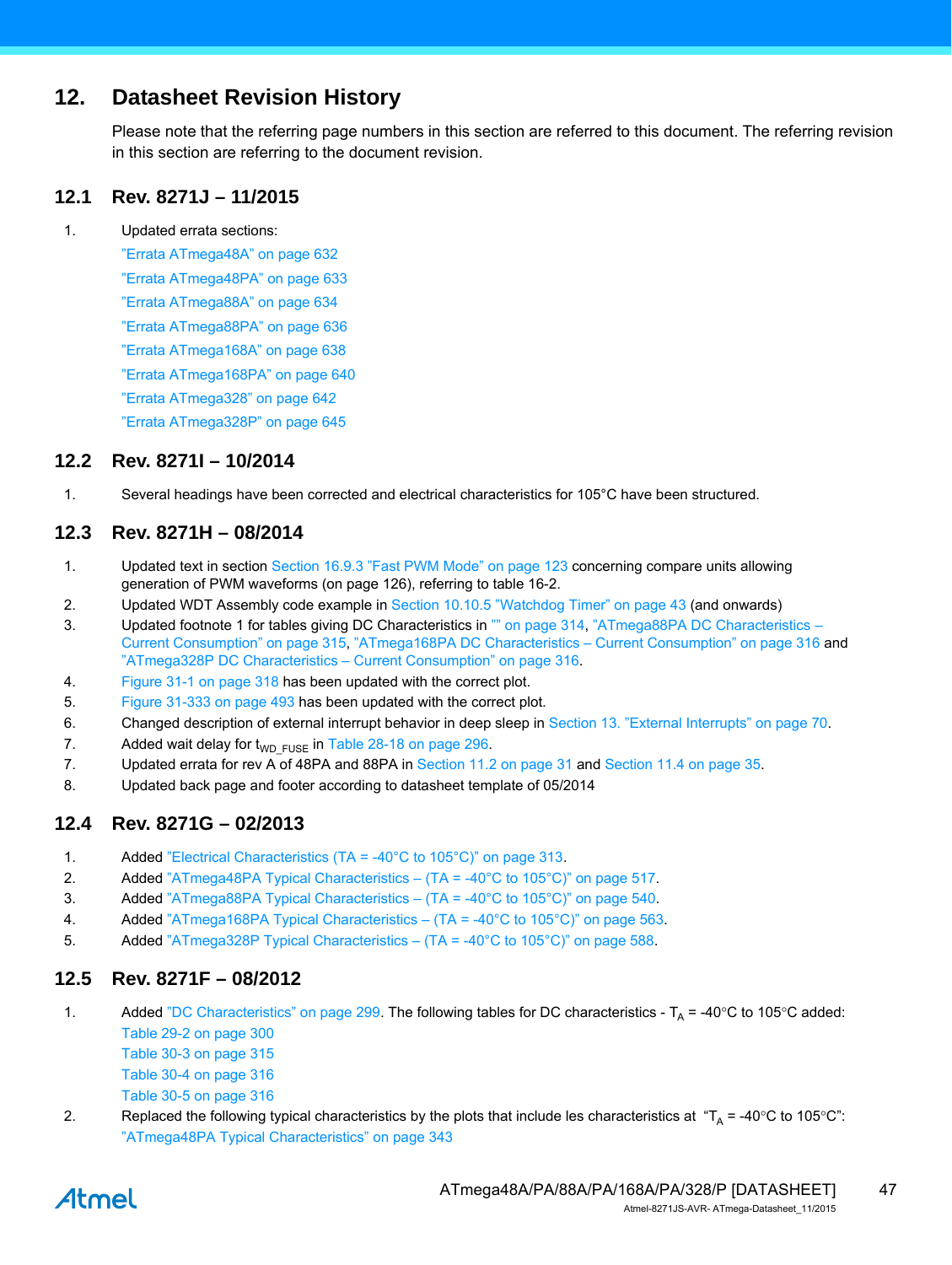"ATmega88PA Typical Characteristics" on page 392 "ATmega168PA Typical Characteristics" on page 442 "ATmega328P Typical Characteristics" on page 492

- 3. Removed the Power Save (Psave) maximum numbers for all devices throughout "Electrical Characteristics  $(TA =$ -40°C to 85°C)" on page 299.
- 4. Changed the powerdown maximum numbers from 8.5 and 3µA to 10 and 5µA (ATmega48PA, ATmega88PA, ATmega168PA and ATmega328P).
- 5. Changed the table note "Maximum values are characterized values and not test limits in production" to "Max values are test limits in production throughout "Electrical Characteristics – (TA = -40°C to 85°C)" on page 299.

# **12.6 Rev. 8271E – 07/2012**

- 1. Updated [Figure 1-1 on page 3.](#page-2-0) Overlined "RESET" in 28 MLF top view and in 32 MLF top view.
- 2. Added EEAR9 bit to the "EEARH and EEARL The EEPROM Address Register" on page 22 and updated the all bit descriptions accordingly.
- 3. Added a footnote "EEAR9 and EEAR8 are unused bits in ATmega48A/48PA and must always be written to zero" to "EEARH and EEARL – The EEPROM Address Register" on page 22.
- 4. Updated Table 18-8 on page 155, "Waveform Generation Mode Bit Description" . WGM2, WGM1 and WGM0 changed to WGM22, WGM21 and WGM20 respectively.
- 5. Updated "TCCR2B Timer/Counter Control Register B" on page 156. bit 2 (CS22) and bit 3 (WGM22) changed from R (read only) to R/W (read/write).
- 6. Updated the definition of **fosc** on page 172. **fosc** is the system clock frequency (not XTAL pin frequency)
- 7. Updated "SPMCSR Store Program Memory Control and Status Register" on page 261. Bit 0 renamed SPMEN and added bit 5 "SIGRD".
- 8. Replaced "SELFPRGEN" by "SPMEN" throughout the whole datasheet including in the "code examples", except in "Program And Data Memory Lock Bits" on page 280 and in "Fuse Bits" on page 281.
- 9. Updated ["Register Summary" on page 9](#page-8-0) to include the bits: SIGRD and SPMEN in the SMPCSR register.
- 10. Updated the Table 30-1 on page 313. Removed the footnote.
- 11. Updated the footnote of the Table 29-13 on page 306. Removed the footnote "Note 2".
- 12. Updated ["Errata" on page 29](#page-28-0). Added "Errata" TWI Data setup time can be too short.

# **12.7 Rev. 8271D – 05/11**

- 1. Added Atmel QTouch Sensing Capability Feature
- 2. Updated "Register Description" on page 91 with PINxn as R/W.
- 3. Added a footnote to the PINxn, page 91.
- 4. Updated ["Ordering Information"](#page-15-2)[,"ATmega328" on page 22.](#page-21-3) Added "ATmega328-MMH" and "ATmega328-MMHR".
- 5. Updated ["Ordering Information"](#page-15-2)[,"ATmega328P" on page 23.](#page-22-0) Added "ATmega328P-MMH" and "ATmega328P-MMHR".
- 6. Added ["Ordering Information"](#page-15-2) for ATmega48PA/88PA/168PA/328P @ 105C
- 7. Updated ["Errata ATmega328" on page 41](#page-40-0) and ["Errata ATmega328P" on page 44](#page-43-0)
- 8. Updated the datasheet according to the Atmel new brand style guide.

# **12.8 Rev. 8271C – 08/10**

- 1. Added 32UFBGA Pinout, [Table 1-1 on page 3.](#page-2-1)
- 2. Updated the "SRAM Data Memory", Figure 8-3 on page 19.
- 3. Updated ["Ordering Information" on page 16](#page-15-2) with CCU and CCUR code related to ["32CC1" P](#page-24-0)ackage drawing.
- 4. ["32CC1"](#page-24-0) Package drawing added ["Packaging Information" on page 24.](#page-23-0)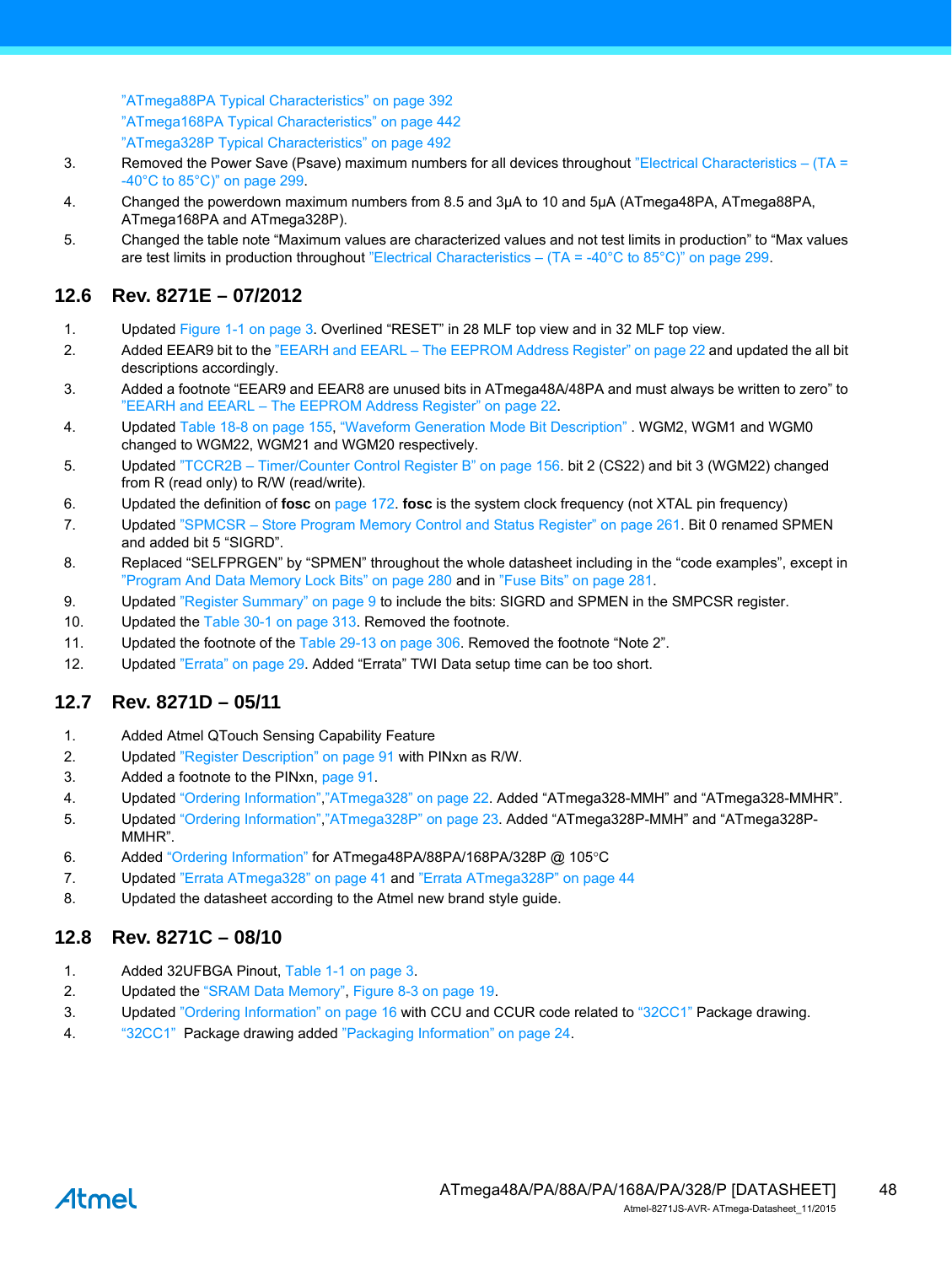# **12.9 Rev. 8271B – 04/10**

- 1. Updated Table 9-8 with correct value for timer oscillator at xtal2/tos2
- 2. Corrected use of SBIS instructions in assembly code examples.
- 3. Corrected BOD and BODSE bits to R/W in Section 10.11.2 on page 45, Section 12.5 on page 68 and Section 14.4 on page 91
- 4. Figures for bandgap characterization added, Figure 31-34 on page 335, Figure 31-81 on page 360, Figure 31-128 on page 385, Figure 31-176 on page 411, Figure 31-223 on page 435, Figure 31-271 on page 461, Figure 31-318 on page 485 and Figure 31-365 on page 510.
- 5. Updated ["Packaging Information" on page 24](#page-23-0) by replacing 28M1 with a correct corresponding package.

### **12.10 Rev. 8271A – 12/09**

- 1. New datasheet 8271 with merged information for ATmega48PA, ATmega88PA, ATmega168PA and ATmega48A, ATmega88A andATmega168A. Also included information on ATmega328 and ATmega328P
- 2 Changes done:
	- ̶ New devices added: ATmega48A/ATmega88A/ATmega168A and ATmega328
	- ̶ Updated Feature Description
	- Updated [Table 2-1 on page 7](#page-6-0)
	- ̶ Added note for BOD Disable on page 40.
	- Added note on BOD and BODSE in "MCUCR MCU Control Register" on page 91 and "Register Description" on page 278
	- ̶ Added limitation information for the application "Boot Loader Support Read-While-Write Self-Programming" on page 263
	- Added limitation information for "Program And Data Memory Lock Bits" on page 280
	- ̶ Added specified DC characteristics
	- ̶ Added typical characteristics
	- Removed exception information in "Address Match Unit" on page 213.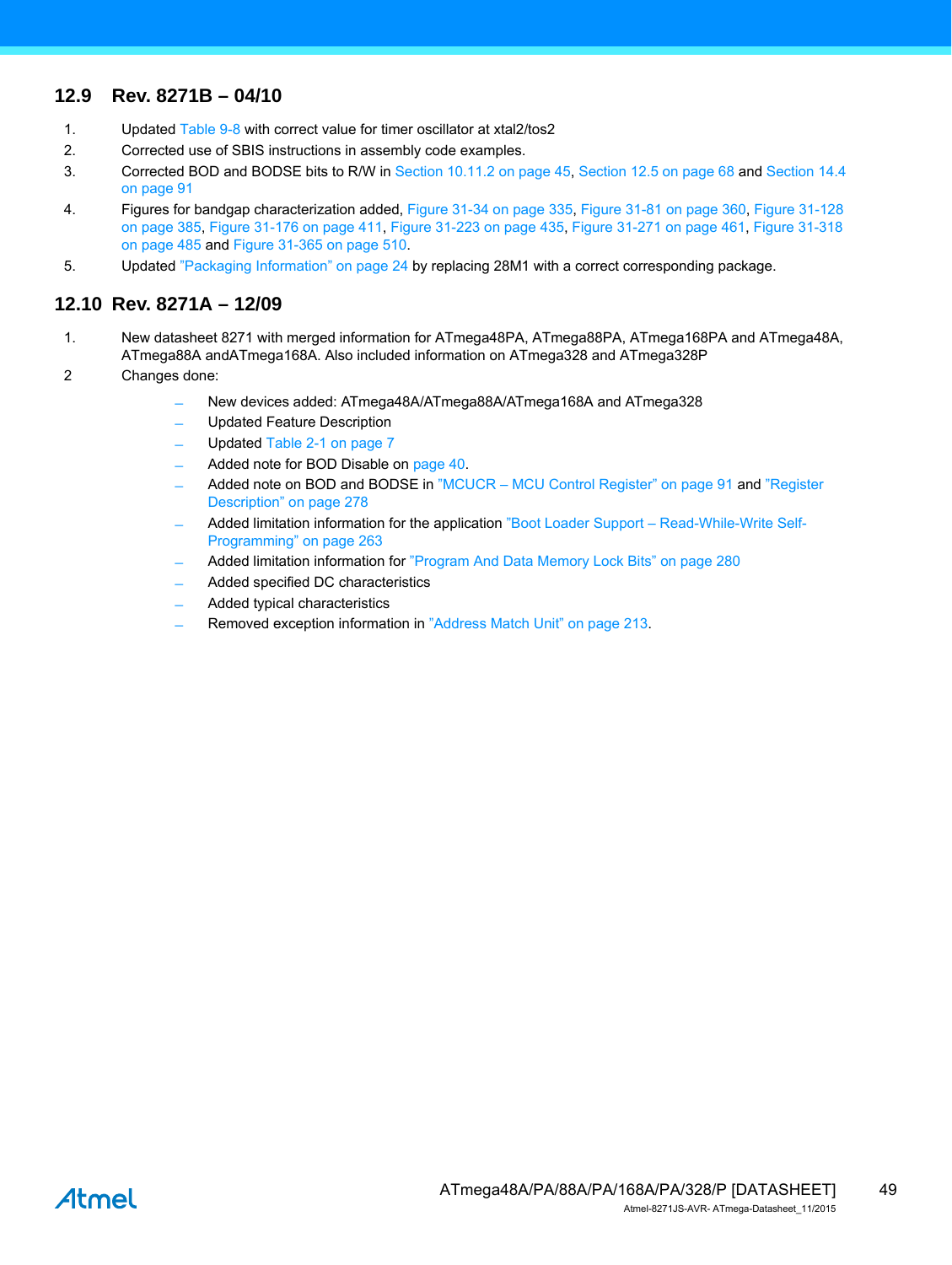#### Atmel Enabling Unlimited Possibilities®



**Atmel Corporation** 1600 Technology Drive, San Jose, CA 95110 USA **T:** (+1)(408) 441.0311 **F:** (+1)(408) 436.4200 **[| www.atmel.com](www.atmel.com)**

© 2015 Atmel Corporation. / Rev.: Atmel-8271JS-AVR- ATmega-Datasheet\_11/2015.

Atmel®, Atmel logo and combinations thereof, Enabling Unlimited Possibilities, and others are registered trademarks or trademarks of Atmel Corporation in U.S. and other countries. Other terms and product names may be trademarks of others.

DISCLAIMER: The information in this document is provided in connection with Atmel products. No license, express or implied, by estoppel or otherwise, to any intellectual property right is granted by this document or in connection with the sale of Atmel products. EXCEPT AS SET FORTH IN THE ATMEL TERMS AND CONDITIONS OF SALES LOCATED ON THE<br>ATMEL WEBSITE, ATMEL ASSUMES NO LIABILITY WHATSOEVER AND DISCLAIMS INCLUDING, BUT NOT LIMITED TO, THE IMPLIED WARRANTY OF MERCHANTABILITY, FITNESS FOR A PARTICULAR PURPOSE, OR NON-INFRINGEMENT. IN NO EVENT<br>SHALL ATMEL BE LIABLE FOR ANY DIRECT, INDIRECT, CONSEQUENTIAL, PUNITIVE, SPECIAL OR BEEN ADVISED OF THE POSSIBILITY OF SUCH DAMAGES. Atmel makes no representations or warranties with respect to the accuracy or completeness of the contents of this document and reserves the right to make changes to specifications and products descriptions at any time without notice. Atmel does not make any commitment to update the information<br>contained herein. Unless specifically pro authorized, or warranted for use as components in applications intended to support or sustain life.

SAFETY-CRITICAL, MILITARY, AND AUTOMOTIVE APPLICATIONS DISCLAIMER: Atmel products are not designed for and will not be used in connection with any applications where<br>the failure of such products would reasonably be expecte consent. Safety-Critical Applications include, without limitation, life support devices and systems, equipment or systems for the operation of nuclear facilities and weapons systems. Atmel products are not designed nor intended for use in military or aerospace applications or environments unless specifically designated by Atmel as military-grade. Atmel products are<br>not designed nor intended for use in